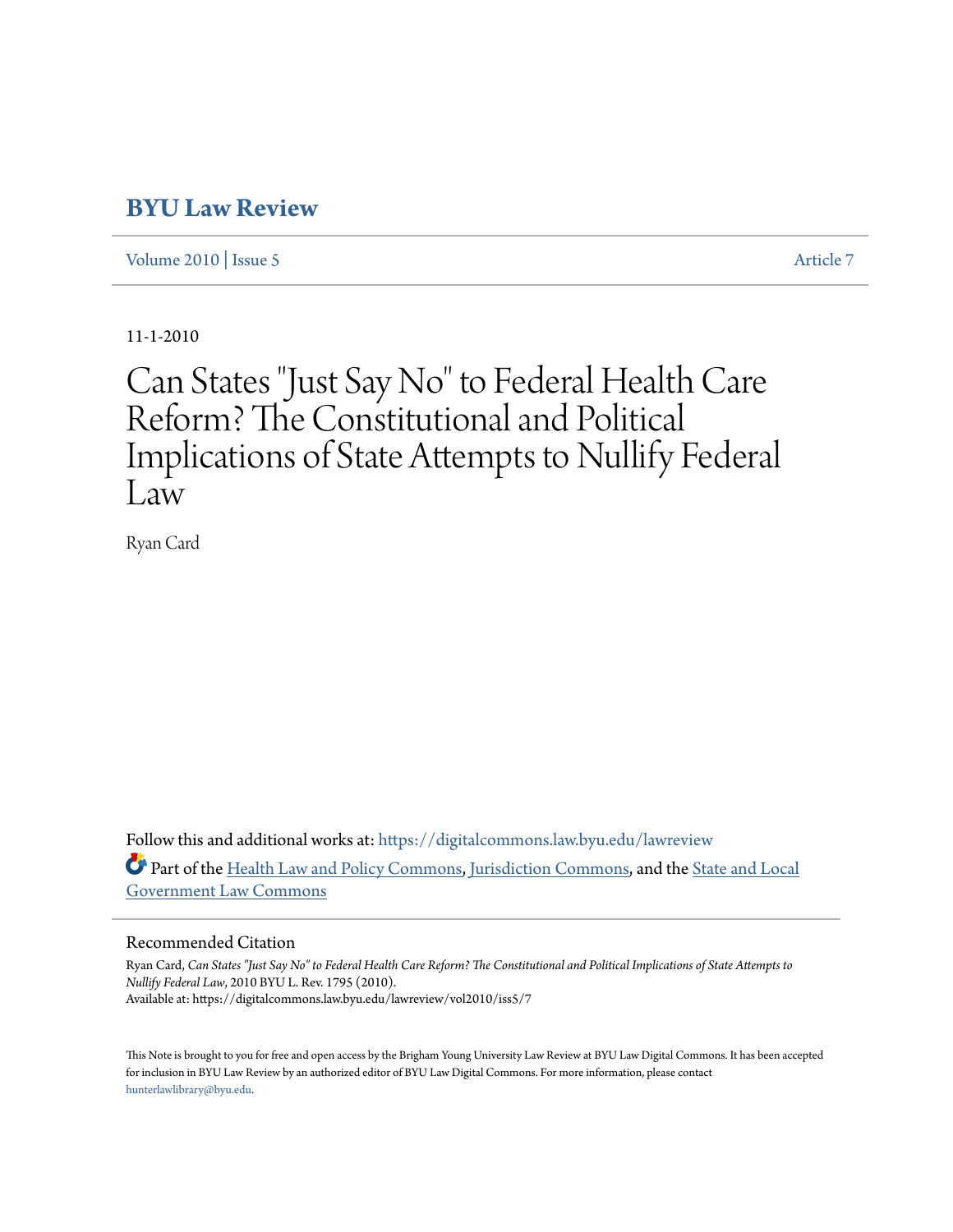# Can States "Just Say No" to Federal Health Care Reform? The Constitutional and Political Implications of State Attempts to Nullify Federal Law

# I. INTRODUCTION

In response to the federal government's strong push toward national health care reform,<sup>1</sup> as many as thirty-six state legislatures have taken steps to "Just Say No" to the federal health care overhaul package.2 For example, the Utah State Legislature passed a bill that prohibits Utah state agencies from "implement[ing] any part of federal health care reform" unless "the Legislature . . . pass[es] legislation specifically authorizing . . . the state's compliance."<sup>3</sup> In Arizona, the November 2010 ballot included a proposed amendment to the state constitution that would render any potential national health insurance mandate inapplicable to Arizona citizens

 <sup>1.</sup> The federal health care reform bill, officially named the Patient Protection and Affordable Care Act, was signed into law by President Obama on March 24, 2010. Pub. L. No. 111-148, 124 Stat. 119 (2010); *see also* Sheryl Gay Stolberg & Robert Pear, *Obama Signs Health Care Overhaul Bill, With a Flourish*, N.Y. TIMES, Mar. 24, 2010, at A19.

 <sup>2.</sup> Lisa Lambert et al., *Factbox: States and Healthcare Reform,* REUTERS, Mar. 22, 2010, *available at* http://www.reuters.com/article/idUSTRE62L2IN20100322; David A. Lieb, *More States Fight Mandatory Health Insurance*, ARIZ. REPUBLIC, Feb. 1, 2010, *available at* http://www.azcentral.com/news/articles/2010/02/01/20100201health-states0201.htm l?source=nletter-news. Notably, federal health care reform is not the only federal program that has recently drawn the ire of state legislatures. States have also suggested or passed measures opposing federal gun laws, federal land policy, and federal implementation of the Clean Air Act. *See, e.g.*, Robert Gehrke, *Guv in a Box: Herbert Faces Test on States' Right*s, SALT LAKE TRIB., Feb. 21, 2010, *available at* http://webcache.googleusercontent.com /search?q=cache:frp9BkJwe4gJ:www.sltrib.com/rss/ci\_14445225+%22guv+in+a+box%22+%2 2herbert+faces+test+on+states%27+rights%22&cd=1&hl=en&ct=clnk&gl=us; Kirk Johnson, *In the West, 'Monument' Is a Fighting Word*, N.Y. TIMES, Feb. 20, 2010, at A8; Brandon Loomis & Robert Gehrke, *Gun Bill Signed by Herbert*, SALT LAKE TRIB., Feb. 26, 2010, *available at* http://webcache.googleusercontent.com/search?q=cache:Kn\_w7cwXGl4J: www.sltrib.com/utahpolitics/ci\_14479562%3Fsource%3Drss+%22Gun+Bill+Signed+by+Herb ert%22&cd=3&hl=en&ct=clnk&gl=us; Ben Neary, *Legislators Push for Increased State Sovereignty: Local Control*, WYO. TRIB. EAGLE, Feb. 10, 2010, *available at*  http://trib.com/news/state-and-regional/govt-and-politics/article\_1bbcf164-f82c-59bc-9652-68523c21a852.html.

 <sup>3.</sup> UTAH CODE ANN. § 63M-1-2505.5(2)(a)-(b) (2010); *see also* Robert Gehrke, *Panel OKs Bill Letting Utah Opt Out of Health Reform*, SALT LAKE TRIB., Feb. 2, 2010.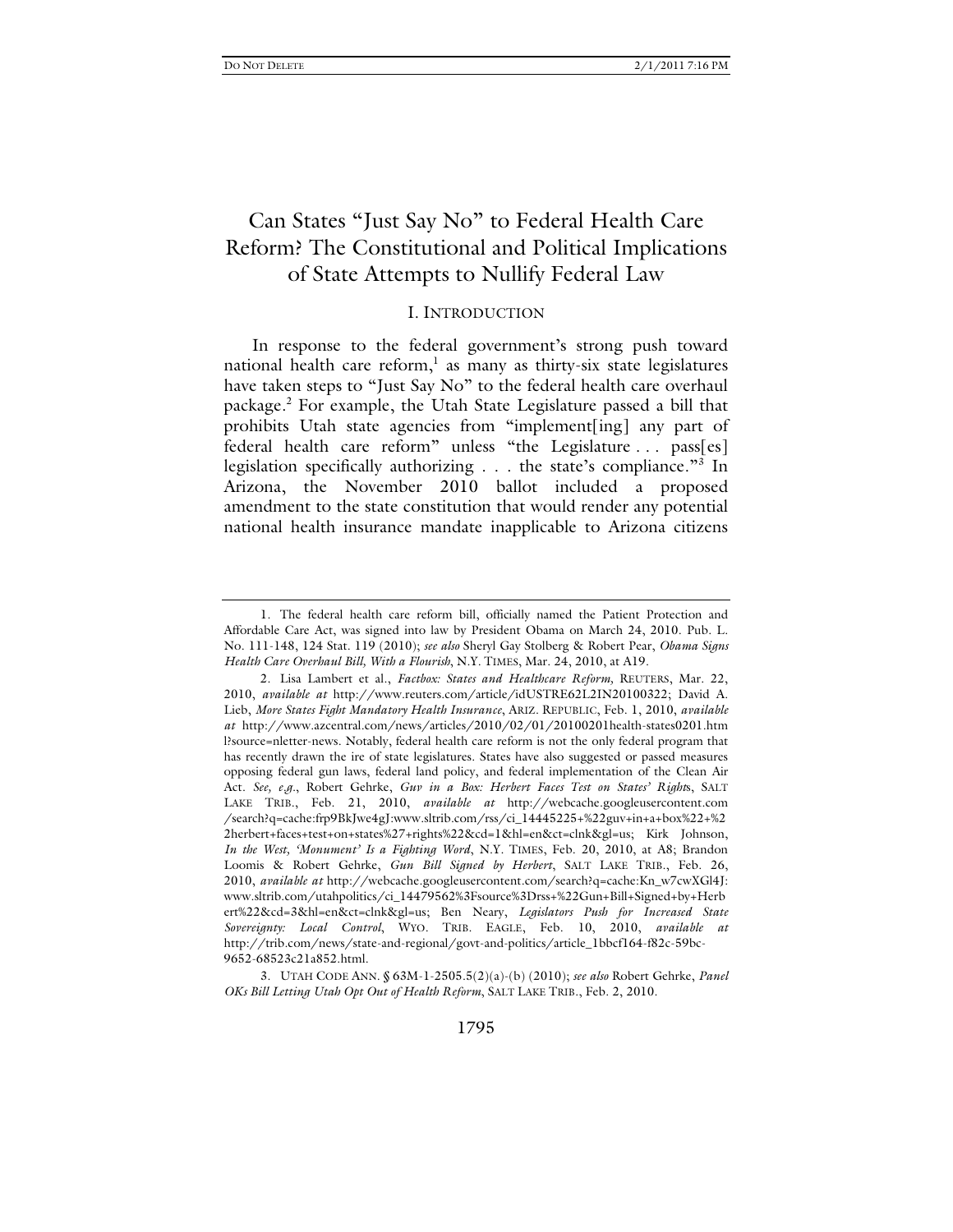and employers.<sup>4</sup> States pushing back against federal health care reform (whether by resolution, bill, or state constitutional amendment) are making two independent arguments against such reform. First, states assert that current federal health care proposals constitute an unconstitutional infringement on state sovereignty as protected under the Tenth Amendment of the Constitution.<sup>5</sup> States argue that they retain power under the Tenth Amendment to regulate health care within their respective borders—a power that states contend was never ceded to the federal government. States are therefore vowing to legally challenge the constitutionality of federal health care reform as violative of the Tenth Amendment.<sup>6</sup>

Second, in enacting measures to prohibit the implementation of federal health care reform within their borders, states are also asserting that they possess authority, independent of Supreme Court jurisprudence, to invalidate federal health care reform as it would apply to each state's respective citizens, employers, and agencies.<sup>7</sup> This effort by states to independently invalidate federal health care reform is referred to as the doctrine of nullification. Generally, the nullification doctrine—and its close cousin "interposition"—hold that states are independent interpreters of the federal Constitution and that states can therefore declare federal laws unconstitutional and inapplicable within their respective borders.<sup>8</sup> It is important to

 6. *See, e.g.*, UTAH CODE ANN. § 63M-1-2505.5(1)(d)(i)-(ii) (2010) (asserting that federal health care proposals "infringe on state powers" and "impose a uniform solution to a problem that requires different responses in different states").

 <sup>4.</sup> Stephanie Simon, *Another Health-Care Obstacle Awaits in States*, WALL ST. J., Jan. 20, 2010, *available at* http://online.wsj.com/article/SB1000142405274870362660457 5011131989913608.html.

 <sup>5.</sup> *See* John Hanna, *Kansas House Approves Proposed Health Amendment*, BUSINESS WEEK, Mar. 22, 2010, *available at* http://www.businessweek.com/ap/financialnews/ D9EJU1EGO.htm; David D. Kirkpatrick, *Health Lobby Takes Fight to the States*, N.Y. TIMES, Dec. 29, 2009, at A1; James Thalman, *Utah Republicans Call Health Care Bill Unconstitutional*, DESERET NEWS, Jan. 12, 2010, *available at* http://www.deseretnews.com/ article/705358053/Utah-Republicans-call-health-care-bill-unconstitutional.html?linkTrack= rss-30.

 <sup>7.</sup> *See supra* text accompanying notes 3–4.

 <sup>8.</sup> BLACK'S LAW DICTIONARY 1098, 837 (8th ed. 2004); Thomas Jefferson, Kentucky Resolutions (Nov. 10, 1798 & Nov. 14, 1799), *reprinted in* 5 THE FOUNDERS' CONSTITUTION 131–35 (Phillip B. Kurland & Ralph Lerner eds., 1987) [hereinafter Jefferson, Kentucky Resolutions]; James Madison, Virginia Resolutions Against the Alien and Sedition Acts (Dec. 21, 1798), *reprinted in* JAMES MADISON, WRITINGS 589–91 (Jack N. Rakove ed., 1999) [hereinafter Madison, Virginia Resolutions]. Nullification is the idea that states can declare federal laws unconstitutional, whereas interposition "is a more variable concept, sometimes synonymous with nullification, sometimes something less than nullification but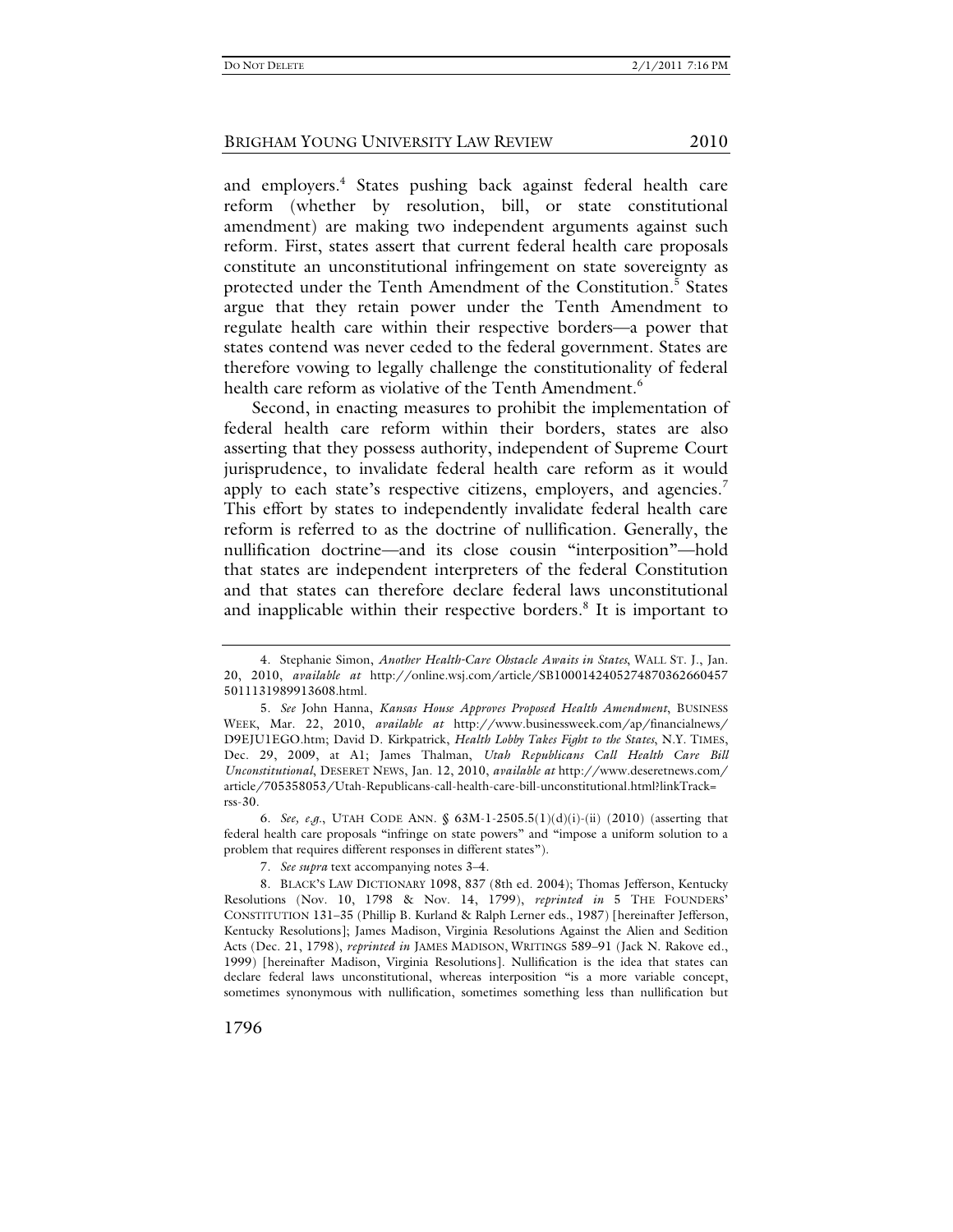highlight that state nullification of federal law is completely independent from whether the federal judiciary (including the Supreme Court) considers the law constitutional.<sup>9</sup> Under the theory of nullification, states themselves are independent interpreters and protectors of the federal Constitution and can therefore decide which federal laws are constitutional.<sup>10</sup>

Current state opposition to national health care reform thus presents two important and independent legal questions: (1) whether federal health care reform is constitutional under current Supreme Court jurisprudence despite state claims that such reform violates the Tenth Amendment, and (2) whether states have authority to nullify or invalidate federal health care reform if they independently deem such legislation unconstitutional, regardless of Supreme Court precedent.

The first question concerning the constitutionality of federal health care reform under current Supreme Court jurisprudence has recently been addressed by several constitutional and health care law scholars. Most of these scholars conclude that the Supreme Court's broad interpretation of Congress's power under both the Commerce Clause and the Taxing and Spending Clause, combined with the Court's rather narrow view of the Tenth Amendment, suggest that federal health care reform is constitutional.<sup>11</sup> However, some scholars assert that federal health care reform, especially the provision mandating that individuals purchase health insurance, is an

more than mere protest." CHRISTOPHER R. DRAHOZAL, THE SUPREMACY CLAUSE 46 (2004). Interposition is not "categorical defiance by an individual state," but interposition allows states to "seek support of other members of the compact [or other states]." Robert B. McKay, *"With All Deliberate Speed": A Study of School Desegregation*, 31 N.Y.U. L. REV. 991, 1038 (1956)*.*

 <sup>9.</sup> *See* DANIEL A. FARBER, LINCOLN'S CONSTITUTION 60–65 (2004).

 <sup>10.</sup> *Id.*; *see also* BLACK'S LAW DICTIONARY 1098 (8th ed. 2004); Jefferson, Kentucky Resolutions, *supra* note 8, at 131–35; Madison, Virginia Resolutions, *supra* note 8, at 589–91.

 <sup>11.</sup> *See* Mark A. Hall, *The Constitutionality of Mandates to Purchase Health Insurance*, 37 J.L. MED. & ETHICS 40, 40–41 (2009); Simon Lazarus, *Mandatory Health Insurance: Is It Constitutional?*, AM. CONST. SOC'Y FOR L. & POL'Y, Dec. 2009, *available at* http://www.acslaw.org/pdf/Lazarus%20Issue%20Brief%20Final.pdf; Corrine Propas Parver, *National Health Care Reform: Has Its Time Finally Arrived?*, 5 J. HEALTH & BIOMEDICAL L. 207, 239–40 (2009); Jack M. Balkin, *A Tax Like Any Other*, ROOM FOR DEBATE http:// roomfordebate.blogs.nytimes.com/2010/03/28/is-the-health-care-law-unconstitutional

<sup>(</sup>Mar. 28, 2010, 19:00 EST); James F. Blumstein, *A Permissible Exercise of Power*, ROOM FOR DEBATE (Mar. 28, 2010, 7:00 PM), http://roomfordebate.blogs.nytimes.com/ 2010/03/28/is-the-health-care-law-unconstitutional.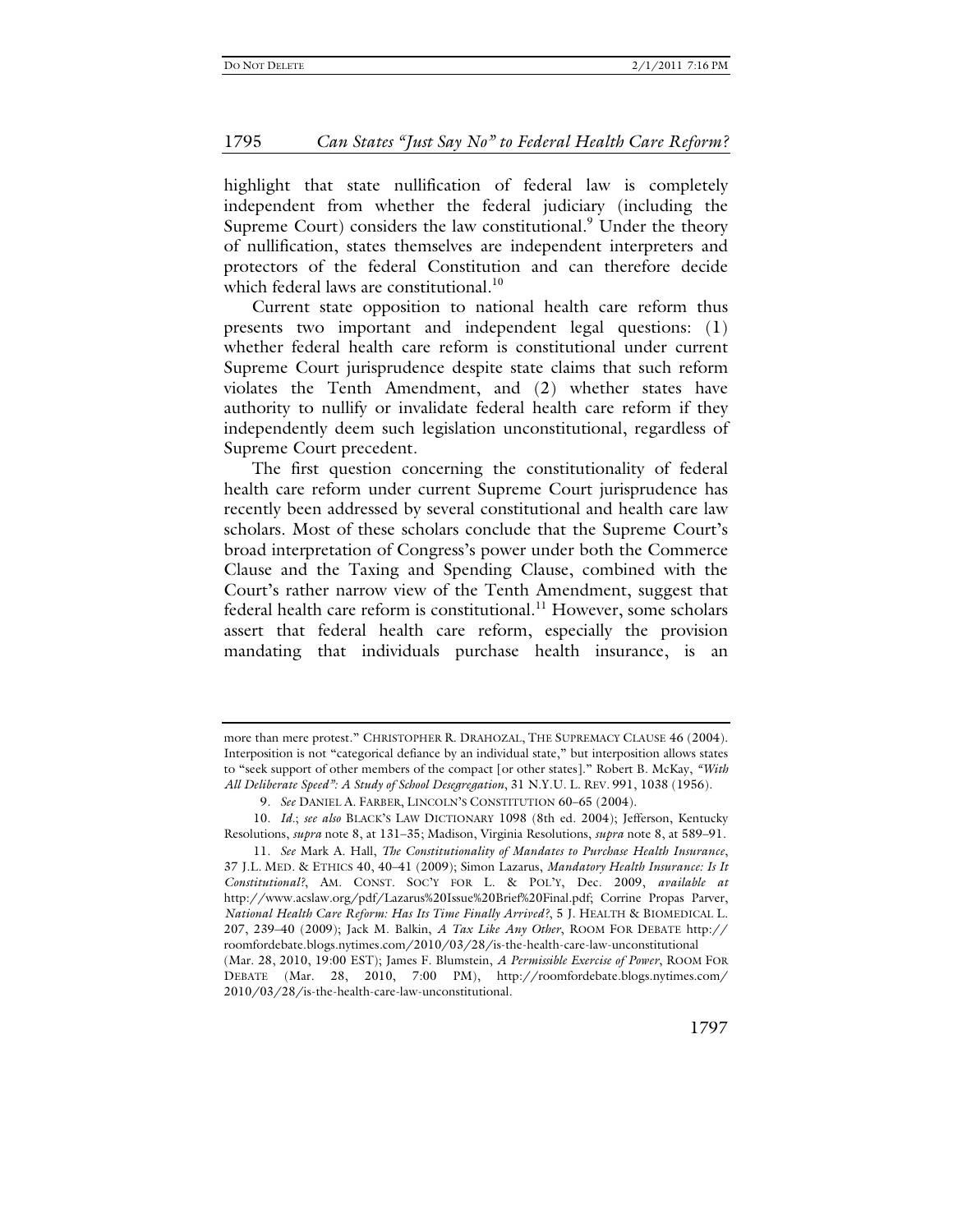unconstitutional exercise of congressional power.<sup>12</sup> Since scholars on both sides of the debate have written extensively on the issue, this Comment will not further discuss the underlying constitutionality of federal health care reform.

The second question, and the primary focus of this Comment, is whether the doctrine of nullification allows states to independently invalidate federal health care reform within their respective borders. The doctrine of nullification in the United States traces back to Thomas Jefferson and James Madison. In their famous Kentucky and Virginia Resolutions in response to the federal government's passage of the Alien and Sedition Acts, $13$  both men argued that state legislatures could join together in challenging unconstitutional federal action.14 Using Jefferson's and Madison's arguments, states at various points throughout U.S. history have asserted their right to independently invalidate federal law within their borders. This Comment analyzes nullification's checkered past and argues that the doctrine is void of constitutional support, is repeatedly rejected throughout U.S. history, and therefore cannot be used by states to invalidate federal law.

However, despite being void of constitutional authority to nullify federal legislation, this Comment concludes that nullification can be employed by states as a powerful *political* tool in opposing federal legislation. As the majority of states move to nullify federal health care reform, state legislatures signal to the federal government that implementing such reform will be a difficult task as states will be sluggish to give effect to national health care reform within their

 <sup>12.</sup> *See* Peter Urbanowicz & Dennis G. Smith, *Constitutional Implications of an "Individual Mandate" in Health Care Reform*, FEDERALIST SOC'Y FOR L. AND PUB. POL'Y, July 10, 2009, *available at* http://www.fedsoc.org/doclib/20090710\_Individual\_ Mandates.pdf; Randy Barnett, *Exceeding Congress's Authority*, ROOM FOR DEBATE (Mar. 28, 2010, 7:00 PM), http://roomfordebate.blogs.nytimes.com/2010/03/28/is-the-health-carelaw-unconstitutional. Additionally, eighteen states have joined together in a lawsuit challenging the health care overhaul's constitutionality. Pascal Fletcher, *Florida Says Challenge to Healthcare Reform Widens*, REUTERS, Apr. 7, 2010, *available at* http://www.reuters.com/ article/idUSTRE6363NL20100407.

 <sup>13.</sup> Passed under the direction of President John Adams in 1798, and justified by the strong potential of war with France, the Alien and Sedition Acts "authorized the removal of dangerous aliens and effectively criminalized political dissent." Kurt T. Lash & Alicia Harrison, *Minority Report: John Marshall and the Defense of the Alien and Sedition Acts*, 68 OHIO ST. L.J. 435, 438 (2007).

 <sup>14.</sup> Jefferson, Kentucky Resolutions, *supra* note 8, at 131–35; Madison, Virginia Resolutions, *supra* note 8, 589–91; *see also* Kurt T. Lash, *The Inescapable Federalism of the Ninth Amendment*, 93 IOWA L. REV. 801, 873 (2008).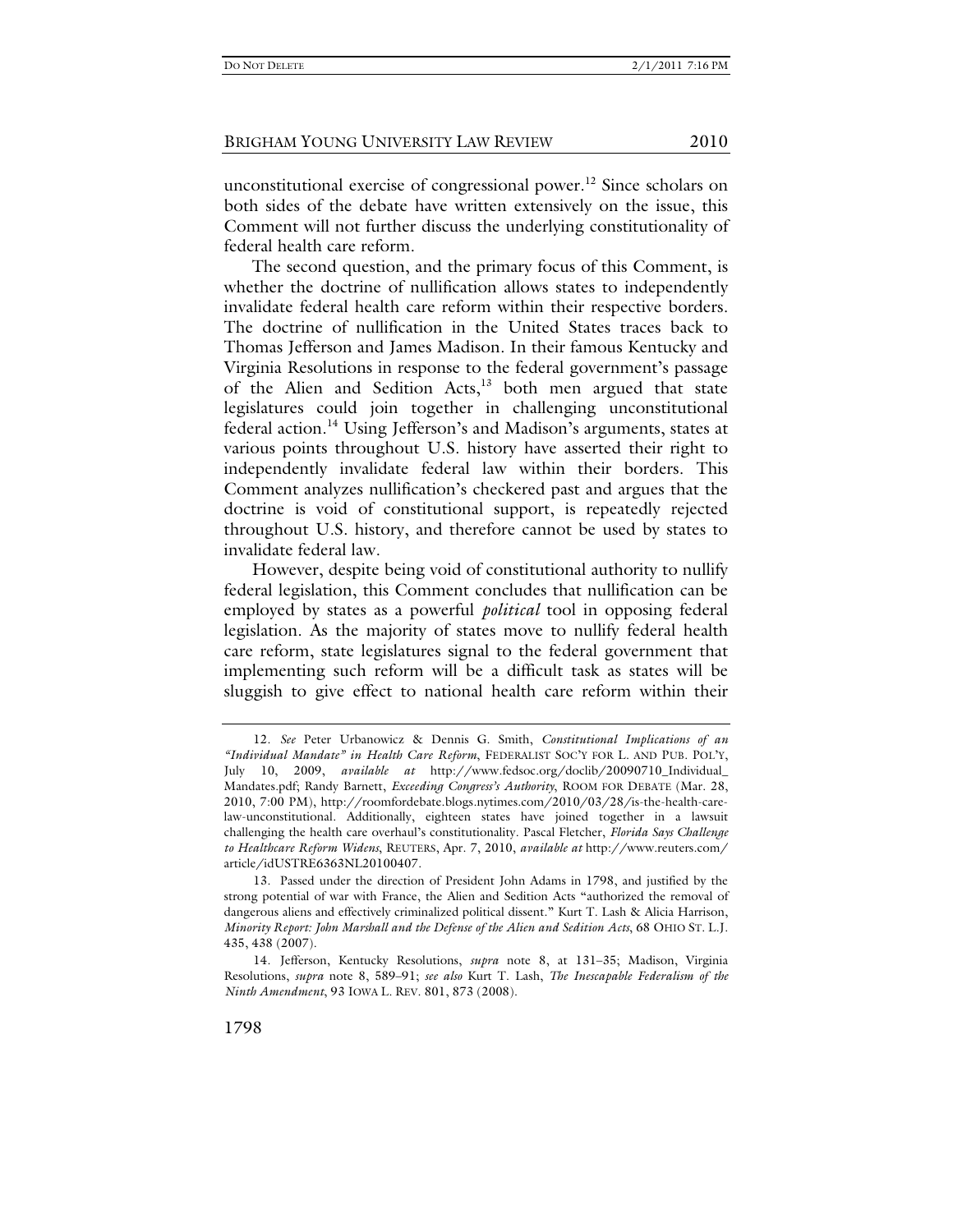borders. Widespread state opposition to national health care reform also places intense political pressure in an election year on those congressional leaders who voted for such reform. Such pervasive state opposition at least suggests that congressional leaders passed health care reform in spite of general public disapproval of the bill. Finally, state opposition to federal health care reform maintains the issue's political salience, potentially enabling conservatives to use the negativity surrounding health care reform to their benefit at the voting booth.

This Comment proceeds as follows: Part II addresses whether states can independently nullify or invalidate federal law. In this Part, the Comment discusses the underlying theory of the nullification doctrine and outlines the instances throughout U.S. history when states have attempted to use nullification to invalidate federal law. The Comment demonstrates how the doctrine of nullification has been repeatedly rejected as an unconstitutional exercise of state power and therefore concludes that states cannot nullify federal health care reform within their respective borders. However, Part III will discuss how nullification remains a powerful *political* tool that states can employ in opposing federal legislation, including the current federal health care overhaul. Part IV gives some concluding thoughts.

# II. STATE NULLIFICATION OF FEDERAL HEALTH CARE REFORM

Whether states possess authority to nullify federal health care reform is a wholly independent inquiry from the likelihood that such reform is constitutional under current Supreme Court jurisprudence. Nullification holds that states, regardless of Supreme Court precedent, can independently interpret the Constitution, declare federal laws unconstitutional, and invalidate such federal laws insofar as they would apply to each nullifying state.<sup>15</sup> As discussed above, as many as thirty-six states have taken steps to oppose federal health care reform by resolution, bill, or state constitutional amendment.<sup>16</sup> These state legislative measures generally declare that federal health care reform unconstitutionally infringes upon state powers, and that states retain authority to nullify the federal health care overhaul

 <sup>15.</sup> *See supra* notes 8–9 and accompanying text.

 <sup>16.</sup> *See supra* text accompanying notes 1–4.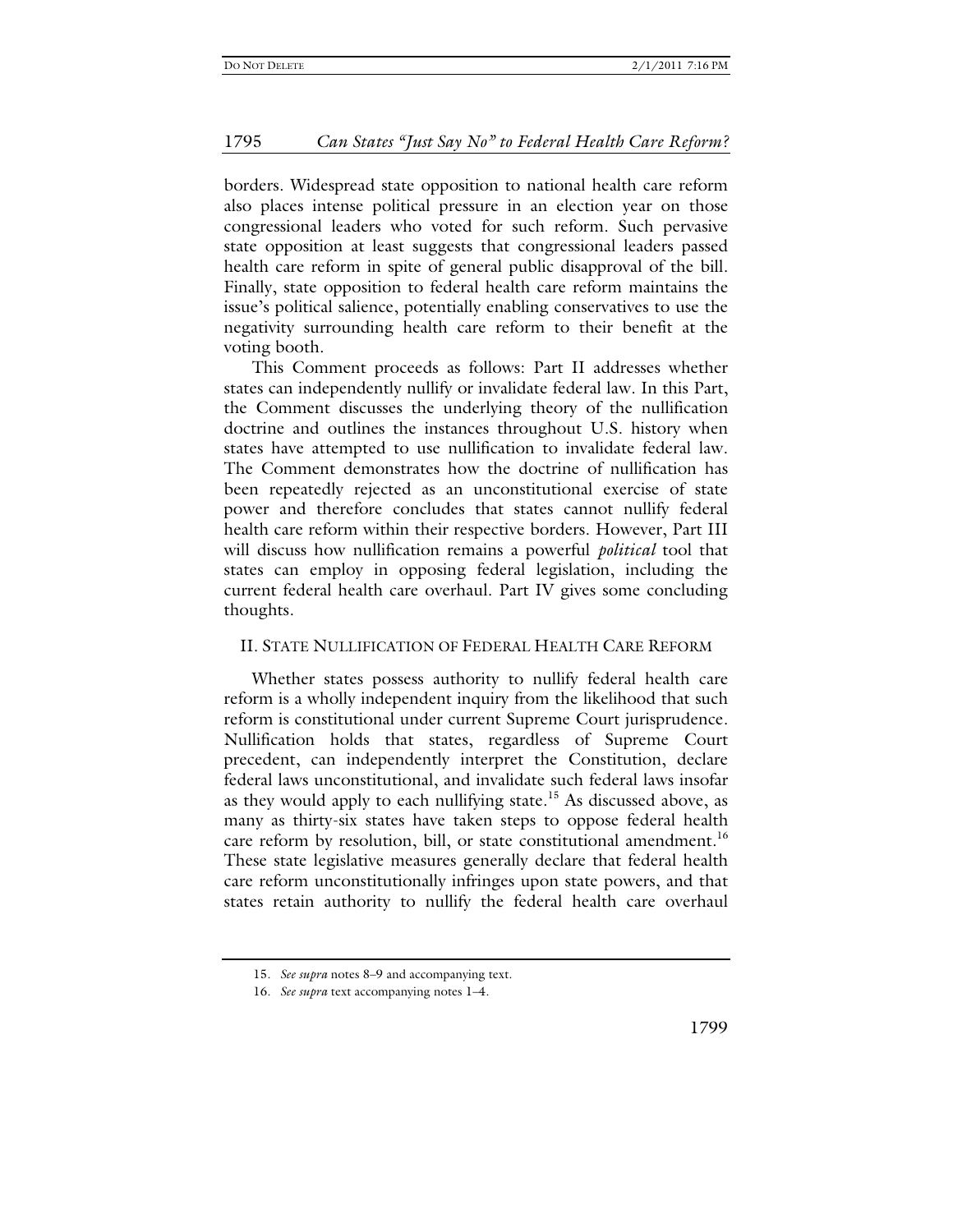package.17 In other words, many states are claiming the constitutional power to invalidate federal health care legislation within their respective borders. This Part first describes the origins of the nullification doctrine by outlining several instances in U.S. history when states have attempted to nullify federal law. This Part will then argue that because state nullification of federal law is repeatedly rejected throughout U.S. history as an unconstitutional exercise of state power, current attempts by states to nullify federal health care reform are equally invalid and will likewise be rejected.

# *A. The Origins and Evolution of the Nullification Doctrine in the United States*

Supporters of the nullification doctrine repeatedly assert that state nullification of federal law traces its roots back to Founding Fathers James Madison and Thomas Jefferson—the authors of the Virginia and Kentucky Resolutions.<sup>18</sup> This Section provides background to nullification by exploring the origins and evolution of the doctrine, including three separate nullification movements—the Virginia and Kentucky Resolutions in the late eighteenth century, John Calhoun's more radical theory of nullification in the 1830s, and the post-Civil War nullification movement labeled "Massive Resistance" in response to *Brown v. Board of Education* and the Civil Rights Movement's "Passive Resistance."

# *1. The Virginia and Kentucky Resolutions*

In the late 1700s, the fledgling United States was in deep turmoil. Federalist John Adams won the very partisan and contentious 1796 presidential election by three electoral votes over his political rival—Democratic-Republican Thomas Jefferson.<sup>19</sup> Following the election, the political climate was so volatile and divisive that both Federalists and Republicans feared the Union

 <sup>17.</sup> *See supra* text accompanying notes 1–4.

 <sup>18.</sup> *See* Michael Stokes Paulsen, *The Irrepressible Myth of* Marbury, 101 MICH. L. REV. 2706, 2734–35 (2003); J. David Goodman, *History, Nostalgia, and Nullification*, CITY ROOM (Feb. 16, 2010, 11:12 AM), http://city room.blogs.nytimes.com/2010/02/16/historynostalgia-and-nullification.

 <sup>19.</sup> ALEXANDER JOHNSTON, AMERICAN POLITICAL HISTORY 1763–1876, at 181 (James Albert Woodburn ed., 1905). At this point in U.S. history, the candidate receiving the second highest number of votes (the runner-up) became Vice-President—making Thomas Jefferson Vice-President. *Id.*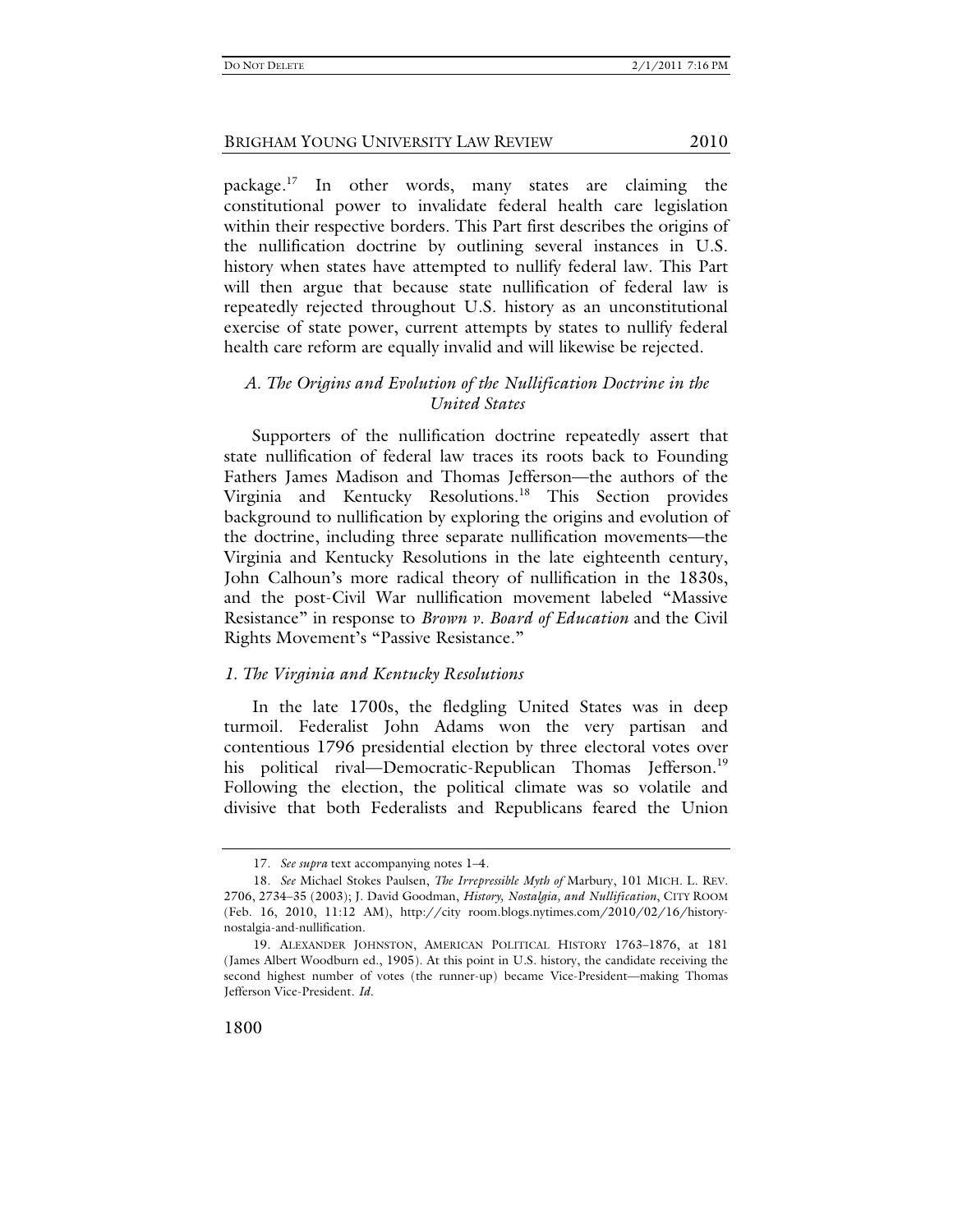could disintegrate.20 Accompanying this tempestuous political climate was a widespread fear of an American war with France.<sup>21</sup> The Federalist-controlled Congress worried (probably unjustifiably) that Democratic-Republicans would somehow take advantage of this potential war with France to seize control of the federal government.<sup>22</sup> Seeking to consolidate their power, Federalists passed the Alien and Sedition Acts in the summer of 1798.<sup>23</sup> The Alien Acts authorized the President, without a showing of guilt, to deport foreigners whose activities he considered dangerous.<sup>24</sup> The Sedition Act generally forbade citizens from opposing any measure of the Federalist-controlled government and "made it illegal to speak, write, or print any statement that would bring the president into 'contempt or disrepute.'"<sup>25</sup>

 22. *Id.* at 28. Federalists even accused the Democratic-Republican opposition of conspiring with the French. *Id.* at 28–29. Some scholars argue that decrying the threat of a French-American war was a pretext for Federalists to build a stronger military force in case of civil war. PAUL S. BOYER ET AL., THE ENDURING VISION: A HISTORY OF THE AMERICAN PEOPLE 160 (6th ed. 2008).

 23. JOHNSTON, *supra* note 19, at 182; *see also* STONE, *supra* note 20, at 29 (explaining that in passing the Alien and Sedition Acts, Federalists attempted to strike a critical blow against the Democratic-Republicans). President Adams was actually apprehensive about these Acts but went along with his Federalist cohorts in Congress. *See* Melissa M. Tomkiel, Note, *Enemy Combatants and Due Process: The Judiciary's Role in Curbing Executive Power*, 21 ST. JOHN'S J. LEGAL COMMENT. 411, 419–20 (2006). Ironically, the Alien and Sedition Acts eventually "resulted directly in displacing the Federalists from power and bringing the Jeffersonian Republicans into the control of the Government." JOHNSTON, *supra* note 19, at 182; *see also* Part III.A.

 24. BOYER ET AL., *supra* note 22, at 160. There were three Alien Acts: (1) the Alien Enemies Act (which outlined procedures for determining whether a hostile country's citizens threatened the United States), (2) the Alien Friends Act (which authorized the President to deport foreign persons whose activities President Adams considered dangerous), and (3) the Naturalization Act (which increased the residency requirement for United States citizenship from five to fourteen years). *Id.* at 160–61.

 25. *Id.* at 161 (quoting 1 Stat. 596 § 2 (1798) (expired 1801)). The Sedition Act also made it a federal crime to "'write, print, utter or publish . . . any false, scandalous and malicious' words about Congress." Bradford R. Clark, *The Procedural Safeguards of* 

 <sup>20.</sup> GEOFFREY R. STONE, PERILOUS TIMES: FREE SPEECH IN WARTIME FROM THE SEDITION ACT OF 1798 TO THE WAR ON TERRORISM 22 (2004) (explaining that Federalist leaders "feared the breakup of the union" and even "predicted a civil war" while Democratic-Republican Senator John Taylor warned that "secession must be considered an option").

 <sup>21.</sup> *Id.* at 22–25. Great Britain declared war against France following the French Revolution in 1789, fearing that revolution could spread throughout Europe. *Id.* at 21. Federalists supported the British cause whereas Democratic-Republicans, most notably Thomas Jefferson, "insisted that war with France would be calamitous" by "[driving] the United States into the arms of England." *Id.* at 23.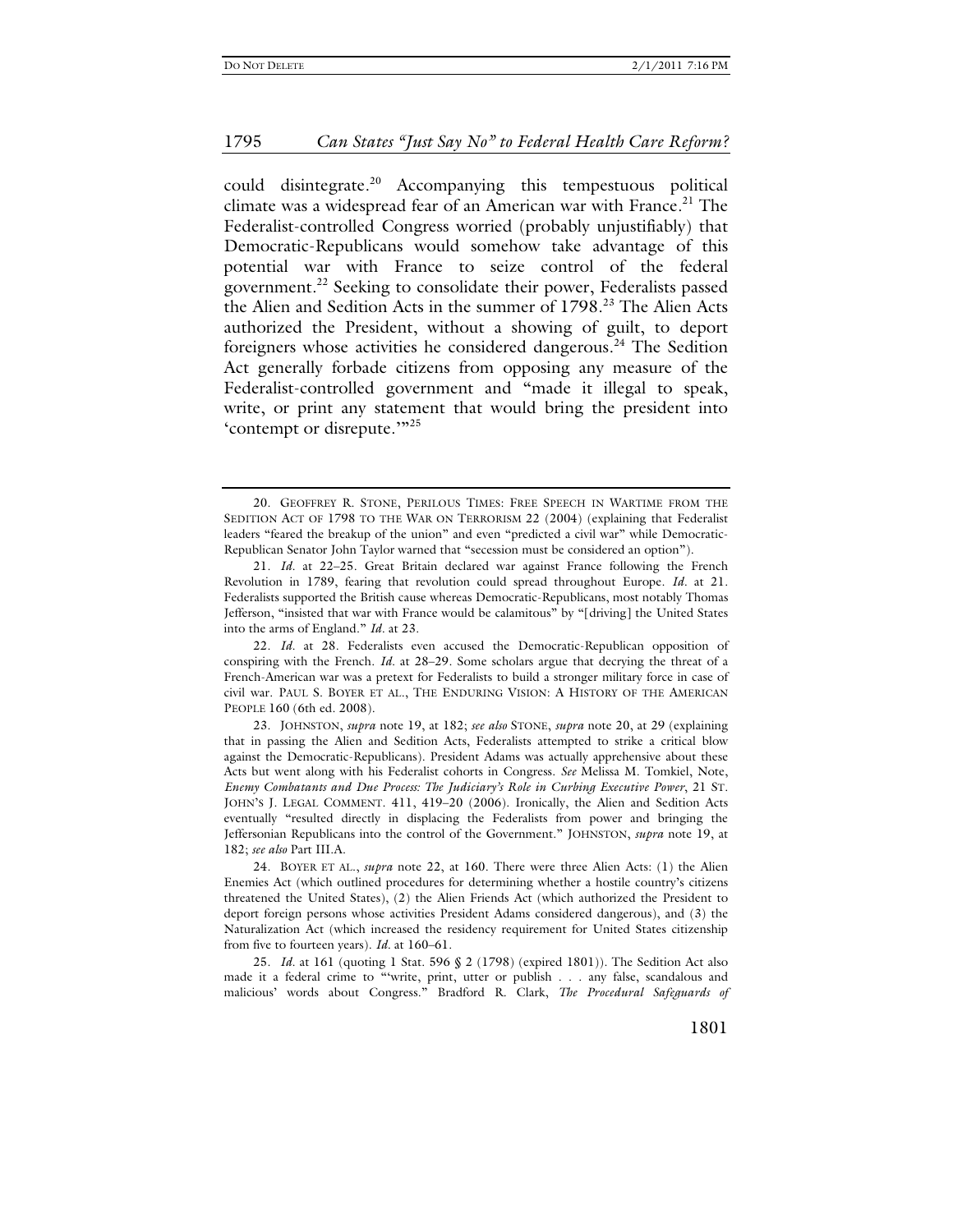Following the passage of the Alien and Sedition Acts, Democratic-Republican politicians and citizens throughout the country continued to criticize both the Acts and the Federalist government despite the threat of prosecution for federal crimes.<sup>26</sup> The Virginia and Kentucky Resolutions became the leading battle cry of Democratic-Republicans who viewed many acts of the Federalist leadership in Washington as unconstitutional. "These resolutions reflected the Republicans' grim conclusion that to save republicanism from the Federalist onslaught, they had to strengthen the states as 'bastions of safety' from repressive federal legislation."<sup>27</sup>

The Virginia and Kentucky Resolutions (written anonymously $28$ by Madison and Jefferson, respectively) asserted the "compact theory" of the Constitution: that sovereign states were the creators of the federal government, and as such, the states gave the federal government only those limited powers enumerated in the Constitution or "the compact."29 According to both Madison and Jefferson, all powers not enumerated in the federal Constitution were retained by the states and protected under the Tenth Amendment.<sup>30</sup> Jefferson's Kentucky Resolutions asserted that if the federal government exceeds its limited powers, such federal action is "unauthoritative, void and of no force."<sup>31</sup> The Kentucky Resolutions also urged that state "nullification . . . is the rightful remedy" when the federal government violates its constitutional compact with the states.<sup>32</sup> The Resolutions endorsed a collective, cooperative

*Federalism*, 83 NOTRE DAME L. REV. 1681, 1692 (2008) (quoting 1 Stat. 596 § 2 (1798) (expired 1801)).

 <sup>26.</sup> *See* STONE, *supra* note 20, at 44.

 <sup>27.</sup> *Id.* Notably, Jefferson did not reveal his authorship of the Resolutions until years later, in December of 1821. JOHNSTON, *supra* note 19, at 188.

 <sup>28.</sup> The Resolutions were written anonymously for obvious reasons: Jefferson was serving as Vice-President under President and Federalist John Adams, and neither Jefferson nor Madison wanted to publicly oppose the Federalists and risk prosecution under the Sedition Act. *See* STEPHANIE P. NEWBOLD, ALL BUT FORGOTTEN: THOMAS JEFFERSON AND THE DEVELOPMENT OF PUBLIC ADMINISTRATION 6 (2010).

 <sup>29.</sup> Judith A. Hagley, *Massive Resistance—The Rhetoric and the Reality*, 27 N.M. L. REV. 167, 192 (1997) (citing JOHN C. MILLER, THE FEDERALIST ERA, 1789–1801, at 239– 40 (1960)).

 <sup>30.</sup> *See* DONALD F. KETTL, THE TRANSFORMATION OF GOVERNANCE: PUBLIC ADMINISTRATION FOR TWENTY-FIRST CENTURY AMERICA 37 (2002) (summarizing both Jefferson's and Madison's views of the Tenth Amendment).

 <sup>31.</sup> FARBER, *supra* note 9, at 47 (quoting Jefferson, Kentucky Resolutions, *supra* note 8, at 131) (internal quotation marks omitted).

 <sup>32.</sup> JOHNSTON, *supra* note 19, at 191–92.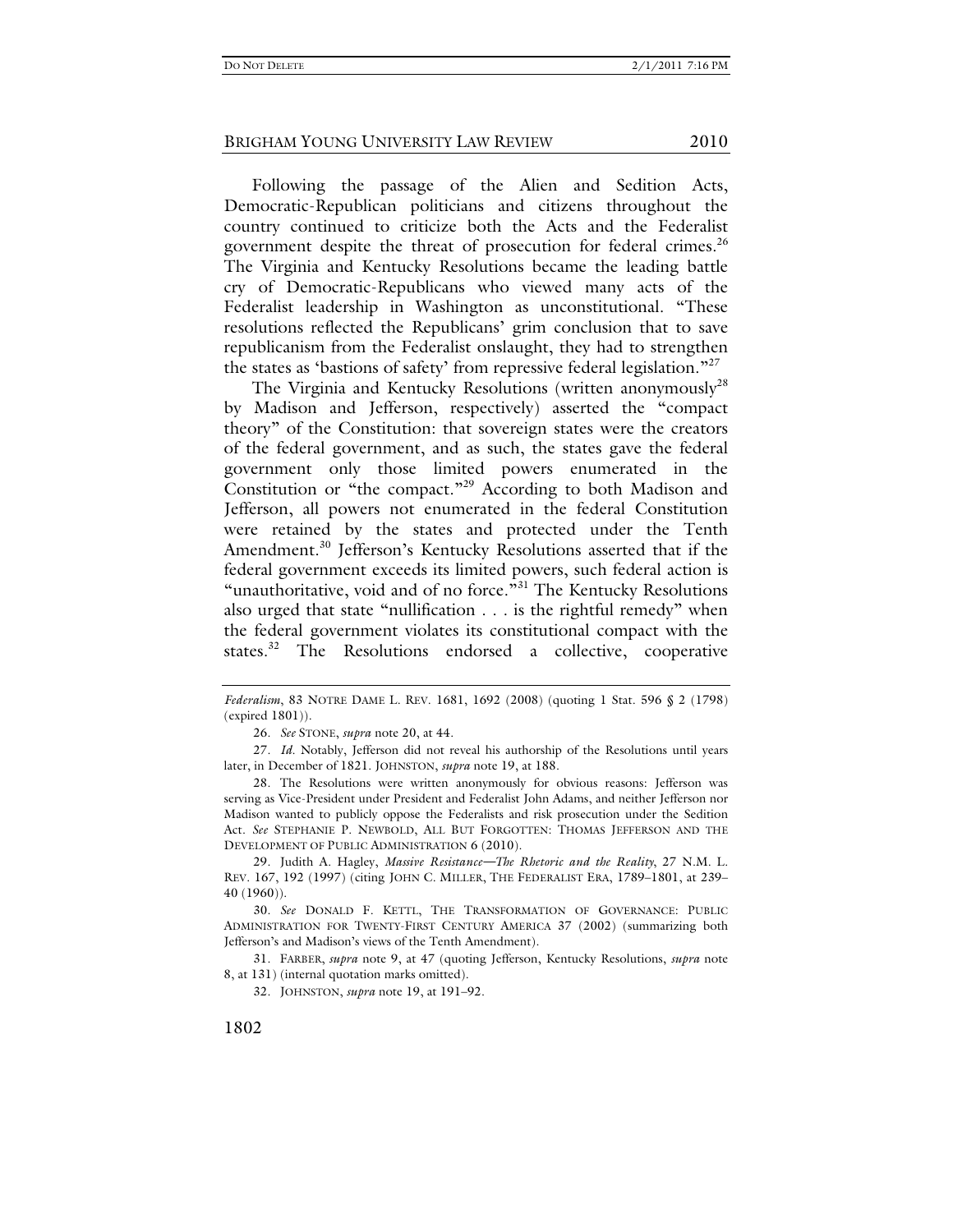opposition process where states, as independent interpreters and protectors of the Constitution, could band together to invalidate federal law.33 For this reason, the Kentucky Resolutions pleaded with other states to "concur in declaring these [acts] void and of no force" and requested "their repeal at the next session of Congress."<sup>34</sup>

Madison's Virginia Resolutions were more tempered than the Kentucky Resolutions, but nonetheless argued that "states . . . have the right, and are  $\dots$  duty bound, to interpose<sup>35</sup> when the federal government exceeds its limited constitutional powers. Although Madison's original draft of the Virginia Resolutions called upon other states to "cooperate in the annulment" of the Alien and Sedition Acts, "Madison was more cautious than Jefferson about giving state legislatures any power to block federal legislation."<sup>36</sup> For this reason, the Virginia Resolutions did not use the word "nullification" or endorse the theory that states could individually declare federal laws void.<sup>37</sup> It is worth reiterating that neither Jefferson nor Madison endorsed the theory that a state could *independently* nullify federal law.<sup>38</sup> Both men believed, to varying degrees, that states could band together to interpret the constitutionality of federal laws and, *as a group*, lawfully oppose federal legislation. However, neither advanced the idea that states

36. FARBER, *supra* note 9, at 47.

 37. *See* JOHNSTON, *supra* note 19, at 196. Madison saw a difference between invalidating or voiding federal law and opposing federal law. FARBER, *supra* note 9, at 67–69. Opposition, according to Madison, involved organizing a convention of states to interpret the Constitution and assert the unconstitutionality of federal laws. *Id.* This assertion of unconstitutionality did not translate to nullification for Madison. *Id.* 

 <sup>33.</sup> JAMES MADISON: PHILOSOPHER, FOUNDER, AND STATESMAN 273 (John R. Vile et al. eds., 2008) [hereinafter Vile].

 <sup>34.</sup> FARBER, *supra* note 9, at 47 (alteration in original) (quoting Jefferson, Kentucky Resolutions, *supra* note 8, at 134).

 <sup>35.</sup> *Id.* at 48. The doctrine of interposition (alluded to in Madison's Virginia Resolution) is usually thought of as being different from nullification. Nullification is the idea that states can declare federal laws unconstitutional, whereas interposition "is a more variable concept, sometimes synonymous with nullification, sometimes something less than nullification but more than mere protest." Note, *Defending Federalism: Realizing Publius's Vision*, 122 HARV. L. REV. 745, 747 n.14 (2008) (quoting DRAHOZAL, *supra* note 8) (internal quotation marks omitted). Interposition is not "categorical defiance by an individual state," but interposition allows states to "seek support of other members of the compact." *Id.* (quoting McKay, *supra* note 8). "Failing in such support, the interposing state . . . would seem obligated to accede to the unwelcome act . . . ." *Id.* (quoting McKay, *supra* note 8).

 <sup>38.</sup> *See* JOHNSTON, *supra* note 19, at 197–98.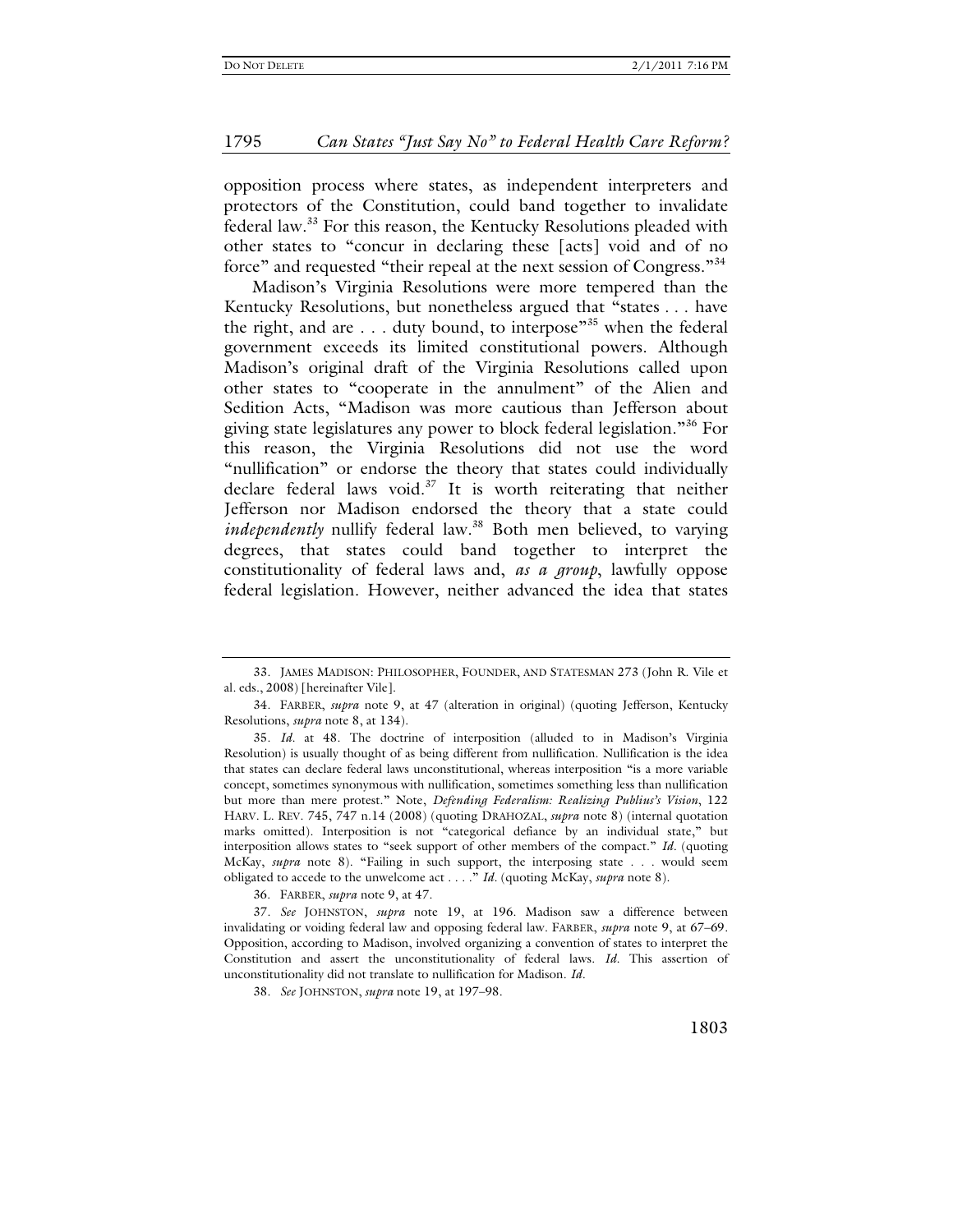could independently or individually invalidate federal law.<sup>39</sup> As discussed below,<sup>40</sup> Jefferson and his Democratic-Republican cohorts took advantage of this strong popular resentment against the Alien and Sedition Acts to seize the Presidency and control of Congress in the election of 1800. Nullification movements throughout U.S. history, including the current movement against federal health care reform, base their nullification arguments on the Kentucky and Virginia Resolutions.<sup>41</sup>

### *2. John Calhoun and the Nullification Crisis of 1832*

Thirty years after Jefferson's and Madison's stand against the Alien and Sedition Acts, John Calhoun used the Kentucky and Virginia Resolutions as ammunition in his own fight against the federal government. In 1832, the state of South Carolina and Vice-President John Calhoun made a serious attempt to revive the nullification doctrine during the Nullification Crisis of 1832–33.

The Tariff of 1828, labeled by Southerners as the "Tariff of Abominations,"<sup>42</sup> triggered the crisis. The tariff had a triggered the crisis. The tariff had disproportionate impact on the price of manufactured goods coming from the South—thereby "penalizing southern exports and the southern economy<sup>"43</sup> while protecting western agriculture and New England manufacturing.<sup>44</sup> In 1832, when pleas for tariff reform fell on deaf ears (likely because of the high revenue such tariffs generated for the federal government), South Carolina, led by Vice-President John Calhoun (a South Carolina native), passed an ordinance

 <sup>39.</sup> *Id.* John Calhoun, on the other hand, greatly expanded the opposition doctrines of the Kentucky and Virginia Resolutions by allowing independent state nullification of federal law. *See infra* text accompanying notes 42–50. This expansion of the ideas found in the Resolutions enraged Madison. *See infra* Part II.B.2.

 <sup>40.</sup> *See infra* Part III.A.

 <sup>41.</sup> *See infra* Parts II.A.2 & 3; Hagley, *supra* note 29, at 192 (explaining that the nullification resolutions passed by southern states in response to the Supreme Court's ruling in *Brown v. Board of Education* "borrowed greatly from the original Virginia Resolution of 1798"); Goodman, *supra* note 18 (briefly describing the underlying theories of the current nullification movement against the cap and trade movement—including a discussion concerning the compact theory of the Constitution).

 <sup>42.</sup> WILLIAM M. DAVIDSON, A HISTORY OF THE UNITED STATES 297 (1902).

 <sup>43.</sup> Ben Baack et al., *Constitutional Agreement During the Drafting of the Constitution: A New Interpretation*, 38 J. LEGAL STUD. 533, 551 (2009).

 <sup>44.</sup> BOYER ET AL., *supra* note 22, at 219.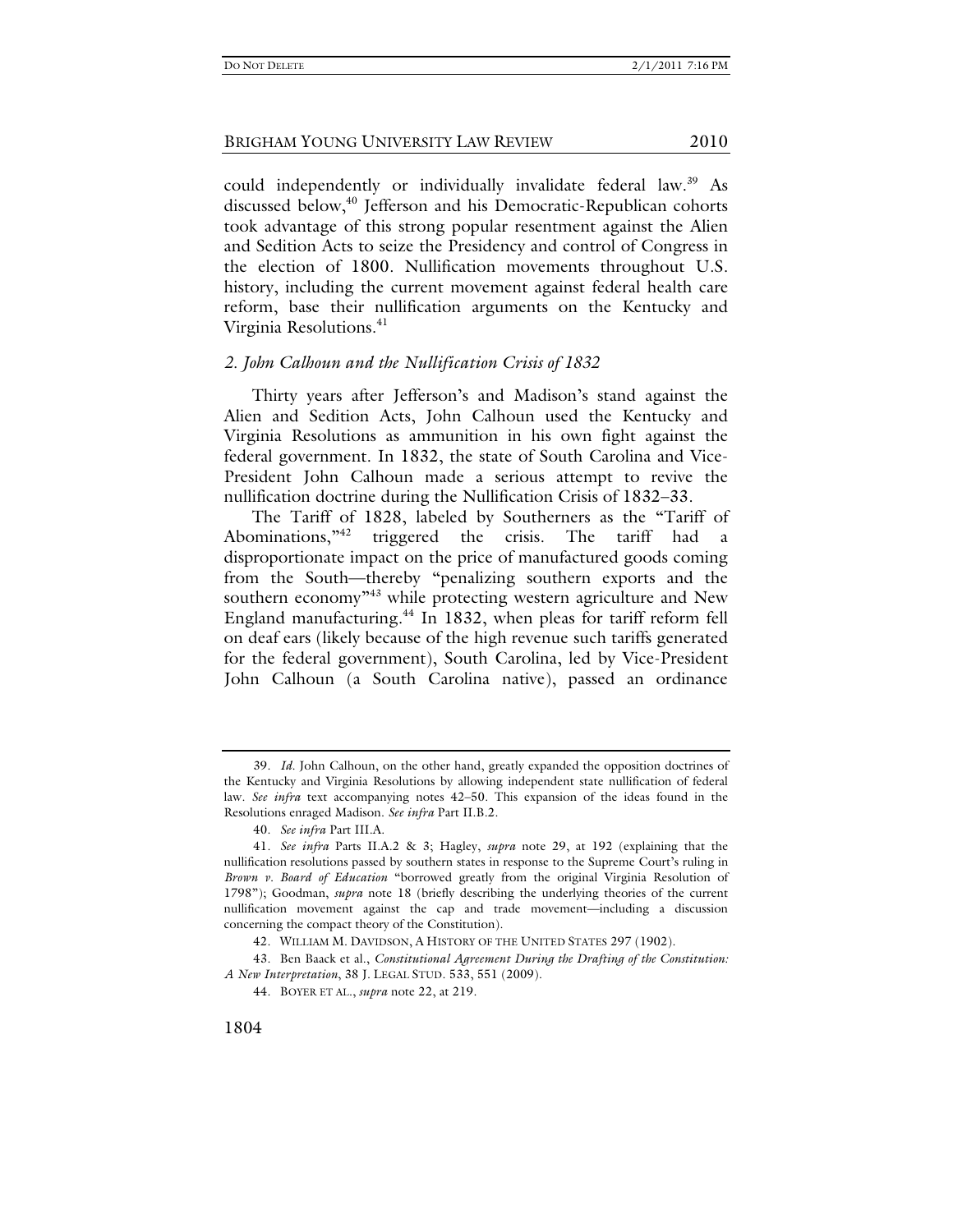declaring the tariffs unconstitutional.<sup>45</sup> The nullification ordinance declared that the tariffs on southern exports were "utterly null and void" as they applied to South Carolina, "and directed the legislature to pass statutes preventing the implementation" of such tariffs in the state.<sup>46</sup> The ordinance gravely warned that if the federal government attempted to forcibly enforce the tariffs on southern exports, *South Carolina would secede from the Union*. 47 With this ordinance, South Carolina and Calhoun took the compact principles established in the Kentucky and Virginia Resolutions and greatly expanded them.

While the more moderate Kentucky and Virginia Resolutions claimed that states could band together and "concurrently and cooperatively"48 oppose unconstitutional federal action, South Carolina's nullification ordinance asserted that each state could individually and independently nullify federal law.<sup>49</sup> Calhoun asserted that single-state nullification would suspend the operation of the nullified federal law as it applied to all other states until a convention could be called to allow the other states to either accept or reject the nullification ordinance.<sup>50</sup> According to Calhoun, if the convention of states rejected the single state's nullification ordinance, the nullifying state would either be required to rescind the nullification ordinance

48. Vile, *supra* note 33, at 273.

 <sup>45.</sup> FARBER, *supra* note 9, at 60. Previously a nationalist, John Calhoun switched course and wholeheartedly endorsed the nullification doctrine—publicly speaking in support of nullification in 1831. *Id.*; *see also* WILLIAM W. FREEHLING, PRELUDE TO CIVIL WAR: THE NULLIFICATION CONTROVERSY IN SOUTH CAROLINA, 1816–1836, at 154 (1992) (stating that Calhoun had privately espoused the nullification doctrine as early as 1827, midway through his first term as Vice President). "South Carolina's Ordinance of Nullification was a concrete implementation of Calhoun's theory." FARBER, *supra* note 9, at 60.

 <sup>46.</sup> FARBER, *supra* note 9, at 60. South Carolina clearly covered its bases with its nullification ordinance—the ordinance required military, civil officers, and jurists to take an oath supporting nullification. *Id.* The ordinance also attempted to preclude appeals to the U.S. Supreme Court concerning its legality. *Id.* at 60–61.

 <sup>47.</sup> FARBER, *supra* note 9, at 61.

 <sup>49.</sup> FARBER, *supra* note 9, at 65 ("As parties to the constitutional compact, they [(states)] retain the right . . . of interposing for the purpose of arresting, within their respective limits, an act of the federal government in violation of the constitution; and thereby of preventing the delegated from encroaching on the reserved powers.") (quotation omitted). James Madison ardently and publicly opposed Calhoun's theory of nullification. *See infra* Part II.B.2.

 <sup>50.</sup> Vile, *supra* note 33, at 270. James Read describes the consequences of Calhoun's nullification theory very well, "Thus . . . any questionable act of [federal] legislation, would have to not only achieve a majority in both houses of U.S. Congress but also be supported, or at least not actively opposed, by a majority within any individual state. In what was in effect a reversal of the constitutional amending process." *Id.*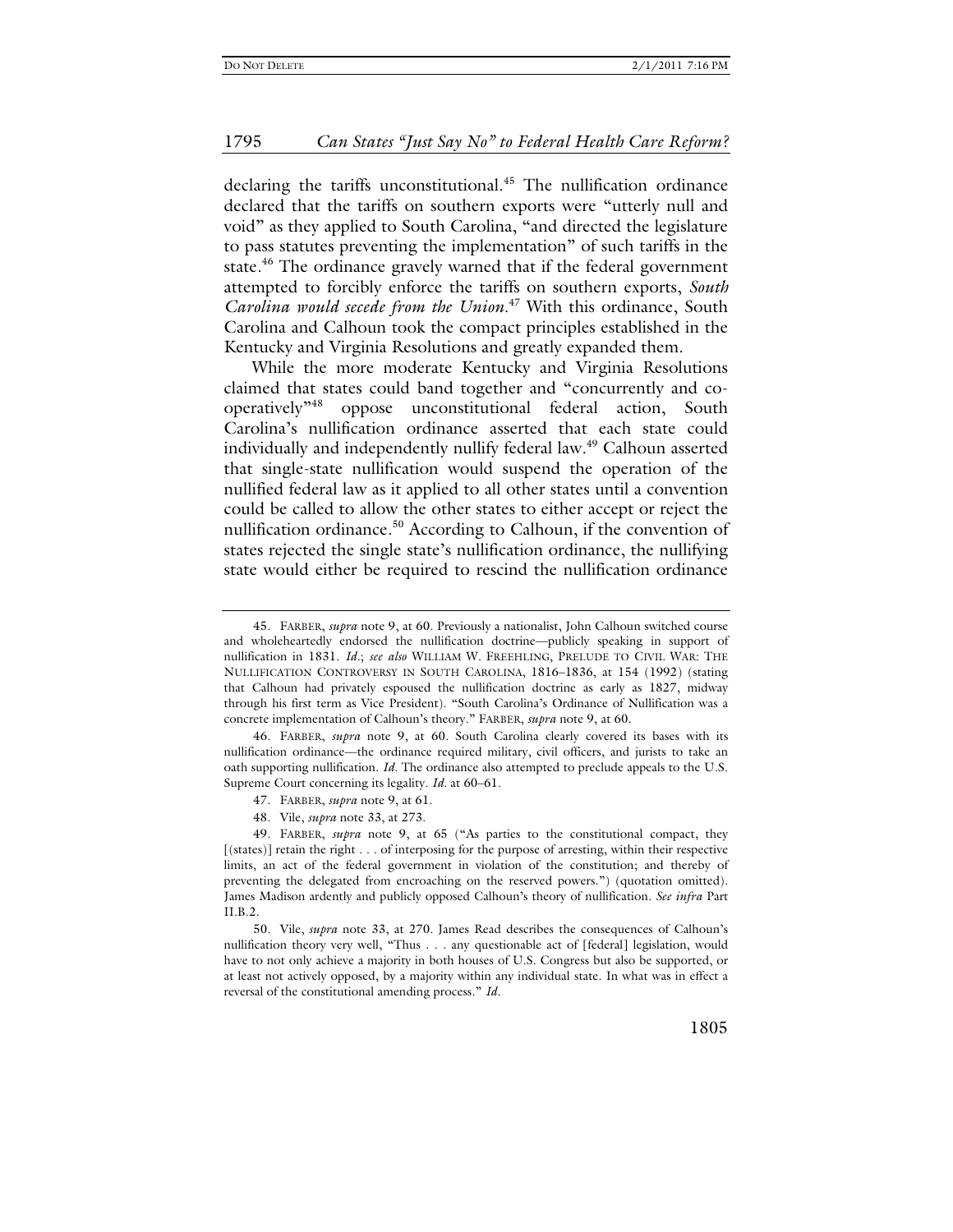or constitutionally secede from the Union—an attempt by Calhoun to legitimize South Carolina's threats of secession.<sup>51</sup> By nullifying the federal tariff statutes and by threatening dire consequences if the federal government responded unfavorably, South Carolina's nullification ordinance triggered a national crisis.

President Andrew Jackson, furious with the actions of South Carolina and his Vice-President Calhoun, issued a presidential proclamation declaring nullification and secession illegal and vowing to use his Article II powers to forcibly compel compliance with the tariffs if necessary.<sup>52</sup> After a long process of negotiation, South Carolina rescinded its nullification of the tariffs, President Jackson no longer felt compelled to intervene with military force, and South Carolina accepted the federal government's compromise tariff.<sup>53</sup>

# *3. "Massive Resistance" by southern legislatures against the* Brown *decision*

Although the country avoided South Carolina's secession (at least for a few years), Calhoun's expansion of the nullification doctrine had a lasting impact. In the 1950s, for example, southern state legislatures relied on Calhoun's more radical theory of nullification in opposing desegregation rather than the more moderate opposition theories found in the Virginia and Kentucky Resolutions.<sup>5</sup>

 <sup>51.</sup> *Id.* There is absolutely no mention of secession in the Kentucky and Virginia Resolutions, nor is there any implication in these Resolutions that secession would be available to a state opposing federal law. *Id.* at 274–75.

 <sup>52.</sup> FARBER, *supra* note 9, at 61–62. Jackson's statement, known as the Nullification Proclamation, was a "cogently argued statement" that not only focused on the actions of South Carolina, but attacked the general theory of nullification "as a doctrine '*incompatible with the existence of the Union*.'" RICHARD E. ELLIS, THE UNION AT RISK: JACKSONIAN DEMOCRACY, STATES' RIGHTS, AND THE NULLIFICATION CRISIS 179 (1989). Readers of Jackson's opposition to nullification at first doubted its authenticity because of Jackson's previous defense of state rights. *Id.* Despite President Jackson's well-reasoned constitutional argument against nullification in his public statements, Jackson reportedly told Martin Van Buren that Calhoun should be hanged as a traitor to his country. FARBER, *supra* note 9, at 61.

 <sup>53.</sup> BOYER ET AL., *supra* note 22, at 220–21; *see also* FARBER, *supra* note 9, at 62. The Compromise of 1833 between Calhoun and Jackson was spearheaded by Senator Henry Clay—the South begrudgingly accepted a less burdensome tariff bill and President Jackson begrudgingly accepted the Senate's refusal to allow him to collect the 1828 and 1832 tariffs by force. *See* ELLIS, *supra* note 52, at 170–77.

 <sup>54.</sup> Modern-day nullification supporters also point to Calhoun's nullification theories for support. *See infra* note 71 and accompanying text.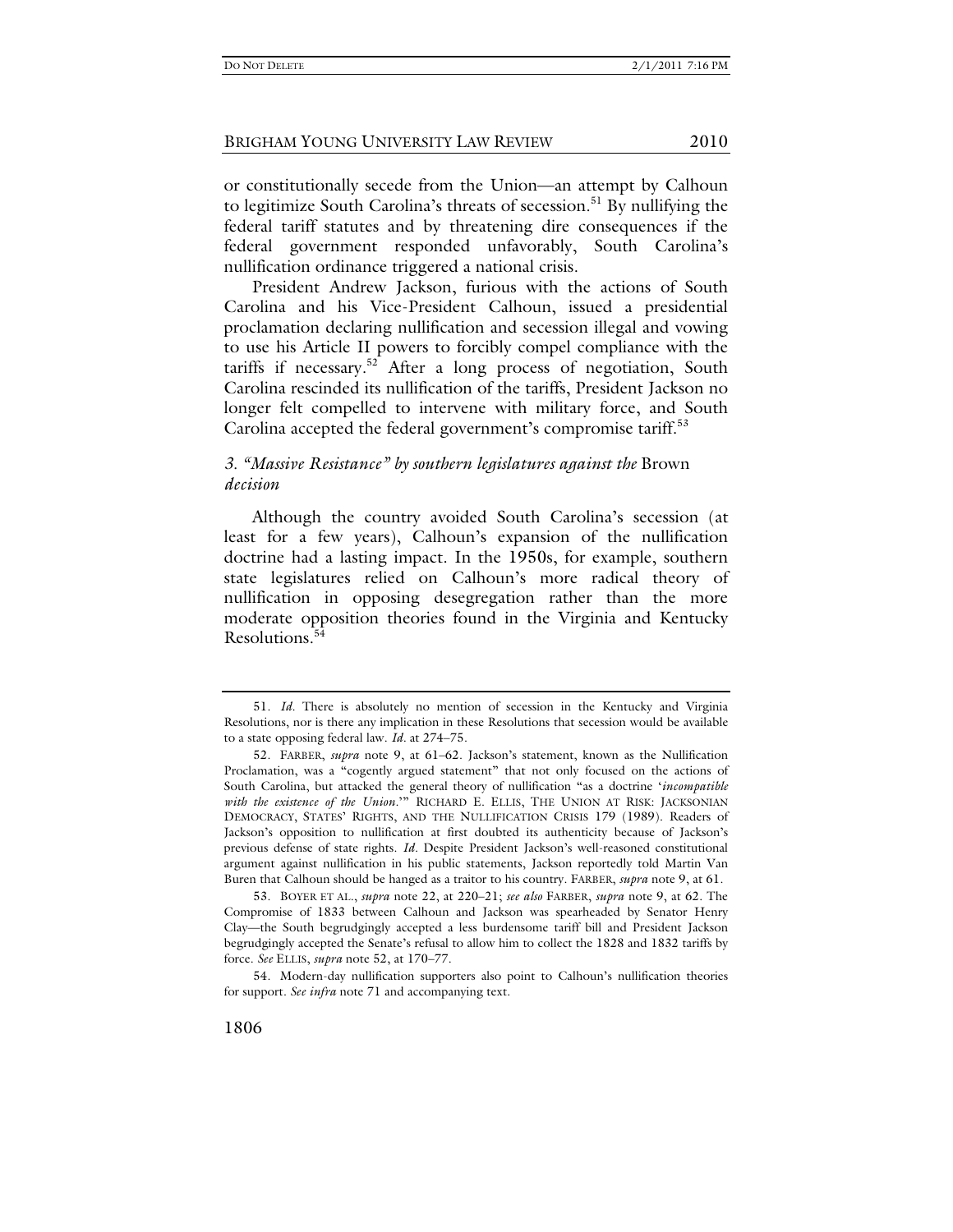Following the Supreme Court's 1954 desegregation decision in *Brown v. Board of Education*, 55 southern states mounted what became known as Massive Resistance to the federal government's desegregation policies.56 As part of this resistance against the *Brown* decision, southern legislatures revived Calhoun's ideas of nullification and interposition, reasserted the compact theory of the Constitution, and declared that *Brown* was an unconstitutional federal usurpation of state sovereign prerogatives and power.<sup>57</sup> The resolutions passed by southern legislatures borrowed directly from Calhoun's opposition to the 1828 tariff statutes, declaring the *Brown* decision "null, void and of no effect" (Alabama) and resolving to "take all appropriate measures . . . to resist this illegal encroachment upon our sovereign powers" (Virginia).<sup>58</sup> Mississippi's resolution labeled *Brown* "unconstitutional, invalid and of no lawful effect within . . . Mississippi."<sup>59</sup> Unlike Calhoun and South Carolina, southern legislatures opposed to *Brown* did not threaten secession, but they did claim authority to invalidate *Brown* pending a constitutional amendment.60 Southern states saw *Brown* not as an interpretation of the Constitution by the Supreme Court, but as an unlawful amendment to the Constitution.<sup>61</sup> These states asserted their right and duty, referring to Madison's language in the Virginia Resolutions, to resist the Supreme Court's "illegal" constitutional

 <sup>55. 347</sup> U.S. 483 (1954).

 <sup>56.</sup> *See* DEWEY W. GRANTHAM, THE LIFE AND DEATH OF THE SOLID SOUTH: A POLITICAL HISTORY 136–38 (1992). The term "Massive Resistance" describes southern legislatures' opposition to the desegregation movement while "passive resistance" describes the actions by those fighting against southern states and in support of the *Brown* decision. *See* GENE ROBERTS & HANK KLIBANOFF, THE RACE BEAT: THE PRESS, THE CIVIL RIGHTS STRUGGLE, AND THE AWAKENING OF A NATION 109 (2007).

 <sup>57.</sup> *See* GRANTHAM, *supra* note 56, at 139. Southerners saw the nullification and interposition doctrines as a panacea that could "turn back federal intervention in the South's traditional pattern of race relations and a solution to the region's problem resulting from *Brown v. Board of Education*." *Id.*

 <sup>58.</sup> RACE, REASON, AND MASSIVE RESISTANCE: THE DIARY OF DAVID J. MAYS, 1954– 1959, at 96 (James R. Sweeney ed., 2008) [hereinafter Sweeney].

 <sup>59.</sup> William G. Ross, *Attacks on the Warren Court by State Officials: A Case Study of Why Court-Curbing Movements Fail*, 50 BUFF. L. REV. 483, 493 (2002) (quoting 102 CONG. REC. 3767 (1956)). In all, six southern states passed resolutions asserting the unconstitutionality of the *Brown* decision. *Id.* at 493–94.

 <sup>60.</sup> *See* Hagley, *supra* note 29, at 193; *see also* Sweeney, *supra* note 58, at 95–96.

 <sup>61.</sup> Hagley, *supra* note 29, at 193.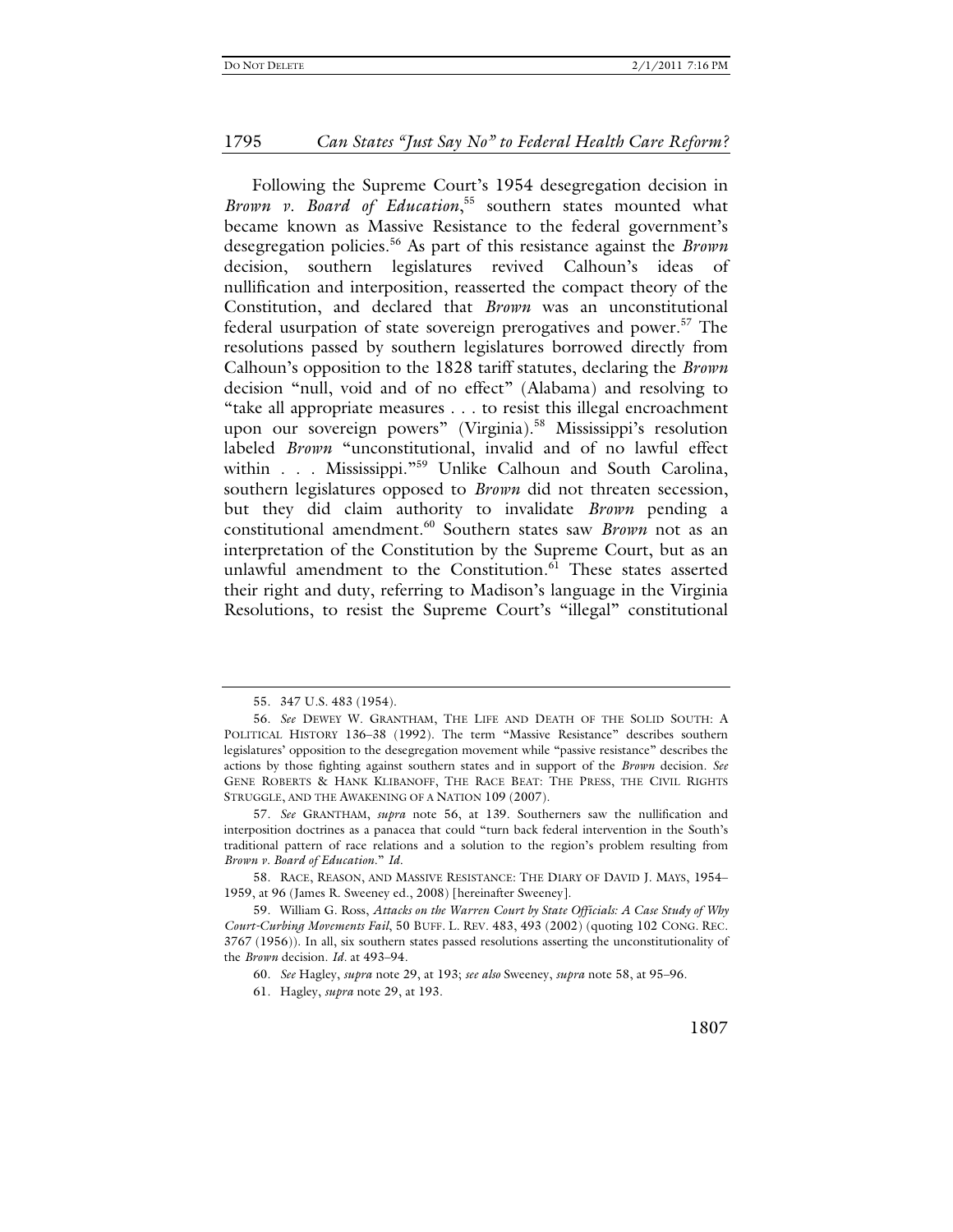amendment until a valid, lawful amendment could be passed under Article V of the Constitution.<sup>62</sup>

As will be discussed in detail below, the South's attempts to nullify *Brown* were eventually rejected,<sup>63</sup> the push to amend the Constitution in opposition to *Brown* failed, and southern states opposed to desegregation were eventually compelled by force to comply with the provisions of *Brown* and its progeny.<sup>64</sup> However, the Massive Resistance movement against the *Brown* decision demonstrated that Calhoun's ideas concerning state nullification and interposition still garnered a relatively large degree of support—thus surviving the Civil War and the passage of the Fourteenth Amendment.

The preceding discussion concerning the origins and evolution of nullification demonstrates that the doctrine has a long and checkered past. What directly follows is a discussion of whether the nullification doctrine ever had, or currently has, any degree of constitutional legitimacy in the U.S. constitutional scheme.

# *B. The Doctrine of Nullification Is an Unconstitutional Exercise of State Power and Is Repeatedly Rejected Throughout U.S. History*

As explained above, states throughout U.S. history have attempted to use variations of the nullification doctrine to invalidate federal law. However, every attempt by states to nullify federal law was clearly rejected by not only the federal government, but also by other states. This Section describes how the Virginia and Kentucky Resolutions, John Calhoun's nullification movement, and the South's Massive Resistance movement were each resoundingly rejected. This unanimous historical rejection of nullification demonstrates the doctrine's unconstitutionality and undermines the legality of the current movement to nullify federal health care reform.

 <sup>62.</sup> *Id.*

 <sup>63.</sup> *See infra* Part II.B.3. The most explicit rejection of the South's attempt to nullify *Brown* is found in the Supreme Court opinion of *Cooper v. Aaron*, 358 U.S. 1, 18–19 (1958) (quoting U.S. v. Peters, 9 U.S. 115, 136 (1809)), which stated that the nullification doctrine would render the Constitution "a solemn mockery." The *Cooper* case and several other cases rejecting the nullification doctrine are discussed in detail below. *See infra* Part II.B.3.

<sup>64.</sup> Hagley, *supra* note 29, at 210–11.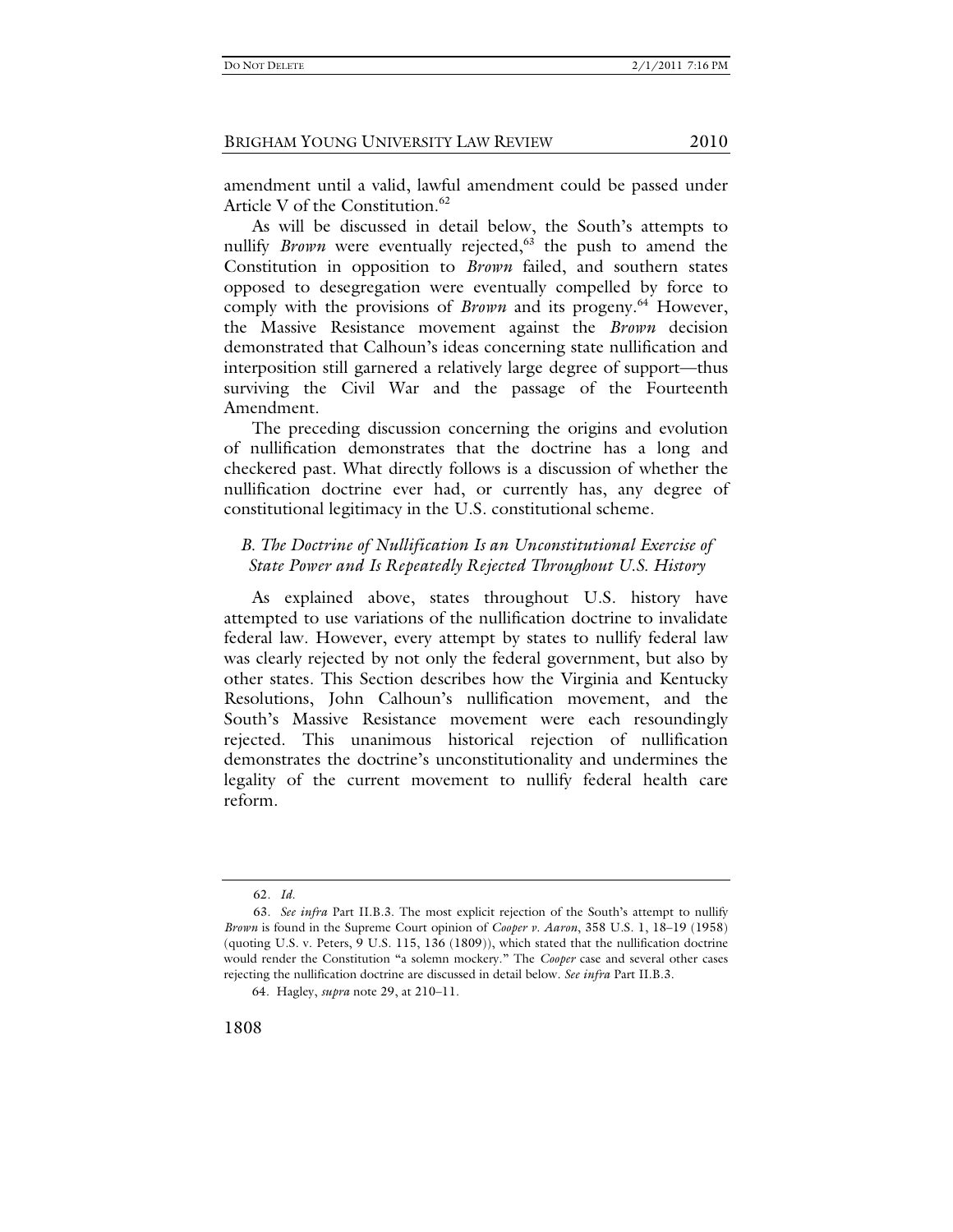#### *1. The rejection of the Kentucky and Virginia Resolutions*

Despite a valiant attempt by Jefferson and Madison to gain widespread support in opposing the Alien and Sedition Acts, the Kentucky and Virginia Resolutions, and the principles therein, were resoundingly rejected by a majority of other states.<sup>65</sup> The Resolutions pleaded with other states to join Kentucky and Virginia in declaring the Alien and Sedition Acts "void, and of no force."66 However, no other state joined the opposition, and ten states actually repudiated the Resolutions.67 The Maryland Legislature, for example, called the resolutions "highly improper" and stated that "'no State government . . . is competent to declare an act of the Federal Government unconstitutional."<sup>68</sup> In a long and detailed response, the Massachusetts Legislature also repudiated any notion that state legislatures were competent to determine the constitutionality of federal laws.69 Moreover, Vermont's legislature turned the tables on Virginia and Kentucky by accusing both states of encroaching upon powers "'exclusively vested in the judiciary courts of the Union.'"<sup>70</sup>

Modern proponents of the nullification doctrine repeatedly argue that if two great Founders such as Jefferson and Madison espoused the view that states could join together and invalidate federal law, the doctrine of nullification should not be dismissed as a mere rejected theory of the past.<sup>71</sup> These nullification proponents seem to

 <sup>65.</sup> WILLIAM J. WATKINS, JR., RECLAIMING THE AMERICAN REVOLUTION: THE KENTUCKY AND VIRGINIA RESOLUTIONS AND THEIR LEGACY 75 (2004).

 <sup>66.</sup> STONE, *supra* note 20, at 45.

 <sup>67.</sup> *Id.* at 45. According to William Watkins, "Nine states north of the Potomac put their objurgations in writing . . . . The Southern states did not respond at all." WATKINS, *supra* note 65, at 75.

 <sup>68.</sup> STONE, *supra* note 20, at 45 (alteration in original).

 <sup>69.</sup> *See* JOHNSTON, *supra* note 19, at 189. Then U.S. Senator from Massachusetts, Theodore Sedgwick, called the Resolutions "little short of a declaration of war." STONE, *supra* note 20, at 45.

 <sup>70.</sup> STONE, *supra* note 20, at 45.

 <sup>71.</sup> *See, e.g.*, Bradley D. Hays, *A Place for Interposition? What John Taylor of Caroline and the Embargo Crisis Have to Offer Regarding Resistance to the Bush Constitution*, 67 MD. L. REV. 200, 202 (2007) (citing the Kentucky and Virginia Resolutions as examples where "State governments . . . exposited constitutional norms in an effort to define the new constitutional order," but failing to mention that this "effort" by Kentucky and Virginia garnered absolutely no support from other states); Paulsen, *supra* note 18, at 2734–35 (arguing that the nullification and interposition doctrines should not be regarded as "constitutional profanities" because of the doctrine's "respectable roots" in Jefferson's and Madison's Kentucky and Virginia Resolutions); Note, *supra* note 35, at 746–49, 748 n.20, 749 n.25 (using Madison to support arguments favoring a "horizontal" structure of federalism where states would be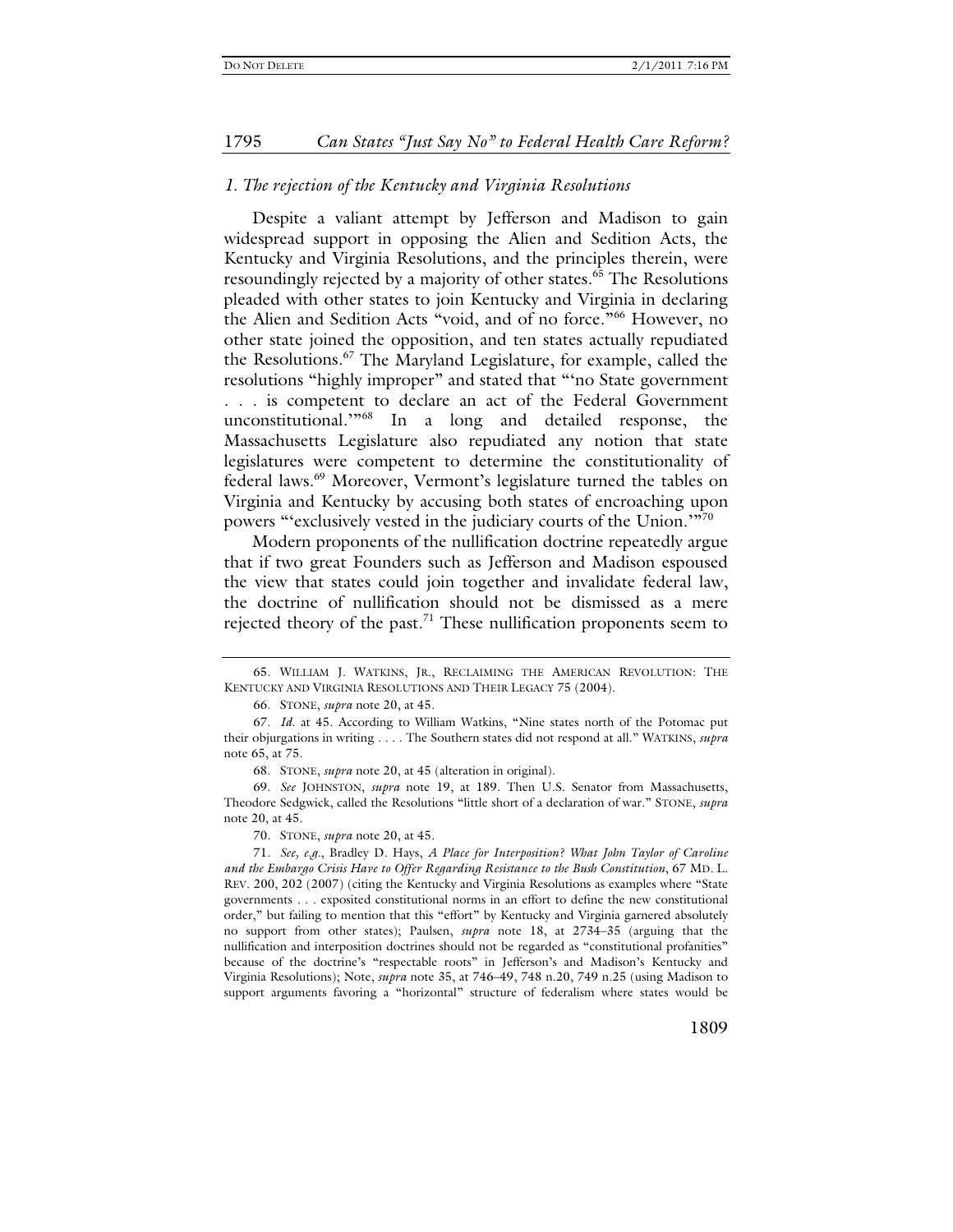ignore the fact that the Virginia and Kentucky Resolutions, and the principles found therein, did not receive support from even one other state in the Union. Many leaders of the states that declined to join in opposing the federal government were also Founders.<sup>72</sup> Yet the great majority of state leaders openly repudiated the ideas found in the Resolutions. This open rejection of the compact theory of the Constitution and the doctrine of nullification by Madison's and Jefferson's contemporaries greatly weakens—if not completely invalidates—current arguments for extending the doctrine. However, to more fully demonstrate that the doctrine of nullification is truly dead, the following Sections describe two subsequent instances where the doctrine of nullification was rejected.

#### *2. The rejection of John Calhoun's nullification theories*

Proponents of the nullification doctrine also point to John Calhoun's theories in order to support the doctrine's continued validity.<sup>73</sup> However, what these proponents fail to acknowledge is that even James Madison—"the father of the Constitution"<sup>74</sup>—was appalled by Calhoun's nullification movement.<sup>75</sup> "Madison was particularly upset with what he regarded as an effort to pervert the Kentucky and Virginia Resolutions into a pretext for disunion."76 Through several well-publicized letters, Madison intensely criticized

<sup>&</sup>quot;guard dogs" of the Constitution rather than the current vertical form of federalism). Michael Paulsen also uses Jefferson's and Madison's views to assert the likelihood that the Founders espoused "[a] multiplicity of voices" in interpreting the Constitution. Paulsen, *supra* note 18, at 2736–38.

 <sup>72.</sup> In 1798, a number of signatories to the Constitution were state and national leaders: William Samuel Johnson in Connecticut; Richard Bassett and Gunning Bedford in Delaware; Nicholas Gilman and John Langdon in New Hampshire; Jonathan Dayton in New Jersey; Jared Ingersoll and Thomas Mifflin in Pennsylvania; and Pierce Butler, Richard Dobbs Spaight, and Charles Pinckney in South Carolina. *See* R. B. BERNSTEIN, THE FOUNDING FATHERS RECONSIDERED (2009); MELVIN E. BRADFORD, FOUNDING FATHERS: BRIEF LIVES OF THE FRAMERS OF THE UNITED STATES CONSTITUTION 144–71 (2d ed. 1994).

 <sup>73.</sup> *See* Pat Buchanan, *Secession Is in the Air*, JACKSONVILLE OBSERVER, Feb. 15, 2010, http://www.jaxobserver.com/2010/02/15/secession-is-in-the-air/ (last visited Jan. 25, 2011); Patrick Krey, *State vs. Federal: The Nullification Movement*, NEW AM., Feb. 18, 2010, http://thenewamerican.com/index.php/usnews/constitution/2957-state-vs-federal-thenullification-movement (last visited Jan. 25, 2011).

 <sup>74.</sup> GARRY WILLIS, JAMES MADISON 37 (2002).

 <sup>75.</sup> FARBER, *supra* note 9, at 66.

 <sup>76.</sup> *Id.* Farber explains that during the final six years of Madison's life, he "could not get the nullifiers out of his mind," being so anxious about the Nullification Crisis that the subject sometimes led to "physical collapse." *Id.* at 66–67.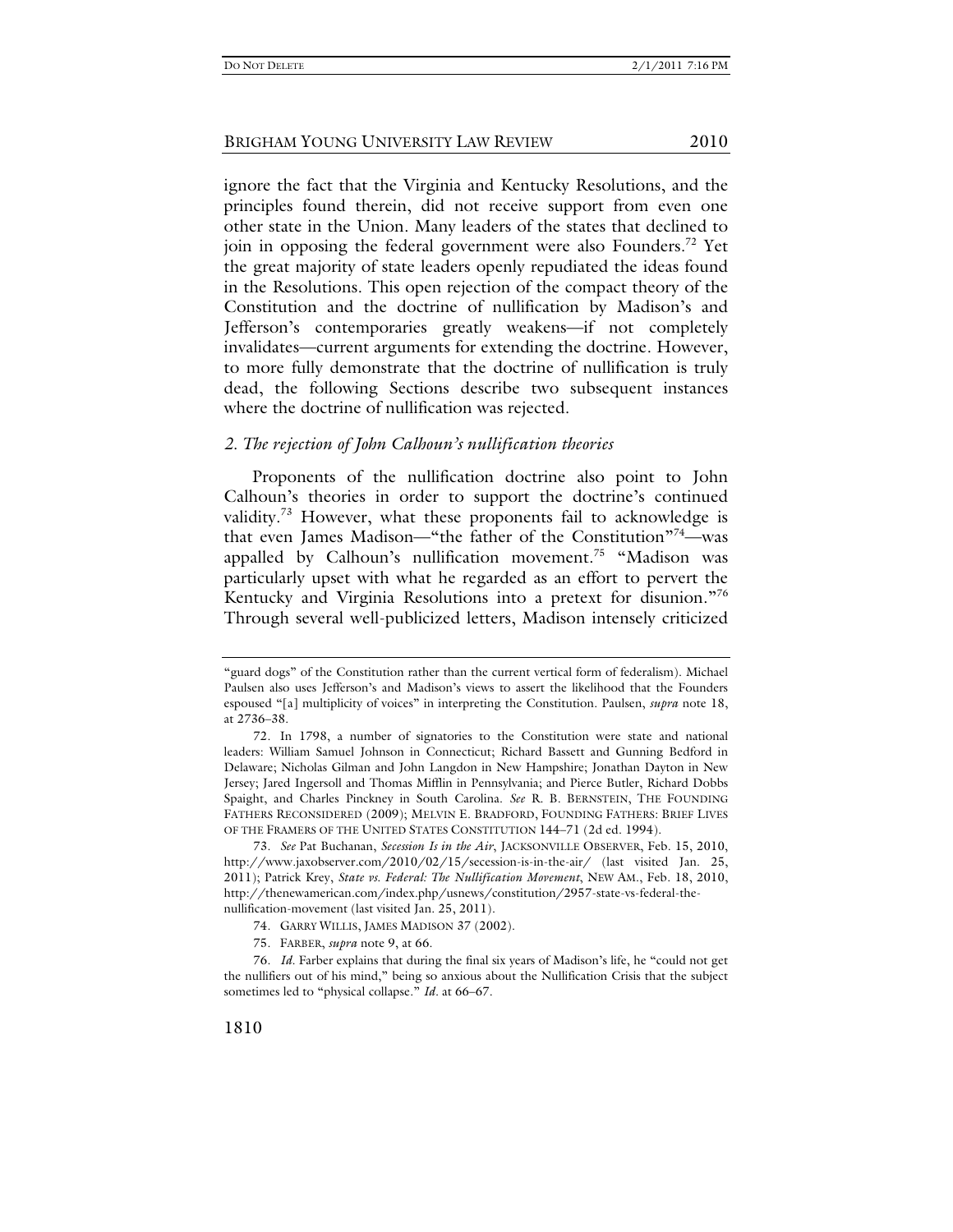and rejected Calhoun's theory of nullification.<sup>77</sup> In these letters, Madison reasserted the compact theory of the Constitution, but he rejected any notion that individual states could *independently* nullify federal law or interpret the Constitution—saying that this practice would "'altogether distract the Govt. of the Union & speedily put an end to the Union itself."<sup>78</sup> Madison criticized Calhoun's theory of nullification as upsetting the balance between the states themselves. Specifically, Madison argued that the fundamental problem with Calhoun's nullification theory is that it "would allow a single state to immunize itself from constitutional restrictions, thereby making at least a temporary de facto amendment to the Constitution without the consent of any other state, far less the three-fourths required by the amendment procedure."79 This, according to Madison, would improperly result in the minority imposing its will on the majority.<sup>80</sup>

To add insult to the injuries caused by Madison's rejection of the nullification doctrine, South Carolina and Calhoun could not muster support from even one other southern state.<sup>81</sup> The Georgia Legislature, for example, responded to South Carolina's call for widespread nullification by directly citing Madison: "[I]t is not believed among us that a State can annul an act of Congress within her boundary and remain in the confederacy .... Mr. Madison's recent exposition of [the Virginia Resolutions of 1798] is highly approved here."82 By the end of Calhoun's Nullification Crisis, most

 <sup>77.</sup> *Id.* at 67; Vile, *supra* note 33, at 270–71.

 <sup>78.</sup> FARBER, *supra* note 9, at 67. Madison reasoned that uniformity of laws is "itself a vital principle," and that if both state and federal interpretations of federal laws were upheld, federal and state officers "would have rencounters in executing conflicting decrees, the result of which would depend on the comparative force of the local posse." *Id.* (quotation marks omitted). If and when compromise broke down, union would be threatened. *Id.*

 <sup>79.</sup> *Id.* at 68. Madison stated that Calhoun's doctrine "puts it in the power of the smallest fraction over  $\frac{1}{4}$  of the U.S. . . . to give the law and even the Const[itution] to 17 States." Vile, *supra* note 33, at 274 (quoting JAMES MADISON, WRITINGS 848 (Jack N. Raklove ed., 1999).

 <sup>80.</sup> *See* Vile, *supra* note 33, at 281. Madison believed Calhoun's theories hearkened back to the rejected Articles of Confederation "under which a single state could block any significant nationwide action." *Id.* at 271. James H. Read also asserts that the southern states' continuous attempt "to have their way on every federal question" was the impetus behind the Civil War. *Id.* at 281. "Madison had intended in the Virginia Resolutions not to thwart permanently the will of a national majority but to build a national majority to overturn the obnoxious laws in some constitutional manner." *Id.* at 273.

 <sup>81.</sup> Vile, *supra* note 33, at 272.

 <sup>82.</sup> *Id.* (quoting Charles J. McDonald to Calhoun (May 30, 1831) *in* THE PAPERS OF JOHN C. CALHOUN, 11:396–97 (Clyde N. Wilson ed., 1959–2001)). This isolation of South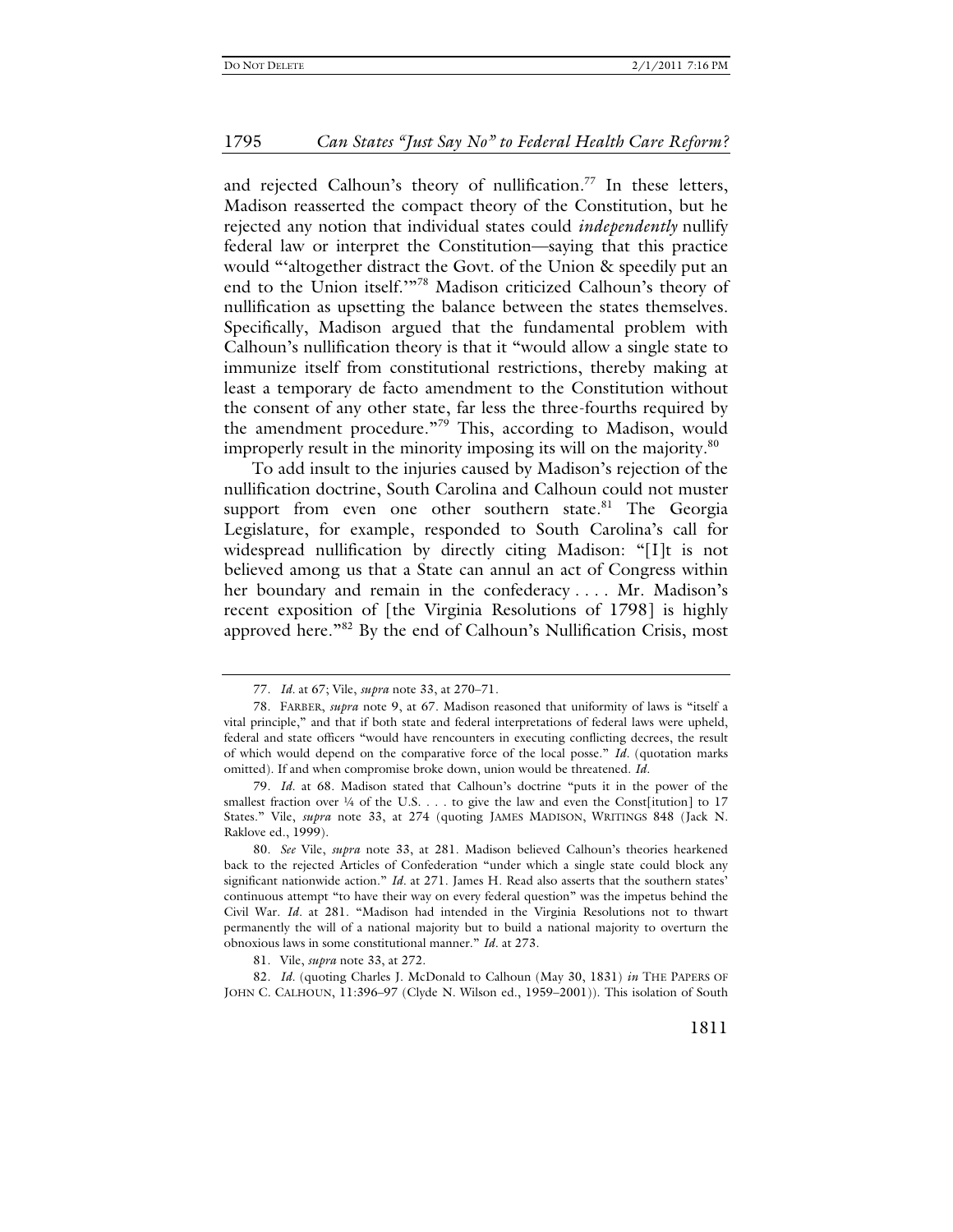other southern states "were sick to death of South Carolina."83 In short, Calhoun's nullification theories fell flat, even among his peers in the South.

Just as Jefferson's and Madison's contemporaries rejected the Kentucky and Virginia Resolutions, Calhoun's contemporaries rejected his nullification theories. Madison's pointed criticisms of Calhoun's ideas also seemed to drive the final nails into the nullification doctrine's coffin. However, as discussed above, southern states resurrected the doctrine by opposing the federal implications of the *Brown* decision. Segregationist states fought hard to establish nullification's validity, but the doctrine was once again completely rejected for not being a viable constitutional principle.

# *3. The rejection of the nullification doctrine during the Civil Rights Movement*

Massive Resistance by southern state legislatures in opposition to *Brown v. Board of Education* involved a more widespread attempt to nullify federal law than previous nullification movements. Virginia and Kentucky were alone in opposing the Alien and Sedition Acts; South Carolina could not garner any support during the Nullification Crisis of 1832; but Massive Resistance in the 1950s involved resolutions passed by eight southern states attempting to nullify the *Brown* decision.<sup>84</sup> Despite this more widespread attempt to nullify federal law, Massive Resistance, including the movement's underlying nullification principles, was categorically rejected. This rejection of nullification is especially illuminating because of the judiciary's role in dismissing the South's nullification arguments.

Although many southern legislators viewed nullification and interposition as solutions to the "problems" created by the *Brown* decision, leaders of the legal community throughout the country (including the South) knew that the nullification doctrine had no legal or constitutional foundation.<sup>85</sup> Future Supreme Court Justice

Carolina by the entire block of southern states was a problem that South Carolina worked hard to resolve in the years leading up to the Civil War. *See* FREEHLING, *supra* note 45, at 323–24.

 <sup>83.</sup> FREEHLING, *supra* note 45, at 326.

 <sup>84.</sup> *See infra* notes 85–100 and accompanying text.

 <sup>85.</sup> *See* Hagley, *supra* note 29, at 193 n.184 (quoting MARK V. TUSHNET, MAKING CIVIL RIGHTS LAW: THURGOOD MARSHALL AND THE SUPREME COURT, 1936–1961 240–41 (1994)); Ross, *supra* note 59, at 495–96 (quoting *Recent Attacks Upon the Supreme Court: A Statement by Members of the Bar*, 42 A.B.A. J. 1128, 1128–29 (1956)).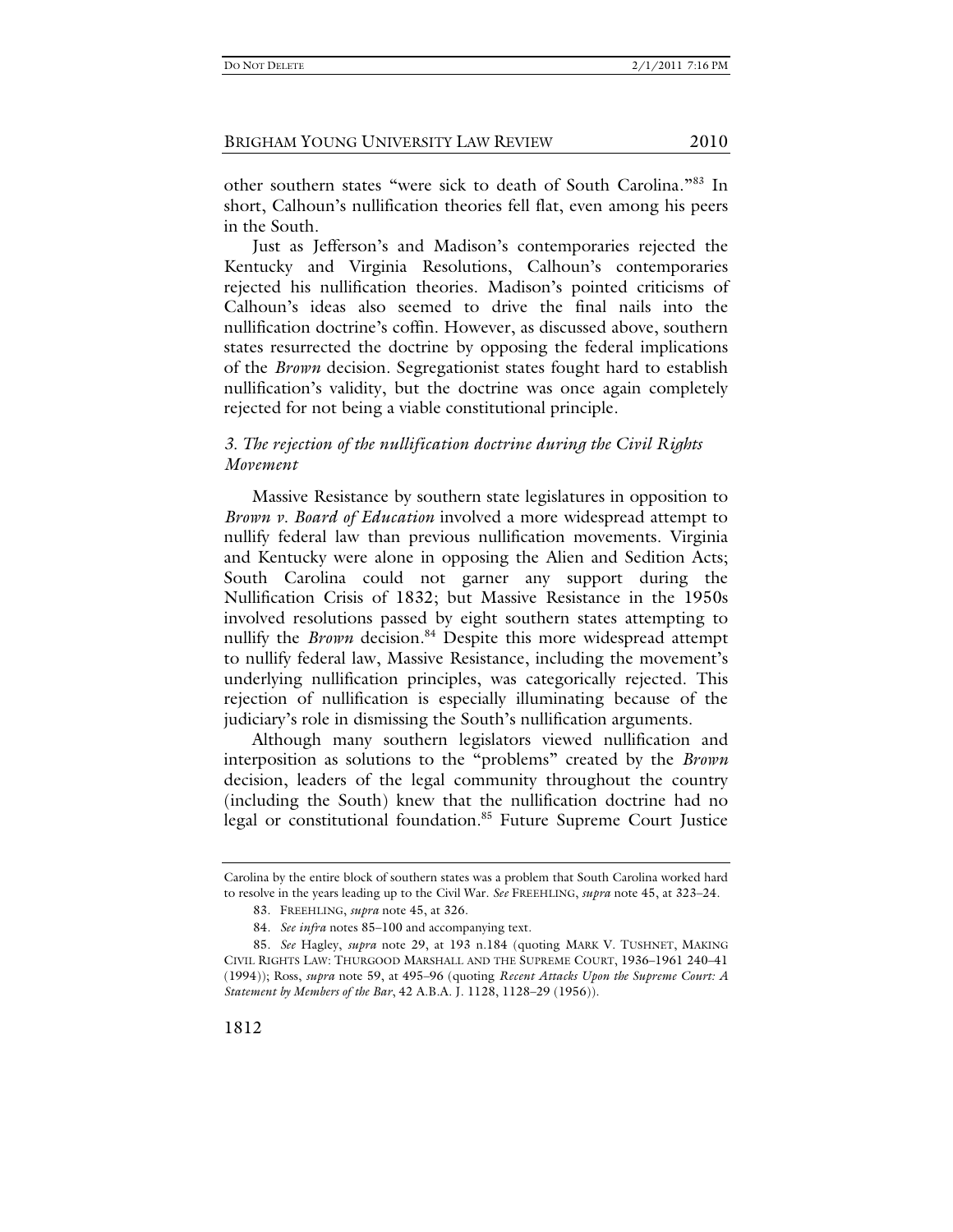Lewis Powell (then acting superintendent of Richmond, Virginia's public schools) wrote that nullification and interposition were "legal nonsense that no court would ever adopt."<sup>86</sup> A group of over onehundred "politically and geographically diverse" attorneys attacked the South's nullification resolutions as "reckless in their abuse[,] . . . heedless of the value of judicial review[,] . . . and dangerous in fomenting disrespect for our highest law."87 Virginia's own Attorney General thought his state's interposition resolution was "legally meaningless."88 A University of Texas law professor offered a practical rejection of the nullification doctrine, saying that "nullification or interposition just will not work" because federal officials had "the will and the raw power to enforce any judgment of a federal court."<sup>89</sup> These attorneys and scholars were proven correct in their criticism of the nullification doctrine as several court decisions (discussed below) patently rejected the South's attempt to nullify *Brown* and destroyed any hope for the nullification doctrine's general acceptance.

*a. The Supreme Court's rejection of nullification*. In *Cooper v. Aaron*, the U.S. Supreme Court unanimously rejected any notion that nullification is, or ever was, within a state's power.<sup>90</sup> In *Cooper*, an Arkansas school board filed a petition in district court seeking to postpone its desegregation program.<sup>91</sup> The school board claimed that "the maintenance of a sound educational program . . . would be impossible" at Central High School in Little Rock because of the extreme public hostility against desegregation that was allegedly

 <sup>86.</sup> *See* Hagley, *supra* note 29, at 193 n.184 (quoting TUSHNET, *supra* note 85, at 240). Powell also wrote that if he were a federal judge, an attorney's citation to interposition or nullification resolutions would persuade him to rule the other way. TUSHNET, *supra* note 85, at 240–41.

 <sup>87.</sup> Ross, *supra* note 59, at 495–96 (quoting *Recent Attacks Upon the Supreme Court: A Statement by Members of the Bar*, 42 A.B.A. J. 1128, 1128–29 (1956)).

 <sup>88.</sup> TUSHNET, *supra* note 85, at 241.

 <sup>89.</sup> Ross, *supra* note 59, at 495 (citing George W. Stumberg, *The School Segregation Cases: Supporting the Opinion of the Supreme Court*, 42 A.B.A. J. 318, 319–20 (1956)). The federal government was forced to use this "raw power" to enforce desegregation because state officials in the South refused to end their opposition to *Brown*. *See, e.g.*, Cooper v. Aaron, 358 U.S. 1, 8–12 (1958) (describing the violent circumstances surrounding desegregation in Little Rock, Arkansas that required federal troops to keep the peace at Central High School for several months).

 <sup>90.</sup> *Cooper*, 358 U.S. at 4, 18.

 <sup>91.</sup> *Id.* at 12.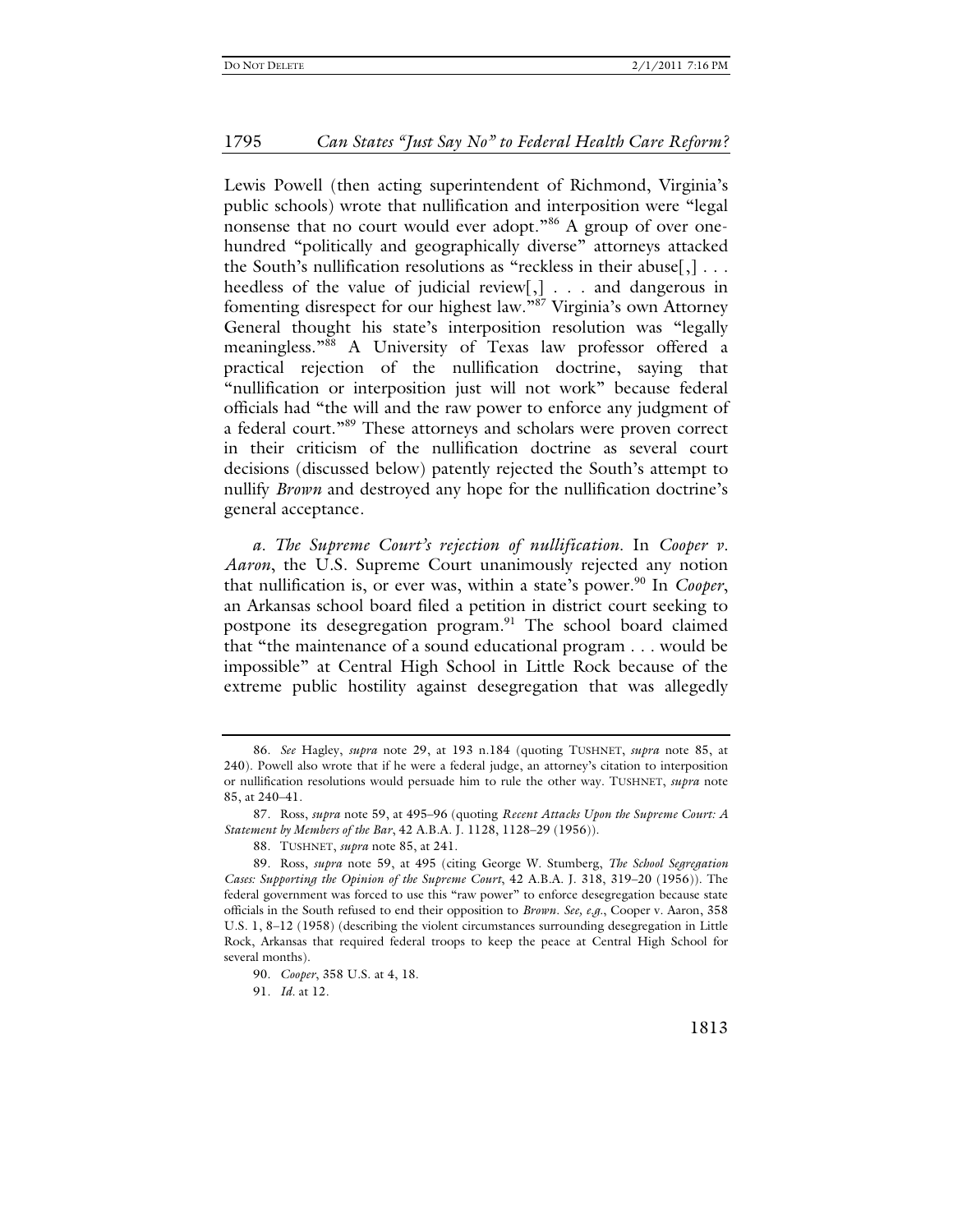engendered by Arkansas's Governor and legislature.<sup>92</sup> In an attempt to nullify the decision, Arkansas's legislature amended the state constitution to render the *Brown* case unconstitutional. Furthermore, the Governor prevented African-American students from entering the school for a three-week period, at which time the federal government was forced to intervene with federal troops.<sup>93</sup> The Court refused to grant the school board's petition for postponement despite this hostile environment—finding that the nine African-Americans' constitutional rights could not be sacrificed simply because of violence or disorder.<sup>94</sup> However, the Court did not stop there; it went on to categorically reject the nullification doctrine and dismiss Arkansas's attempt to nullify the *Brown* decision.<sup>95</sup>

Rejecting the nullification doctrine was not a difficult exercise of judicial decision making for the Court; the Court stated that to dismiss the doctrine, "It is necessary only to recall some basic constitutional propositions which are settled doctrine."96 The Court cited the Supremacy Clause of the Constitution and referred to *Marbury v. Madison*<sup>97</sup> for the principle that "the federal judiciary is supreme in the exposition of the law of the Constitution," a principle that is a "permanent and indispensible" component of our constitutional system.98 The Court spoke in no uncertain terms in rejecting nullification, stating that the doctrine would render the Constitution "a solemn mockery"<sup>99</sup> and reasoning that if a governor could nullify a federal court order, "the fiat of a state Governor, and not the Constitution . . . would be the supreme law of the land."<sup>100</sup> The Court concluded that the principles announced in *Brown*, "and

98. *Cooper*, 358 U.S. at 18.

 <sup>92.</sup> *Id.*

 <sup>93.</sup> *Id.* at 8–9, 11–12.

 <sup>94.</sup> *Id.* at 15–17 ("[T]he *Brown* case can neither be nullified openly and directly by state legislators or state executive or judicial officers, nor nullified indirectly by them through evasive schemes for segregation.").

 <sup>95.</sup> *Id.* at 17–18.

 <sup>96.</sup> *Id.* at 17.

 <sup>97. 5</sup> U.S. (1 Cranch) 137 (1803).

 <sup>99.</sup> *Id.* at 18 (quoting United States v. Peters, 9 U.S. (5 Cranch) 115, 136 (1809)). Chief Justice Marshall's full statement on the issue of nullification reads, "If the legislatures of the several states may, at will, annul the judgments of the courts of the United States, and destroy the rights acquired under those judgments, the constitution itself becomes a solemn mockery." *Peters*, 9 U.S. (5 Cranch) at 115, 136.

 <sup>100.</sup> *Cooper*, 358 U.S. at 19 (quoting Sterling v. Constantin, 287 U.S. 378, 397–98 (1932)).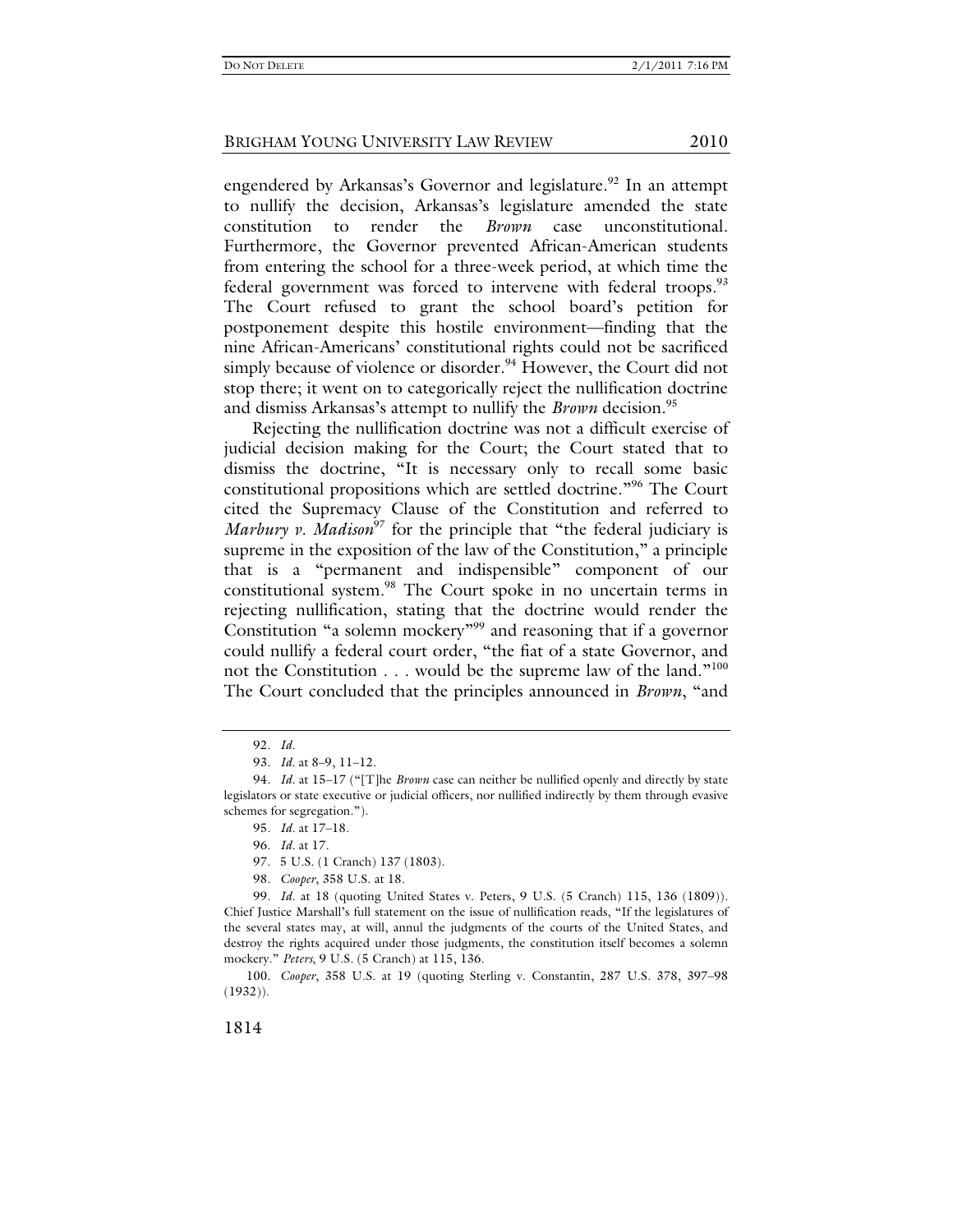the obedience of the States to them, according to the command of the Constitution, are indispensable for the protection of the freedoms guaranteed by our fundamental charter for all of us."<sup>101</sup> Nullification, therefore, was unanimously and expressly rejected by the Supreme Court of the United States.

*b. The nullification doctrine was again rejected*. In *Bush v. Orleans Parish School Board*, three federal district court judges reiterated that the nullification doctrine has no legal efficacy in the U.S. constitutional system.102 The *Bush* case involved several plaintiffs who sought to enjoin measures passed by the Louisiana legislature opposing the Supreme Court's decision in *Brown v. Board of Education*. One such law attempted to nullify *Brown*, announcing that the decision was "null, void and of no effect as to the State of Louisiana."<sup>103</sup> The three-judge panel granted the plaintiffs' injunctions and held that Louisiana's attempt to nullify the *Brown* decision was unconstitutional.<sup>104</sup>

Like the Supreme Court in *Cooper v. Aaron*, the *Bush* court outlined the absolute necessity that the U.S. Supreme Court be respected as the final tribunal for constitutional adjudication. The district court cited several of Madison's contributions to *The Federalist*, emphasizing that a final constitutional tribunal "is clearly essential to prevent an appeal to the sword and a dissolution of the compact."105 Additionally, the three-judge panel labeled Louisiana's interposition resolution as "a preposterous perversion of Article V of the Constitution" because the resolution improperly asserted that the Supreme Court's *Brown* decision would cease to be law until the people could ratify a constitutional amendment—an idea completely foreign to the Article V amendment process.<sup>106</sup> The district court ended its complete rejection of the nullification and interposition doctrines by stating, "The conclusion is clear that interposition is not a constitutional doctrine. If taken seriously, it is illegal defiance of

 <sup>101.</sup> *Id.* at 19–20.

 <sup>102.</sup> Bush v. Orleans Parish Sch. Bd., 188 F. Supp. 916, 926 (E.D. La. 1960), *aff'd per curiam*, 365 U.S. 569 (1961).

 <sup>103.</sup> *Id.* at 922.

 <sup>104.</sup> *Id.* at 926.

 <sup>105.</sup> *Id.* at 924–25 (quoting THE FEDERALIST NO. 39, at 214 (James Madison) (E. H. Scott ed., 1898)).

 <sup>106.</sup> *Id.* at 926.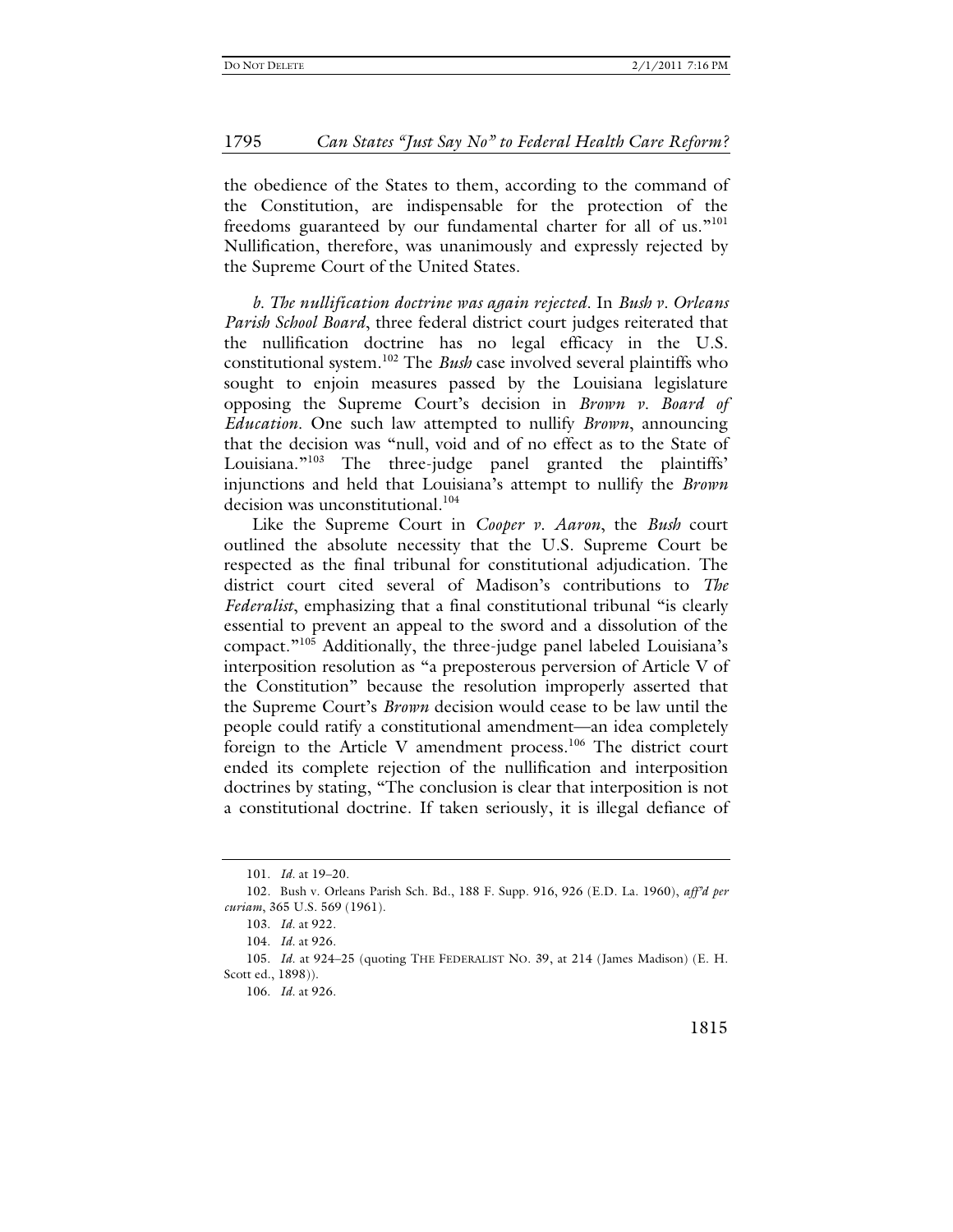constitutional authority."<sup>107</sup> In a one paragraph per curiam opinion, the U.S. Supreme Court affirmed the district court's decision in *Bush*; the Court cited to its earlier rejection of the nullification and interposition doctrines in *Cooper v. Aaron* and reiterated that these doctrines are "without substance."108 With the *Cooper* and *Bush* decisions, the federal judiciary has thoroughly dismantled any hope that the nullification doctrine has constitutional validity.

The repeated rejection of the nullification and interposition doctrines—from the Virginia and Kentucky Resolutions, to John Calhoun's Nullification Crisis, and finally to Massive Resistance in the South—demonstrates that states retain no constitutional power to nullify federal law. Next this Comment will discuss how the current state opposition to federal health care reform constitutes an attempt to nullify such legislation and is therefore an unconstitutional exercise of state power.

# *4. Measures taken by states opposing federal health reform are unconstitutional attempts to nullify federal law*

Current state opposition to federal health care reform constitutes an unconstitutional attempt by states to nullify or invalidate federal law. This Section examines a specific provision taken in opposition to federal health care reform and demonstrates that such measures are unconstitutional attempts to nullify or invalidate federal law.

The bill passed by the Utah State Legislature (House Bill 67) is an example of an attempt to invalidate part of the federal health care legislation and is representative of similar bills being passed or proposed in other states.<sup>109</sup> Utah House Bill 67, entitled "Freedom from Federal Health Reform Efforts," declares that "the federal government proposals for health systems reform infringe on state powers" and that federal health care reform "infringe[s] on the

 <sup>107.</sup> *Id.* The district court also stated, "However solemn or spirited, interposition resolutions have no legal efficacy." *Id.*

 <sup>108.</sup> Bush v. Orleans Parish Sch. Bd., 364 U.S. 500, 500–01 (1960) (per curiam) (citing Cooper v. Aaron, 358 U.S. 1 (1958)).

 <sup>109.</sup> *See* H.B. 67, Gen. Sess. (Utah 2010), *available at* http://le.utah.gov/~2010/bills/ hbillint/hb0067s01.pdf (codified at UTAH CODE ANN. § 63M-1-2505.5 (2010)); *see also Health Backlash in the States*, WALL ST. J., Feb. 20, 2010, at A12 (explaining how Utah's bill is similar to proposed bills in many other states).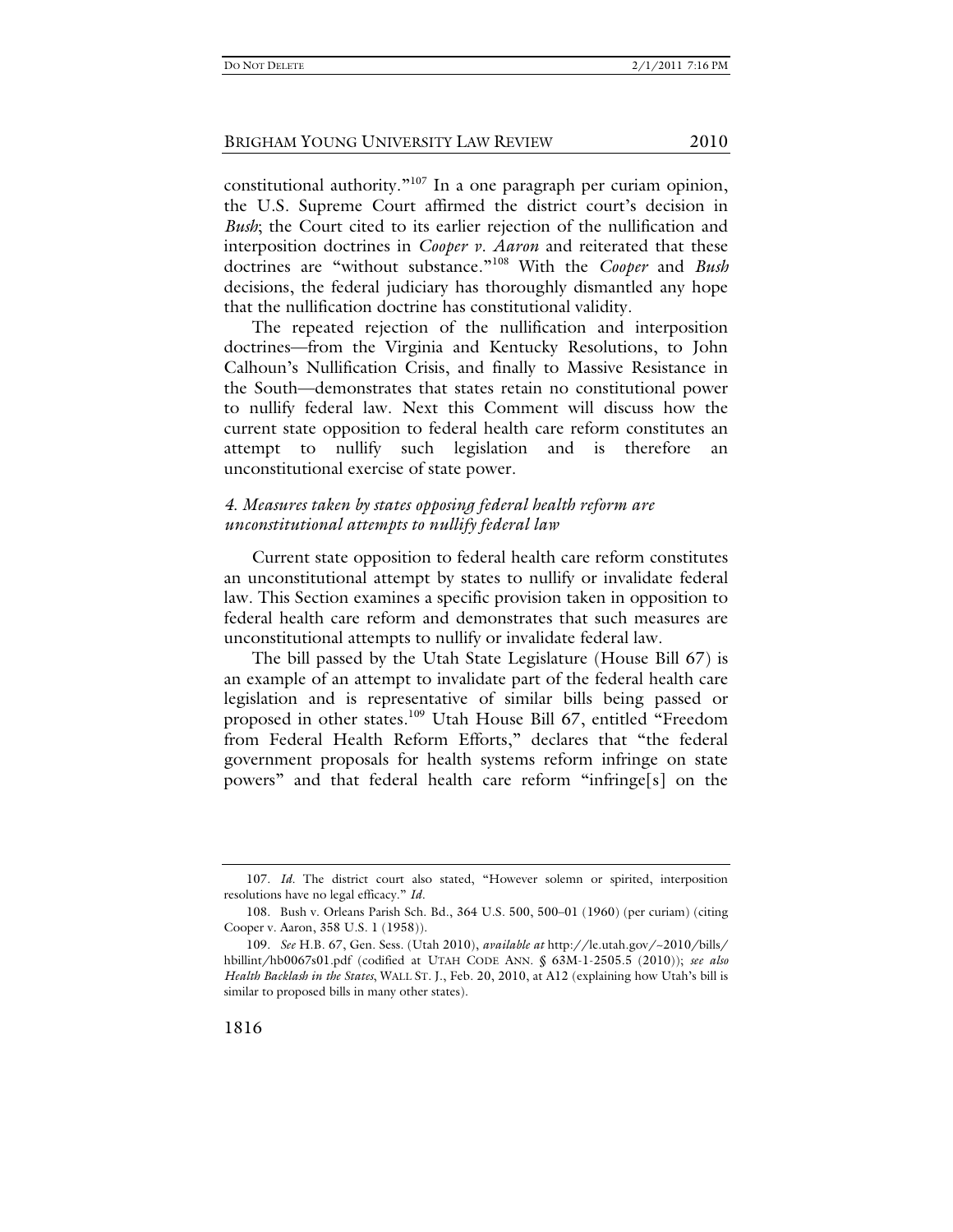rights of citizens of this state to provide for their own health care."<sup>110</sup> The Utah bill goes on to assert that "[a] department or agency of the state may not implement any part of federal health care reform passed by the United States Congress . . . unless . . . the Legislature pass[es] legislation specifically authorizing the state's compliance with, or participation in, federal health care reform."<sup>111</sup>

Even though Utah House Bill 67 does not use terms of art like "nullify" or "interpose"—terms used in past nullification movements—the language quoted above demonstrates that Utah's law opposing federal health care reform constitutes an unconstitutional attempt to invalidate federal law. Like the previously discussed nullification ordinance passed by South Carolina in 1832, which declared federal tariff laws inapplicable inside the state of South Carolina,<sup>112</sup> Utah House Bill 67 purports to make federal health care reform inapplicable within the state of Utah unless the Utah state legislature explicitly approves participation in such federal law—thereby unconstitutionally attempting to invalidate federal health care reform as it would apply to Utah citizens. Additionally, just as southern state legislatures improperly passed resolutions asserting that the *Brown v. Board of Education* decision unconstitutionally infringed upon state powers over education, $113$ Utah House Bill 67 suggests that federal health care reform infringes upon state powers to administer health care, powers the states claim are retained under the Tenth Amendment.<sup>114</sup> This assertion that federal health care reform "infringe[s] on state powers"115 is a direct declaration that such reform is unconstitutional. Utah's declaration that federal health care reform is unconstitutional is similar to the declarations of unconstitutionality found in the Kentucky and

 <sup>110.</sup> H.B. 67, Gen. Sess. (Utah 2010), *available at* http://le.utah.gov/~2010/bills/ hbillint/hb0067s01.pdf (codified at UTAH CODE ANN.  $\frac{\sqrt{8}}{8}$  63M-1-2505.5 (1)(d)(i), (iv)  $(2010)$ ).

 <sup>111.</sup> *Id.* § 1(2) (codified at UTAH CODE ANN. § 63M-1-2505.5 (2)(a), (b) (2010)).

 <sup>112.</sup> *See supra* Part II.A.2.

 <sup>113.</sup> *See supra* Part II.A.3.

 <sup>114.</sup> H.B. 67, Gen. Sess., § 1(1)(d) (Utah 2010), *available at* http://le.utah.gov/~  $2010/b$ ills/hbillint/hb0067s01.pdf (codified at UTAH CODE ANN. § 63M-1-2505.5 (1)(d)(i) (2010)); *see also* Thalman, *supra* note 5 (describing how some leading Utah Republicans have recently asserted their belief that federal health care reform is unconstitutional).

 <sup>115.</sup> H.B. 67, Gen. Sess., § 1(1)(d) (Utah 2010), *available at* http://le.utah.gov/~ 2010/bills/hbillint/hb0067s01.pdf (codified at UTAH CODE ANN. § 63M-1-2505.5 (1)(d)(i)  $(2010)$ ).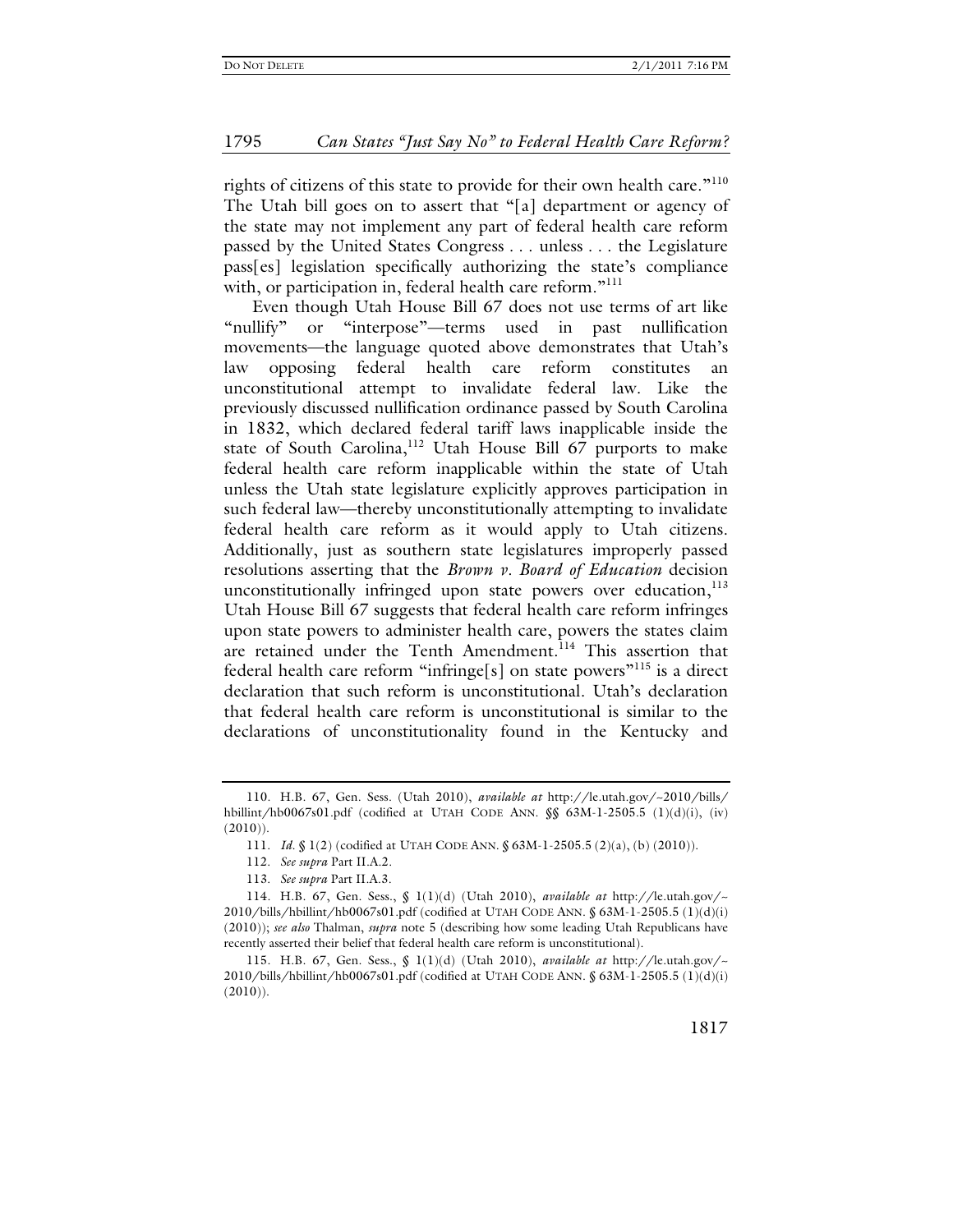Virginia Resolutions, the South Carolina ordinance passed during the Nullification Crisis, and the resolutions passed by southern legislatures to nullify *Brown*—all of which were constitutionally invalid efforts by states to oppose federal law. Consequently, "[i]f taken seriously," Utah's attempt to invalidate federal health care reform within its borders constitutes "illegal defiance of constitutional authority."<sup>116</sup>

In fact, the Utah Office of Legislative Research and General Counsel (the Utah legislature's in-house legal counsel) directly questions Utah House Bill 67's constitutionality, stating that the bill "might violate the Supremacy Clause," that Congress likely has power under both the Commerce Clause and the Taxing and Spending Clause to enact federal health care reform, and pointing out that states cannot challenge federal law under the Tenth Amendment because "the Supreme Court has interpreted the 10th Amendment as a 'truism.'"<sup>117</sup> The Office of Legislative Research and General Counsel further explains that it is "unlikely" that the Supreme Court "would invalidate an exercise of [federal] commerce power as violative of the 10th Amendment."<sup>118</sup> The Office also concludes that Utah House Bill 67 likely violates the separation-ofpowers provisions of Utah's own constitution, which prohibit one branch of state government from interfering with the powers of another branch of state government.<sup>119</sup> Utah's bill violates separation of powers because it would prohibit the executive branch of the state from implementing any provision of federal health care reform without state legislative approval.<sup>120</sup> Therefore, the Utah Legislature's own legal counsel repeatedly questions the validity and constitutionality of Utah House Bill 67.

State attempts to nullify federal law within their borders have been repeatedly rejected throughout U.S. history as unconstitutional exercises of state power. Current attempts by as many as thirty-six

118. *Id.*

119. *Id.*; UTAH CONST. art. V.

 <sup>116.</sup> *See supra* Part II.B.3.b.; Bush v. Orleans Parish Sch. Bd., 188 F. Supp. 916, 926 (E.D. La. 1960).

 <sup>117.</sup> H.B. 67, Gen. Sess. (Utah 2010) (Legis. Rev. Note), *available at* http://le.utah.gov/ ~2010/bills/hbillint/hb0067s01.pdf.

 <sup>120.</sup> H.B. 67, Gen. Sess., at 4–5 (Utah 2010) (Legis. Rev. Note), *available at* http://le.utah.gov/~2010/bills/hbillint/hb0067s01.pdf ("The separation of powers doctrine prohibits one department of government from interfering with, encroaching upon, or exercising the powers of either of the other branches of state government.").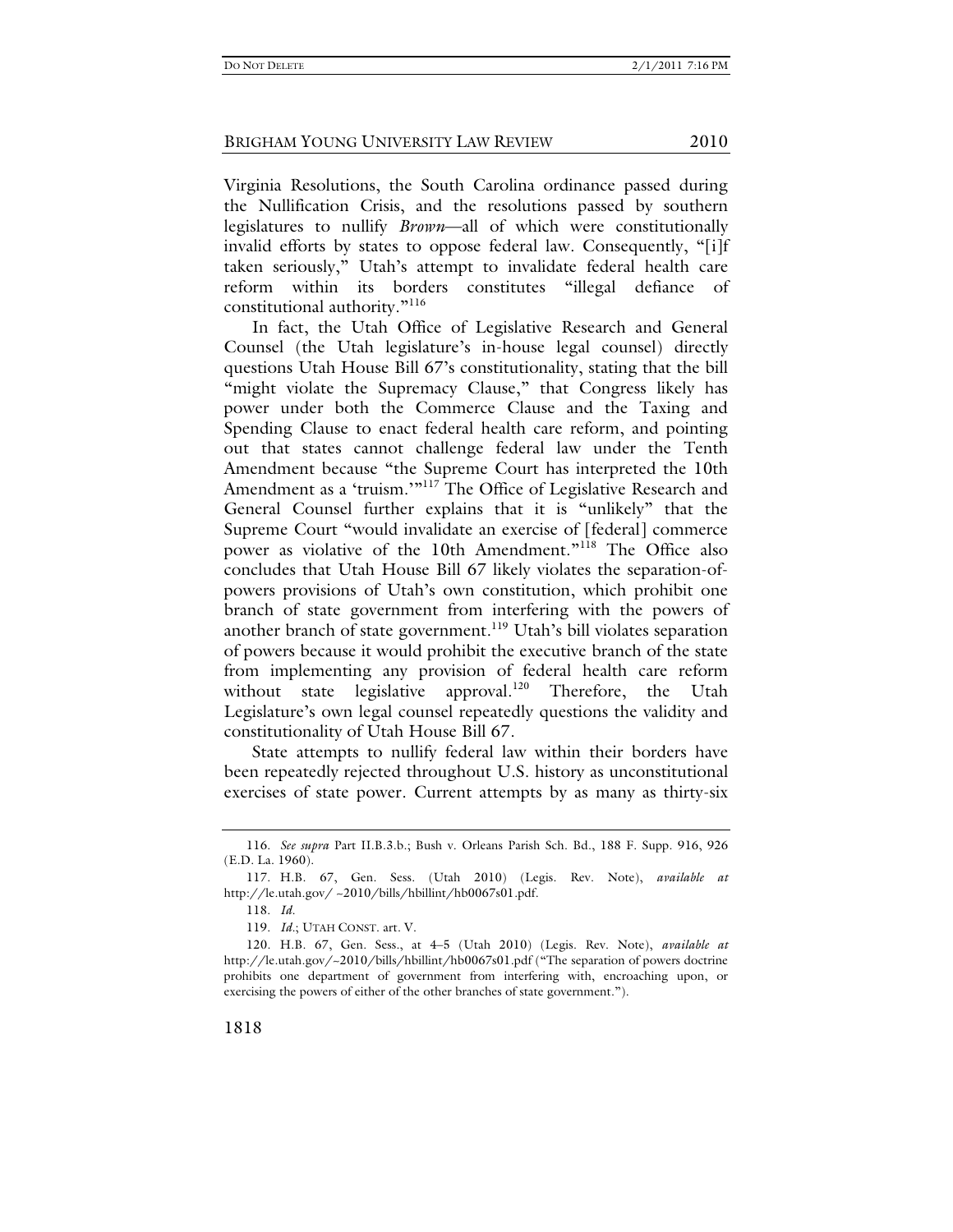states to nullify federal health care reform are no different—these efforts are clear violations of the Constitution.

# III. NULLIFICATION AS A POLITICAL CHECK AGAINST FEDERAL POWER

If state movements to nullify federal law have been repeatedly rejected throughout U.S. history, why do states continue their attempts to invalidate federal law? Although the nullification doctrine has no constitutional foundation, state attempts to nullify federal law function as a powerful *political* check on the national legislative process. Nullification movements may communicate widespread public opposition to the federal law in question, may foreshadow a costly fight for the federal government in implementing the federal law, and may help maintain an issue's political salience for the long-term—enabling the opposition to benefit politically from a seemingly unpopular federal law.

"Salience" is the public prominence of a political issue and is the product of interaction between voters and interest groups, media, political parties, and activists.<sup>121</sup> Political issues are typically linked to particular events (e.g., the passage of a controversial law) that cause the issue to break through into the public's consciousness.<sup>122</sup> However, once political issues attain such public prominence, they begin to lose their salience as these events "fade in public memory."<sup>123</sup> When the political and economic stakes are high, interest groups and politicians seek to maintain an issue's salience long enough to capitalize from the political issue in the voting booth. $124$ 

This Part will first outline the political capital gained by those involved in *past* nullification movements. The Part will then discuss the potential ways in which *current* state opposition to federal health

 <sup>121.</sup> Roderick M. Hills, Jr., *Corruption and Federalism: (When) Do Federal Criminal Prosecutions Improve Non-Federal Democracy?*, 6 THEORETICAL INQUIRIES L. 113, 122 (2005); *see also* Edward G. Carmines & James A. Stimson, *On the Evolution of Political Issues*, *in* AGENDA FORMATION 151, 151–53 (William H. Riker ed., 1993).

 <sup>122.</sup> *See* Carmines & Stimson, *supra* note 121, at 157; *see also* David A. Super, *From Greenhouse to the Poorhouse: Carbon-Emissions Control and the Rules of Legislative Joinder*, 158 U. PA. L. REV. 1093, 1122 n.86 (2010).

 <sup>123.</sup> Carmines & Stimson, *supra* note 121, at 157; *see also* Super, *supra* note 122, at 1122 n.86.

 <sup>124.</sup> *See* Frank Pasquale, *Reclaiming Egalitarianism in the Political Theory of Campaign Finance Reform*, 2008 U. ILL. L. REV. 599, 644; *see also* Super, *supra* note 122, at 1122.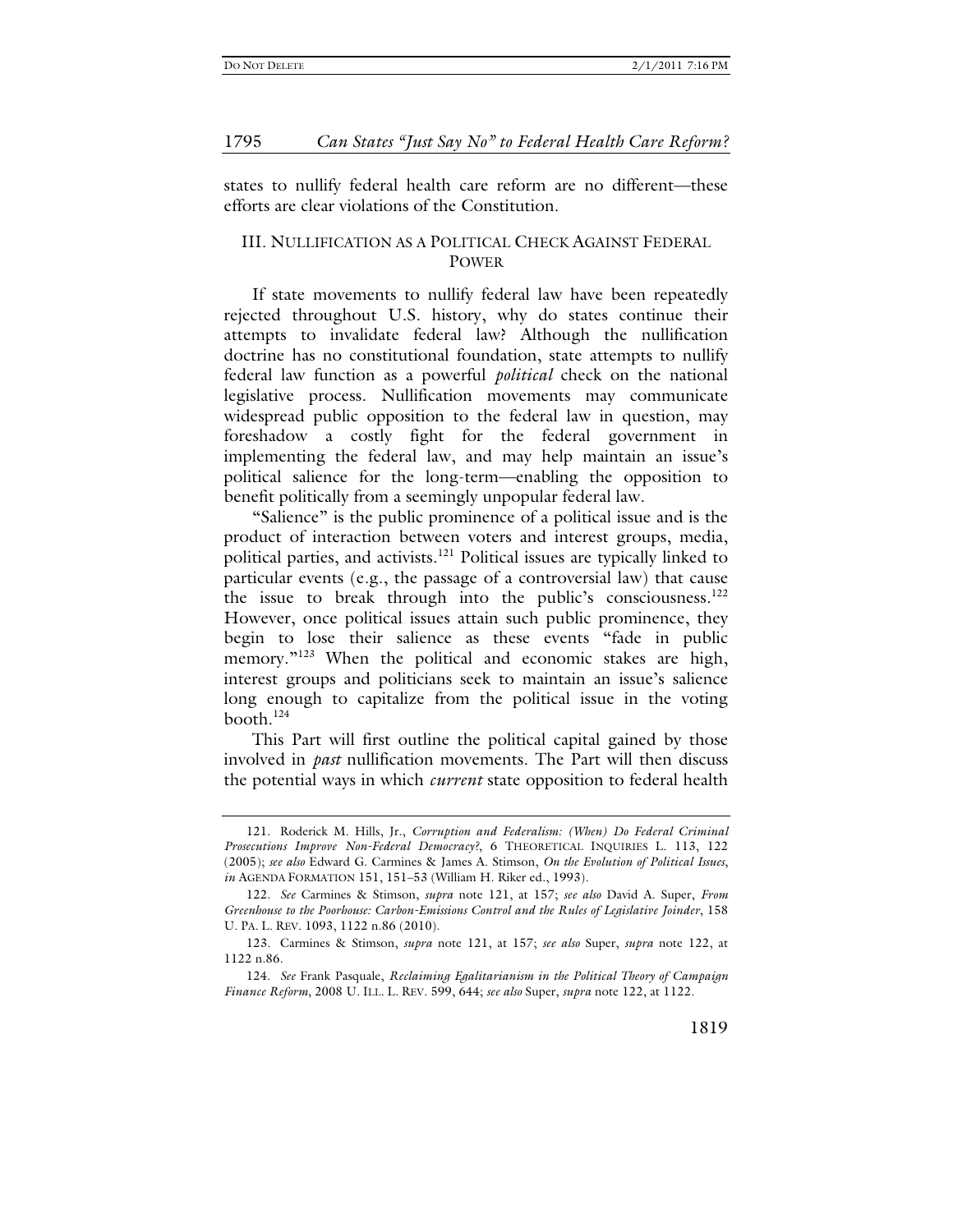care reform maintains the issue's salience leading up to the 2010 election and applies political pressure to Democratic congressional leaders and the Obama Administration.<sup>125</sup>

# *A. The Kentucky and Virginia Resolutions Directly Impacted the Election of 1800*

Although the principles espoused in the Kentucky and Virginia Resolutions were generally rejected by other states, opposition to the Alien and Sedition Acts became a major rallying cry against Federalist candidates in the election of 1800.<sup>126</sup> This widespread opposition to the Alien and Sedition Acts "may be said to be the first party platform in the history of American parties," and "resulted directly in displacing the Federalists from power and bringing the Jeffersonian Republicans into the control of the Government."<sup>127</sup> In his presidential inauguration speech, Jefferson stated that the first step toward national harmony "would be the termination of the Alien and Sedition Acts."128 Jefferson and his Democratic-Republican cohorts used the Kentucky and Virginia Resolutions to publicize their dissatisfaction with and opposition to the controlling party in Washington—thereby maintaining the political salience of the Alien and Sedition Acts up to and throughout the election of  $1800$ .<sup>129</sup> This public opposition eventually translated to a change in political leadership and a *constitutional* repeal of the very laws Virginia and Kentucky unconstitutionally attempted to nullify.<sup>130</sup>

 <sup>125.</sup> In describing the political value to be gained from attempts by states to nullify federal law, this Comment by no means endorses such unconstitutional movements. The Comment merely discusses the potential political value of such conduct and suggests reasons why states continue to engage in nullification of federal law despite the doctrine's clear unconstitutionality.

 <sup>126.</sup> JOHNSTON, *supra* note 19, at 182; *see also* EDWARD J. LARSON, A MAGNIFICENT CATASTROPHE: THE TUMULTUOUS ELECTION OF 1800, AMERICA'S FIRST PRESIDENTIAL CAMPAIGN 96 (2007).

 <sup>127.</sup> JOHNSTON, *supra* note 19, at 182; *see also* Alan Taylor, *The Alien and Sedition Acts, in* THE AMERICAN CONGRESS: THE BUILDING OF DEMOCRACY 63 (Julian E. Zelizer ed., 2004) ("[T]he Alien and Sedition Acts proved so unpopular that they contributed to the Federalists' crushing defeat in the pivotal national election of 1800.").

 <sup>128.</sup> JOHN FERLING, ADAMS VS. JEFFERSON: THE TUMULTUOUS ELECTION OF 1800 205 (2004).

 <sup>129.</sup> *See supra* Part II.A.1.

 <sup>130.</sup> JOHNSTON, *supra* note 19, at 197 ("[Madison's and Jefferson's] descendants have found that the small percentage of the voting population, which can, by a change of vote overturn the dominant party in Congress, is a better guarantee against Congressional usurpation than all the resolutions of our history.").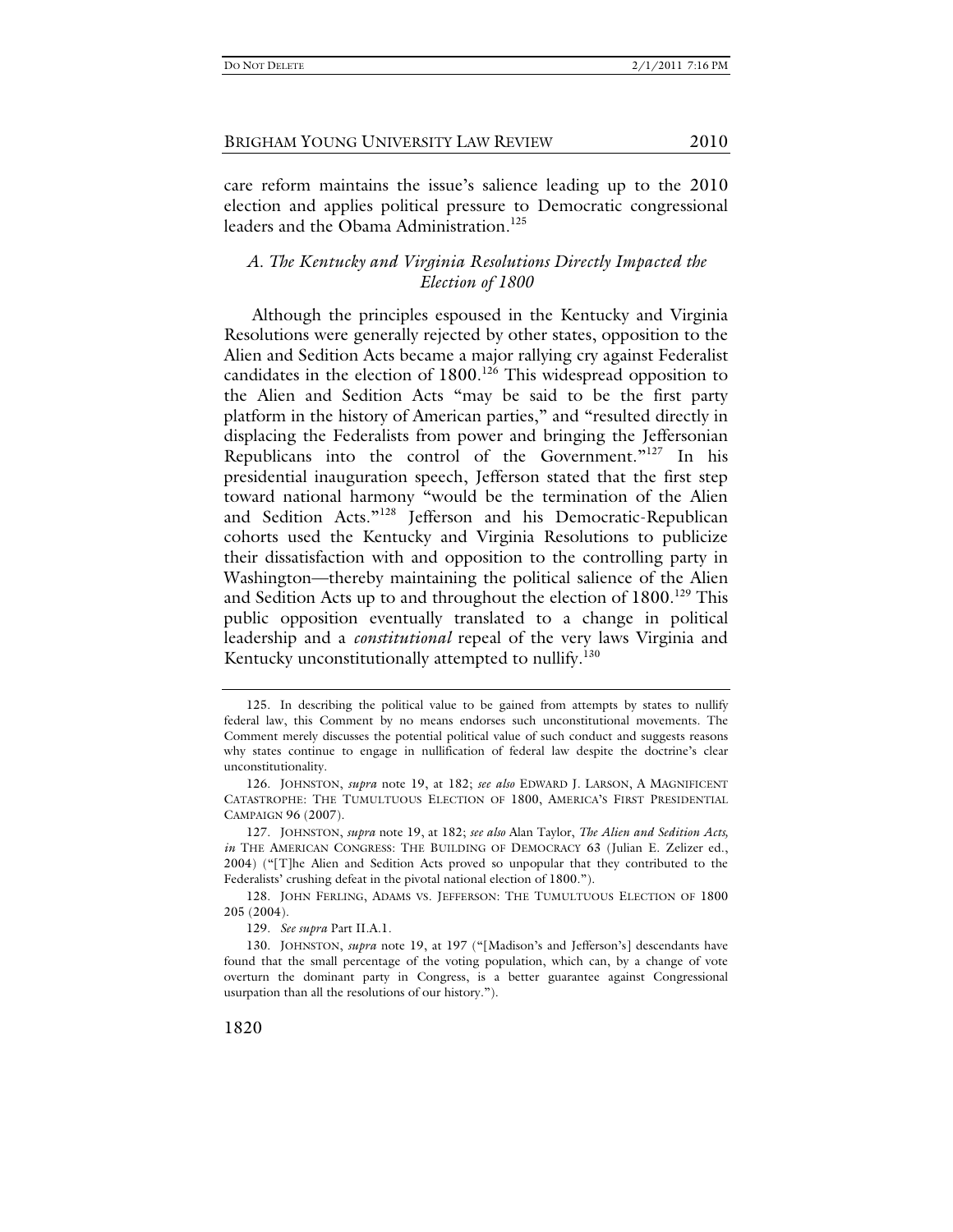# *B. Calhoun's Nullification Crisis Led to Political Compromise with the Federal Government*

South Carolina's strong opposition (expressed through nullification) to federal tariffs on southern products in 1832 eventually compelled the federal government to adopt a compromise tariff.<sup>131</sup> The dire threat of secession asserted by South Carolina and Calhoun forced the federal government to assess whether the tariff laws were worth internal conflict.<sup>132</sup> Notably, Congress could have constitutionally approved the Force Bill allowing President Jackson to compel compliance with federal law by military force; it is within the federal government's power to see that its laws are faithfully executed and there is no question South Carolina was acting unconstitutionally.<sup>133</sup> However, South Carolina's nullification resolution required members of Congress to ask themselves a political question—was compromise a better or easier solution to the crisis than compelling South Carolina's compliance by military force?

Since many feared the use of force could lead to more widespread conflict and dissent, Congress made the policy decision that despite South Carolina's unconstitutional actions of nullification and threatened secession, a compromise tariff was the better political choice at that time.<sup>134</sup> The Nullification Crisis suggests that nullification movements, despite their unconstitutionality, force the federal government to make difficult policy decisions that may weaken the political strength of those in power. Compromise by the federal government in the face of state opposition validates such opposition because it communicates to states that they may have something to gain in opposing (even unlawfully) federal law.

# *C. Massive Resistance to the* Brown *Decision Made Implementation of Federal Law Much More Difficult for the Federal Government*

Attempts by southern states to thwart the Supreme Court's decision in *Brown* made implementing school desegregation plans

 <sup>131.</sup> ELLIS, *supra* note 52, at 172–77 (describing the federal government's precarious position and the events that led to compromise).

 <sup>132.</sup> *Id.* at 173.

 <sup>133.</sup> *Id.* at 158–60.

 <sup>134.</sup> *Id.* at 170–77 (explaining the difficult political decisions Congress was forced to make in response to South Carolina's nullification declaration).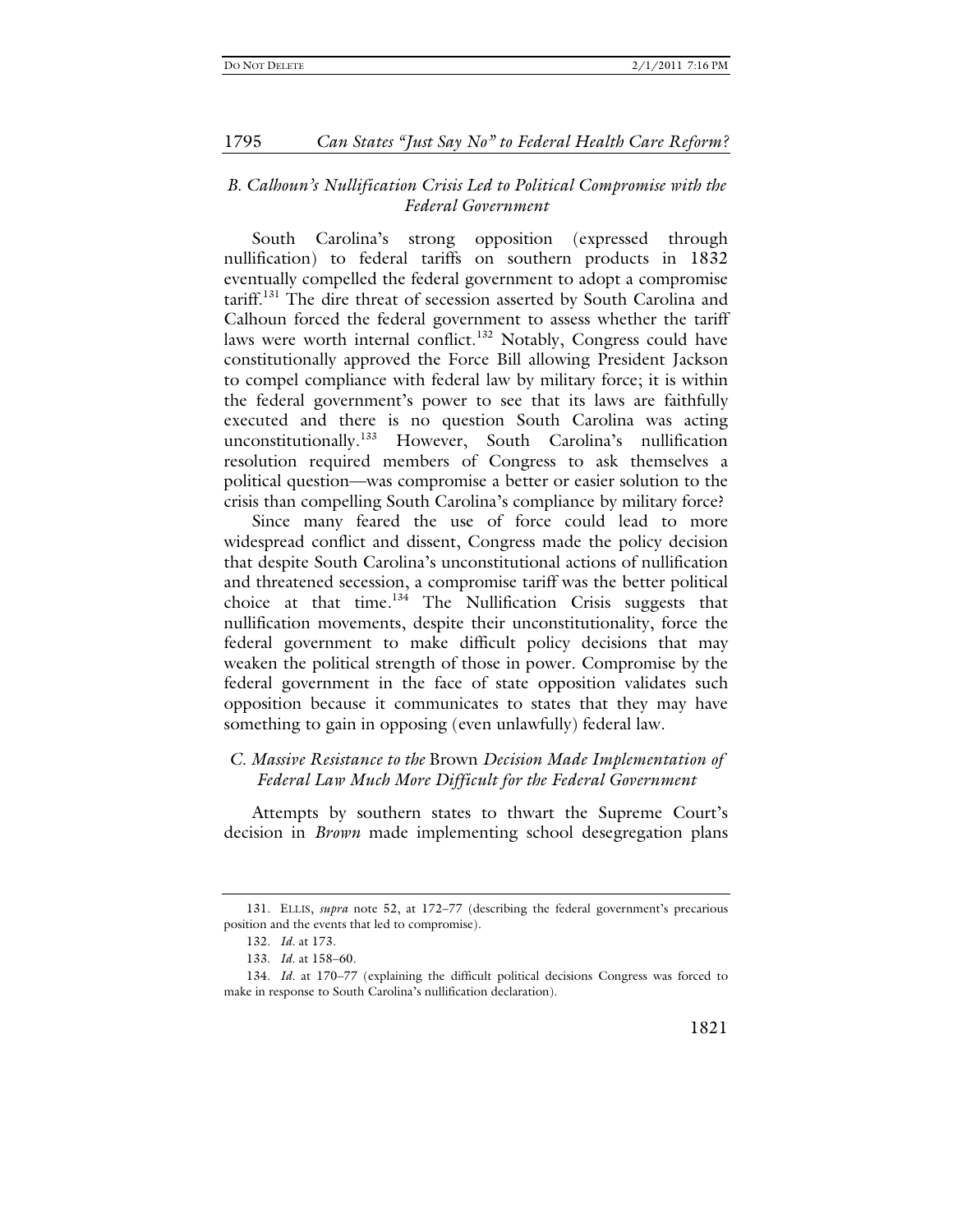much more difficult for the federal government.<sup>135</sup> In an effort to evade *Brown*'s implementation, southern legislatures, over a threeyear period, passed 450 laws aimed at delaying desegregation.<sup>136</sup> These actions by southern states called Washington's bluff, and the federal government was once again faced with a difficult political choice—compromise with the South by tempering desegregation requirements despite the states' unconstitutional attempts to thwart *Brown*, or compel compliance with the *Brown* decision by force.

Unlike Congress's decision to avoid forcible compliance in response to the Nullification Crisis, the federal government had "the will and the raw power" to compel the desegregation process.<sup>137</sup> However, forcing states to comply with *Brown* was not an easy task for the federal government. On multiple occasions, the federal government was required to dispatch federal troops or federalize National Guard units in order to stop states from avoiding desegregation.<sup>138</sup> Additionally, since the 1950s, federal district courts have been required to closely supervise the desegregation of school districts throughout the country—in 2001, over four-hundred school districts remained under court supervision.<sup>139</sup> Massive Resistance to desegregation demonstrates that if the federal government decides to compel states to abide by federal law, state opposition requires the federal government to actively mandate detailed state-by-state compliance, by force if necessary. Forcing such compliance may prove costly and may take decades to accomplish.

 <sup>135.</sup> *See* Hagley, *supra* note 29, at 195. Again, this Comment in no way argues that opposing desegregation was a positive or valuable campaign—on the contrary, this Comment argues that such action was facially unconstitutional. However, state opposition to the *Brown* decision did delay desegregation by forcing the federal government to compel state compliance with *Brown*. States today may look back to the Massive Resistance movement and recognize the potential political gains for states and possible high costs for the federal government when states oppose federal law.

 <sup>136.</sup> *Id.*

 <sup>137.</sup> Ross, *supra* note 59, at 495–96 (citing George W. Stumberg, *The School Segregation Cases: Supporting the Opinion of the Supreme Court*, 42 A.B.A. J. 318, 319–20 (1956)).

 <sup>138.</sup> *See, e.g.*, Cooper v. Aaron, 358 U.S. 1, 8–12 (1958) (describing actions taken by state leaders to thwart desegregation efforts at Central High School in Little Rock and the subsequent circumstances surrounding the placement of federal troops at the school to compel compliance with desegregation); CHARLES W. EAGLES, THE PRICE OF DEFIANCE: JAMES MEREDITH AND THE INTEGRATION OF OLE MISS 340–41 (2009) (explaining how President Kennedy federalized Mississippi's National Guard, and mobilized both the army and U.S. marshals to protect James Meredith as he attended the University of Mississippi).

 <sup>139.</sup> Monika L. Moore, *Unclear Standards Create an Unclear Future: Developing a Better Definition of Unitary Statute*, 112 YALE L.J. 311, 311 (2002).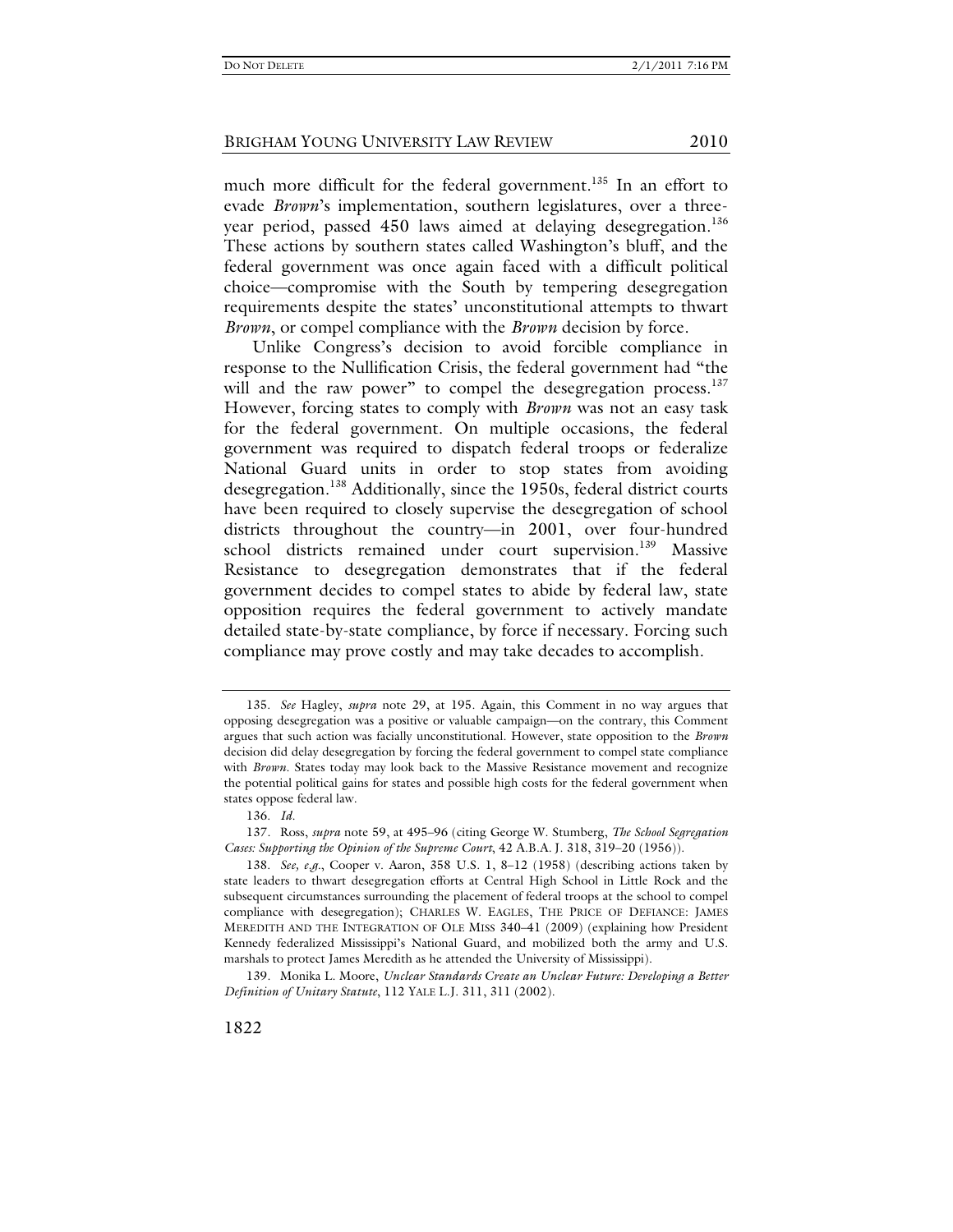# *D. State Attempts to Nullify the Real ID Act of 2005 Have Contributed to the Act's Possible Repeal*

State opposition to the Real ID Act is part of a widespread effort that may lead to the Act's repeal in Congress. The Real ID Act, passed in response to recommendations made by the 9/11 Commission, requires states to follow heightened standards and procedures in the issuance of state driver's licenses and will create a national identification system.<sup>140</sup> Opponents to Real ID, including a number of states, argue that the Act is unconstitutional because it violates a person's inherent right of privacy in amassing a federal identification database.<sup>141</sup> Opponents to the Act also assert that Real ID violates the Tenth Amendment by legislating in an area (state identification) reserved to the states.<sup>142</sup> Since 2005, as many as twenty states have passed measures which prohibit their state agencies from complying with Real ID—thereby attempting to invalidate the Act within their borders.<sup>143</sup> Several more states are in the process of passing similar legislation opposing the Act.<sup>144</sup> Although these attempts to nullify Real ID are unconstitutional and without legal foundation, the state opposition movement against Real ID contributes to the Act's continued political salience by

 <sup>140.</sup> Christopher Wolf, *Recent Federal Developments in Privacy and Information Security*, 969 PLI/PAT 449, 472–74 (2009) (discussing recent developments with the Real ID Act).

 <sup>141.</sup> Bob Barr, *Real ID Act a Real Intrusion on Rights, Privacy*, ATLANTA J. CONST., Feb. 6, 2008, at A23 (arguing that the Real ID Act violates the right of privacy and commending the state of Georgia for "standing against this assault on states' rights and the Bill of Rights").

 <sup>142.</sup> Anthony D. Romero, *Repeal Real ID*, USA TODAY, Mar. 6, 2007, at A12 ("Real ID is an unfunded mandate that violates the Constitution's 10th Amendment on state powers, destroys states' dual sovereignty and consolidates every American's private information, leaving all of us far more vulnerable to identity thieves.").

 <sup>143.</sup> *See, e.g.*, Declan McCullagh, *Maine Rejects Real ID Act*, CNET NEWS, Jan. 25, 2007, http://news.cnet.com/2100-7348\_3-6153532.html (Maine); Dena Potter, *Real ID Mandate Resisted in Virginia*, WASH. TIMES, Jan. 3, 2009, *available at* http://www.washingtontimes.com/news/ 2009/jan/03/some-legislators-oppose-real-id-actmandate (Virginia); *Governor Signs Bill Defying U.S. ID Law*, BILLINGS GAZETTE, Apr. 17, 2007, *available at* http://billingsgazette.com/news/state-and-regional/montana/article\_ 1855fed8-6e4c-5be1-82de-7ffe2f953c0c.html (Montana). Notably, despite invalidating Real ID within its borders, Montana claims it has not "nullified" the Real ID Act, but has only "opposed" the Act. *See id.* However, it is difficult to determine how declaring a federal law unconstitutional and invalidating such a law within the state's borders is not a form of nullification even though Montana wants to avoid using such language.

 <sup>144.</sup> *Anti-Real ID Legislation in the States*, ACLU, http://www.realnight mare.org/news/105/ (last visited Jan. 25, 2011).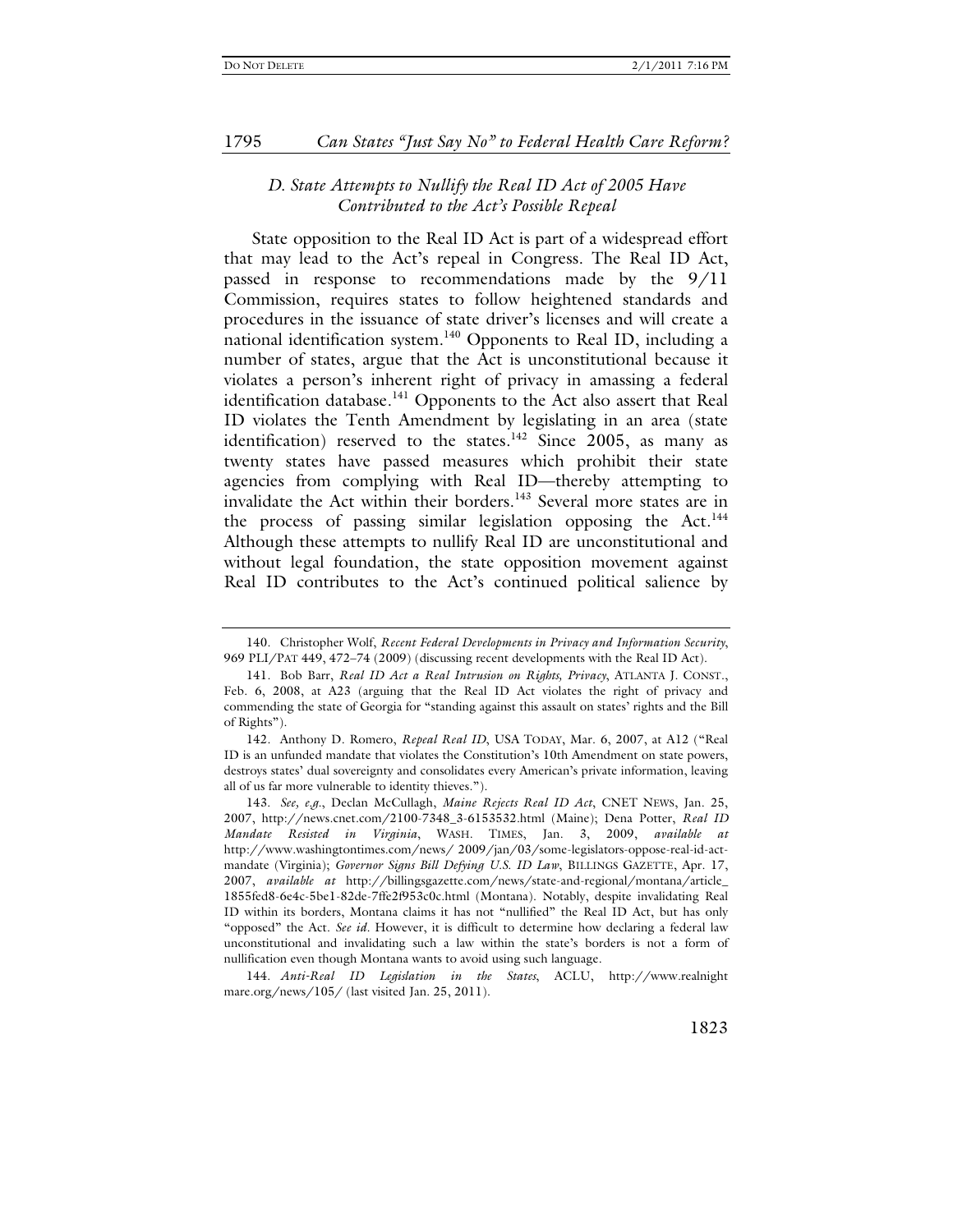keeping the issue in the public's consciousness while adding to a widespread call for the Act's lawful repeal in Congress.<sup>145</sup>

State opposition to Real ID, like previous nullification movements, presents the federal government with several difficult political choices. The government can risk political backlash and somehow force state compliance with the Act, adjust the Act's requirements in a way that would satisfy state concerns, or even repeal the Act completely. Thus, the unconstitutionality of nullification movements does not end the inquiry because such movements may place a great deal of political pressure upon the federal government to change or repeal an unpopular law.

# *E. The Potential Political Value of State Opposition to Federal Health Care Reform*

Regardless of the nullification doctrine's unconstitutionality, state opposition to the health care overhaul package keeps the issue in the general public's consciousness, maintains the issue's political salience, and thereby enables Republicans to capitalize on such opposition in the November 2010 election. State opposition to the health care overhaul also conveys (at least the appearance of) widespread public disapproval of such reform—forcing congressional Democrats to defend passing such legislation despite strong public opposition against it. State opposition also warns the federal government that implementation of federal health care reform on a state level will be resisted by a majority of states and may require the federal government to actively compel detailed state-by-state compliance.

# *1. State opposition to health care reform applies political pressure to leaders in Washington*

As states join together in their opposition to federal health care legislation, they place a great deal of political pressure on federal leaders who supported reform. Similar to the way state opposition to

 <sup>145.</sup> Anne Broache, *Senators Skeptical of Real ID Act Rules*, CNET NEWS, Mar. 26, 2007, http://news.cnet.com/Senators-skeptical-of-Real-ID-Act-rules/2100- 1028\_361705 83.html ("Leaders of a U.S. Senate Homeland Security and Governmental Affairs panel joined a chorus of outsiders, including many state government officials, who have questioned the costs and privacy implications of the congressionally mandated shift to identification cards that must adhere to a bevy of national standards."); *see also* Andrea Fuller, *Effort to Replace Federal Driver's License Mandate Gains*, N.Y. TIMES, July 16, 2009, at A20.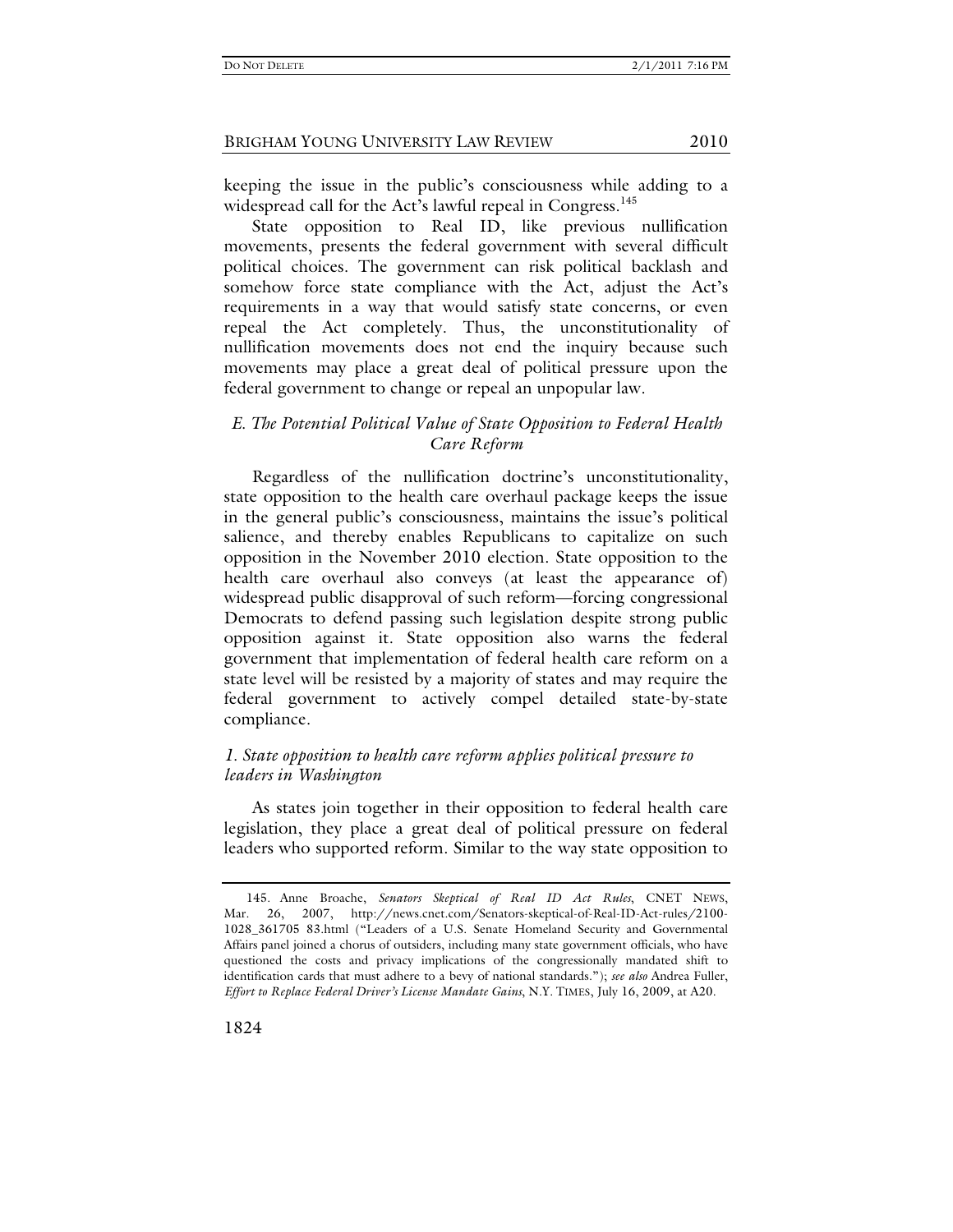the Alien and Sedition Acts became a powerful political platform in the election of 1800 that propelled the opposition party into power, widespread state hostility to federal health care reform could contribute to (and arguably already has contributed to) Republican gains at the voting booth.<sup>146</sup> Even before Congress passed the health care reform bill, one observer noted, "[C]onservative commentators are already calling 'Obamacare'—in whatever form it takes—a loss for the Democrats."147 Republicans claim the bill was passed in the face of strong public opposition, a sign that congressional Democrats and the Obama Administration ignored the will of the people.<sup>148</sup> State nullification movements simply bolster Republican claims that the current leadership in Washington is not listening to the people nullification movements are concrete examples of public disapproval. Democrats currently up for reelection will especially feel the political heat of federal health care reform because they will be forced to explain why they voted for the bill despite thirty-six states (possibly including their own state) undertaking measures to oppose it. $149$ 

 <sup>146.</sup> *See* Editorial, *The Massachusetts Election*, N.Y. TIMES, Jan. 21, 2010, at A38 (suggesting that fierce public opposition by Republicans against health care reform may have contributed to Scott Brown's unexpected victory in the Massachusetts Senate race); *see also* Patrick H. Caddell & Douglas E. Schoen, *If Democrats Ignore Health-Care Polls, Midterms Will Be Costly*, WASH. POST, Mar. 12, 2010, at A17 ("For Democrats to begin turning around their political fortunes there has to be a frank acknowledgment that the comprehensive healthcare initiative is a failure, regardless of whether it passes. . . . Unless the Democrats fundamentally change their approach, they will produce not just a march of folly but also run the risk of unmitigated disaster in November."). In making this comparison between the Alien and Sedition Acts and the current federal health care legislation, the author in no way is suggesting that the two laws are similar in their constitutionality or lack thereof. As discussed above, most scholars argue that the health care reform legislation is constitutional, *see supra* notes 11–12 and accompanying text, while few would disagree that the Sedition Act violated the First Amendment. *See* N.Y. Times, Co. v. Sullivan, 376 U.S. 254, 276 (1964) ("Although the Sedition Act was never tested in this Court, the attack upon its validity has carried the day in the court of history.").

 <sup>147.</sup> Stephanie Condon, *Health Care Reform: No Good Options for Dems?*, CBS NEWS, Jan. 22, 2010, http://www.cbsnews.com/8301-503544\_162-6130085-503544.html (last visited Jan. 3, 2011).

 <sup>148.</sup> This claim was made by those opposing federal health care reform and will continue to be made throughout the November 2010 election. *See, e.g.*, Kristen Wyatt, *Vulnerable Democrats Are Tiptoeing on Health Care*, ASSOCIATED PRESS, Apr. 8, 2010; Pamela Rogowicz, Letter to the Editor, *Obama Is Not Listening to the People*, POCONO REC., Feb. 21, 2010, *available at* http://www.poconorecord.com/apps/pbcs.dll/article?AID=/20100221/NEWS 04/2210307/-1/news0401.

 <sup>149.</sup> Michael Riley, *Markey, DeGette in Middle of Health Care Reform Quagmire*, DENVER POST, Mar. 5, 2010, at A1 (describing how House Democrat Betsy Markey from Colorado "is a vulnerable Democrat" who is currently "squeezed between the unpleasant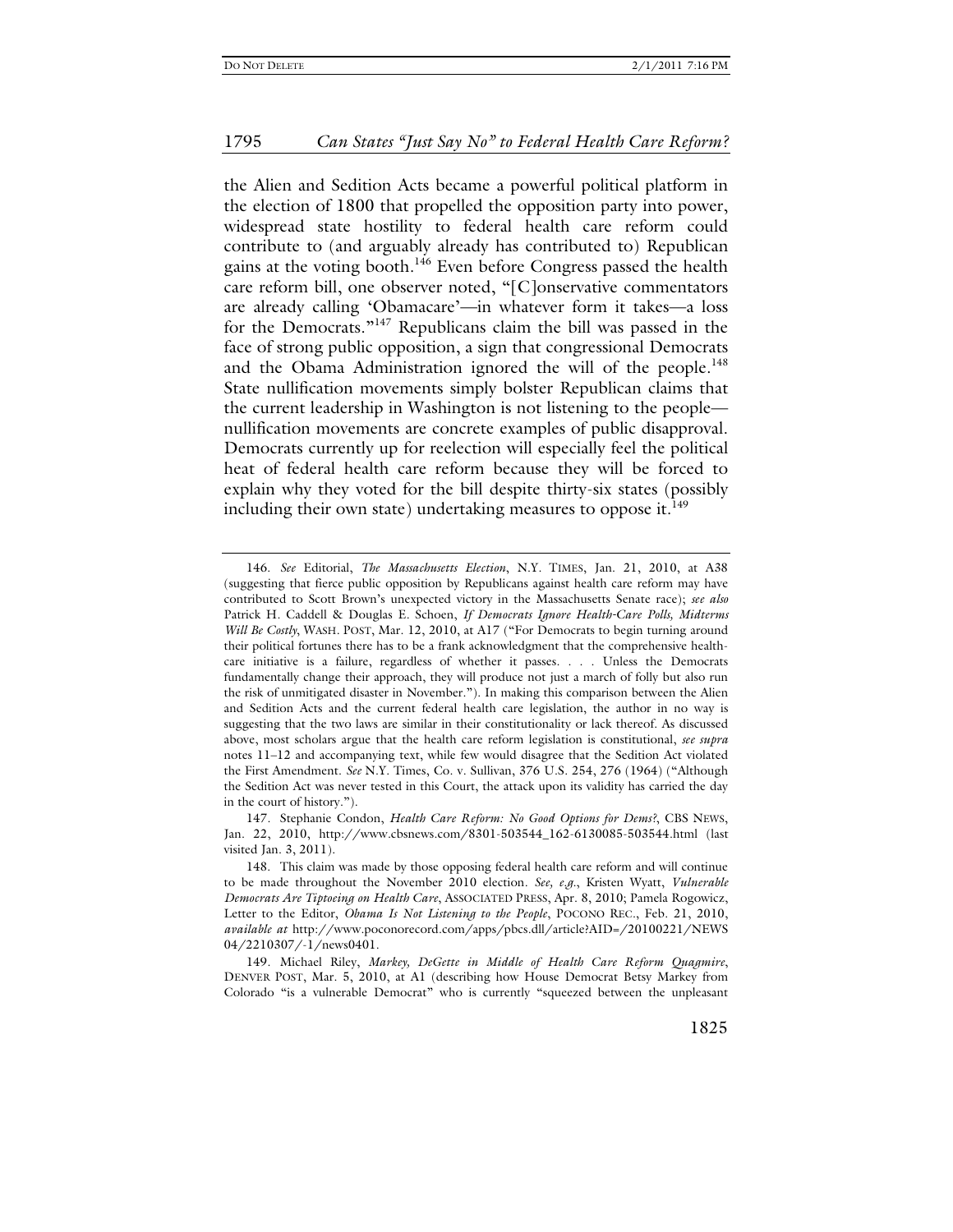# *2. State opposition to health care reform maintains the issue's long-term political salience*

State opposition to federal health care reform, whether through nullification movements or through lawsuits challenging the health care overhaul's constitutionality,<sup>150</sup> also contributes to maintaining health care reform's long-term political salience. As discussed above, important political issues lose their political salience as the events giving rise to the issue fade from the public's memory.<sup>151</sup> Consequently, those who have something to gain (e.g., political capital) by keeping the issue in the public's consciousness will engage in efforts to maintain an issue's salience long enough to capitalize in the voting booth.

State opposition to federal health care reform garners media coverage, generates political discussion and literature, and otherwise keeps the issue in the public eye—thereby playing an important role in health care reform's continued salience in the November 2010 election and possibly in elections to come. As long as opposing health care reform is politically salient, interest groups will continue spending money supporting such opposition, $152$  and the Republicans will continue reminding voters that the fight against health care reform is not yet lost. In other words, the longer the issue remains politically salient, the longer Republicans can seek to capitalize on the negativity surrounding health care reform.<sup>153</sup>

prospect of alienating her base Democratic voters or the independents she'll need in a tough 2010 fight"); *see also* Dick Polman, *If Democrats Stumble on Health Care, Republicans Win*, OLYMPIAN, Mar. 11, 2010 ("[A]ccording to polls, swing-voting independents generally oppose the sweep and price tag of Obama's proposed overhaul."); Wyatt, *supra* note 148 ("Tough votes for Obama's health care plan have further complicated the re-election prospects of dozens of already vulnerable freshman and second-term Democrats.").

 <sup>150.</sup> *See* Fletcher, *supra* note 12 (explaining that eighteen states have filed a lawsuit in Florida challenging the constitutionality of the federal health care reform package).

 <sup>151.</sup> *See supra* text accompanying notes 121–24.

 <sup>152.</sup> Kirkpatrick, *supra* note 5, at A1 (discussing the large campaign contributions made by the health care lobby to Republican sponsors of state nullification bills). The health care lobby's large donations to state lawmakers, "[are] just one example of how insurance companies, hospitals and other health care interests have been positioning themselves in statehouses around the country to influence the outcome of the proposed health care overhaul." *Id.*

 <sup>153.</sup> *See* Christine Todd Whitman et al., *Can the Republicans Win in November with a Negative Strategy?*, WASH. POST, Apr. 4, 2010, at A11 (compiling opinions from political experts on both sides of the aisle concerning whether the Republican Party would win in the November 2010 election with a negative strategy). However, Republicans must continue to pay close attention to public sentiment regarding the health care overhaul package because, as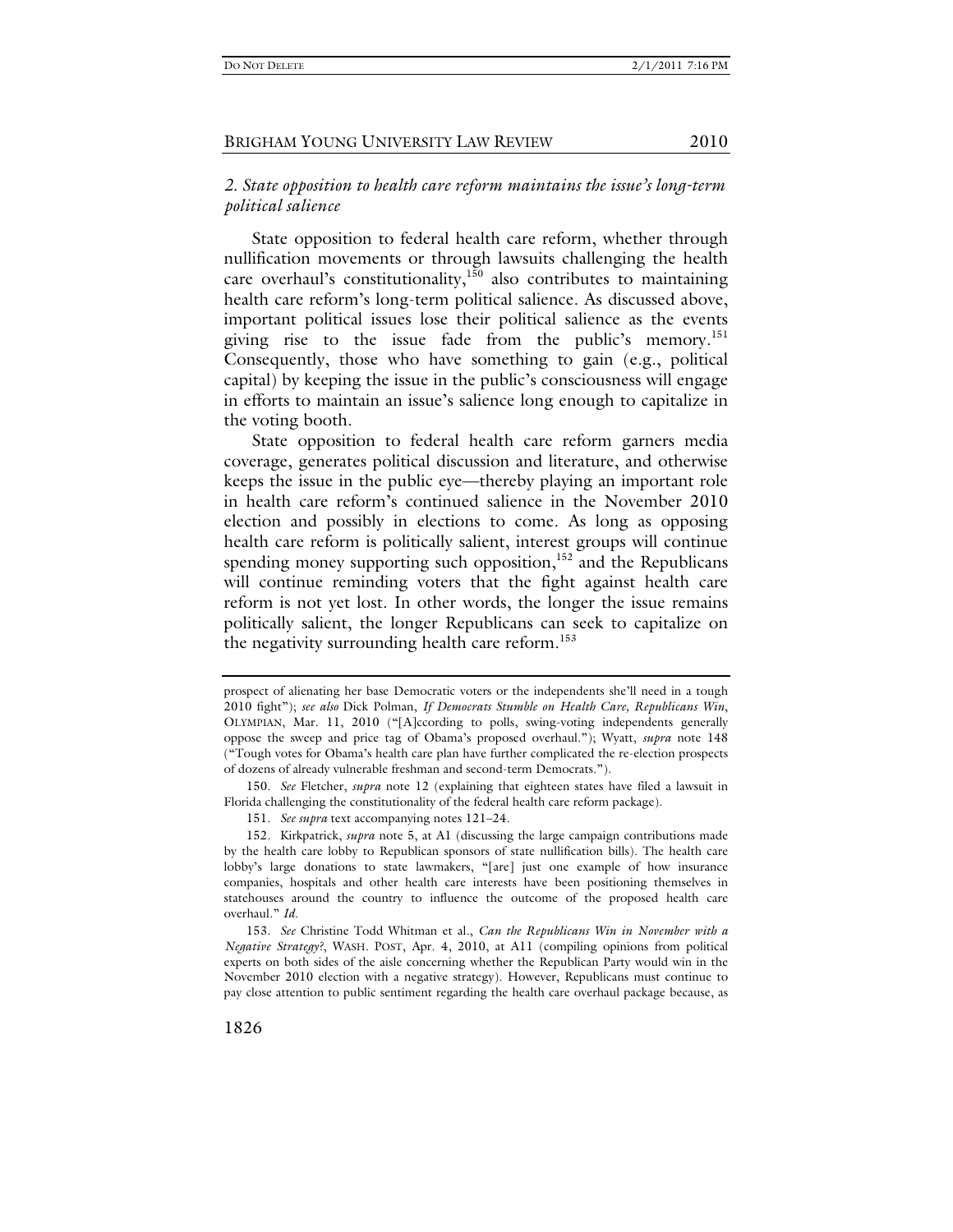# *3. State opposition to health care reform may contribute to the law being repealed*

Widespread state opposition to federal health care reform may even eventually contribute to the reform's repeal in Congress. Just as widespread state and national opposition to the Real ID Act has many in Congress calling for the Act's repeal, $154$  the current opposition to federal health care reform, whether by states attempting to nullify such reform or by Republican congressional leaders campaigning against it, will likely lead to future Republican attempts to repeal federal health care reform.155 Conservative politicians and pundits are already claiming that, since Democrats used the reconciliation process in passing amendments to the health care reform bill, Republicans will use the same process to repeal the health care overhaul when they eventually reclaim the congressional majority.<sup>156</sup> As states continue their efforts in opposing the federal health care overhaul, calls for the law's repeal will only increase because Republicans will point to such widespread state opposition as an indication that the nation wants the bill repealed. As long as there is political capital to be gained by promising the law's repeal, Republicans will continue making such promises—especially in an election year.

 156. *See, e.g.*, Karl Rove, *The Trouble with 'Reconciliation*,*'* WALL ST. J., Mar. 11, 2010, at A15. Congress also used the reconciliation process to pass amendments to the health care bill, and to take private banks out of the federal student loan process. Christi Parsons & Janet Hook, *Obama Signs Reconciliation Bill with Major Student Loan Change*, L.A. TIMES, Mar. 31, 2010, at A8. Since Obama could veto a Republican repeal of federal health care reform, "Republicans probably couldn't mount a real threat unless they won the White House in 2012." Ronald Brownstein, *GOP Faces Choice If Health Bill Passes*, NAT'L J. MAG., Nov. 14, 2009, a*vailable at* http://www.nationaljournal.com/njmagazine/ nj\_20091114\_2045.php; *see also* Patricia Zengerle, *Obama Dares Republicans to Seek Healthcare Repeal*, REUTERS, Mar. 25, 2010, *available at* http://www.reuters.com/ article/idUSTRE62N61Y20100325.

Christine Todd Whitman, Chair of the Republican Leadership Council points out, "if voters start to see benefits or even a lack of disaster from the recently passed [health care] legislation, Republicans could be in jeopardy over our doomsday predictions." *Id.*

 <sup>154.</sup> *See supra* note 145 and accompanying text.

 <sup>155.</sup> *See* Stephanie Condon, *Health Care Repeal Effort Splits Conservative, Moderate Republicans*, CBS NEWS, Apr. 8, 2010, http://www.cbsnews.com/8301-503544\_162- 20002023-503544.html (last visited Jan. 3, 2011) ("Right-wing members of the Republican party continue to push for a full repeal of the Democrats' new package of health care reforms, even as GOP leaders have blunted their message to one of 'repeal and replace.'").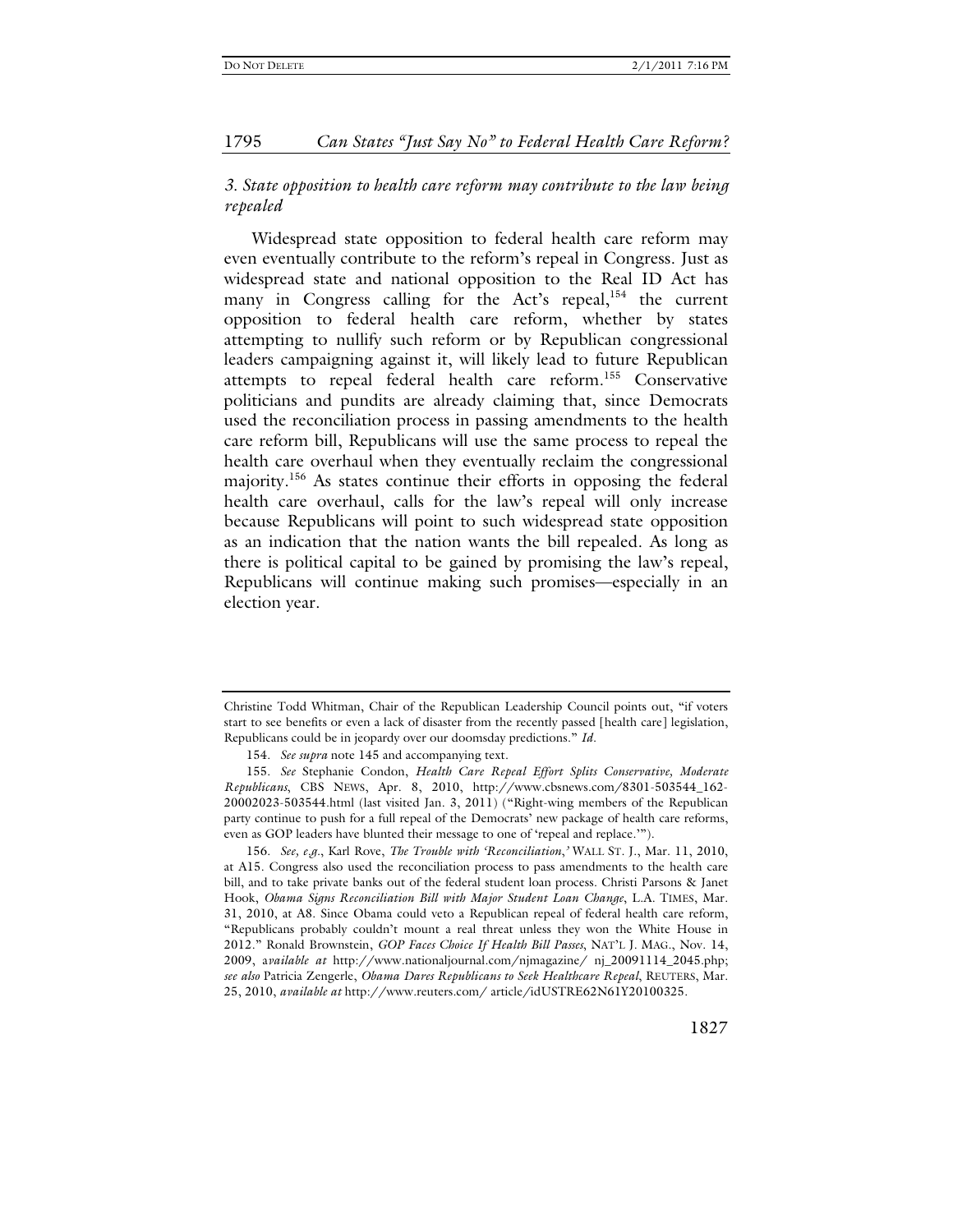# *4. State opposition to health care reform may require the long and expensive process of compelling state-by-state compliance*

Compelling state compliance with federal health care reform may also prove economically burdensome for the federal government. As discussed above, compelling desegregation in the 1950s and 1960s was extremely costly for the federal government, though obviously worth the cost. Washington was required to dispatch hundreds of federal law enforcement officers to compel short-term compliance,<sup>157</sup> and the federal judiciary is still—over fifty years later—involved in assuring long-term desegregation compliance in many states.<sup>158</sup>

In light of widespread state opposition to federal health care reform, compelling compliance with the reform package is also likely to place great costs on the federal government. The federal government may be forced to engage in the very expensive process of challenging (or responding to challenges from) state opposition measures in courts throughout the country.<sup>159</sup> This litigation may take years to resolve, and may delay the application of federal health care reform. Additionally, if state agencies refuse to implement portions of federal health care reform (as state nullification laws currently require), federal agencies would either be required to implement federal health care reform themselves, or the federal government would be required to somehow forcibly compel state agencies to comply with implementation mandates.

Therefore, despite nullification's clear unconstitutionality, attempts by states to nullify federal law may place tremendous political pressure on the federal government. Nullification movements require the federal government to make difficult political choices that may not have a clear solution or outcome. As long as there is political capital to be gained by such action, states will likely continue their attempts to nullify federal legislation.

 <sup>157.</sup> *See supra* Part III.C.

 <sup>158.</sup> ALFRED A. LINDSETH, *Legal Issues Related to School Funding/Desegregation*, *in* SCHOOL DESEGREGATION IN THE 21ST CENTURY 41–43 (Christine H. Rossell et al. eds., 2002).

 <sup>159.</sup> As discussed above, the federal government is already engaged in several lawsuits challenging the constitutionality of health care reform. *See* Fletcher, *supra* note 12.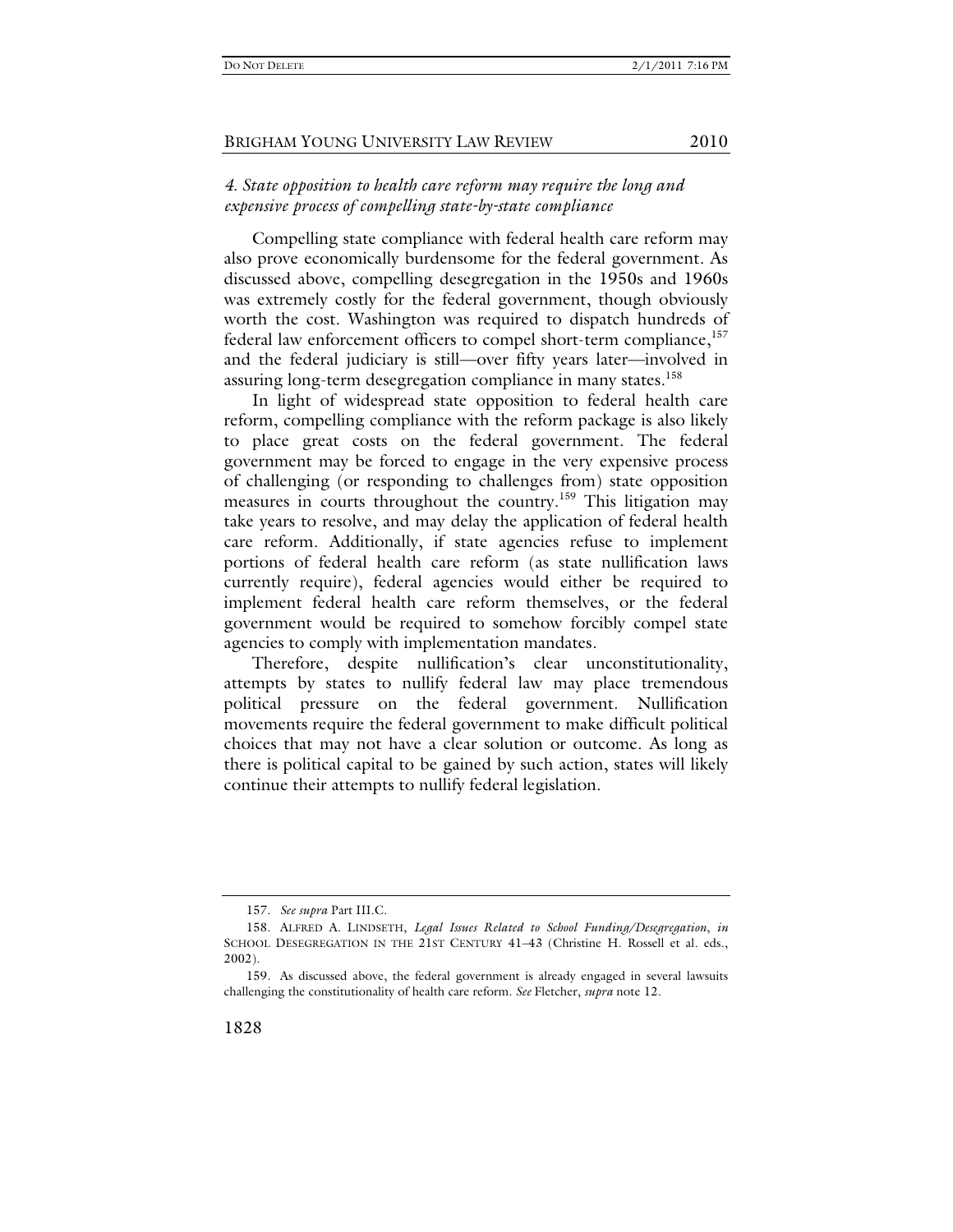#### IV. CONCLUSION

In response to a strong push toward federal health care reform in Washington, states across the country have taken measures to oppose such legislation. This opposition effort by states against health care reform constitutes state nullification of federal law. These state nullification measures generally declare that federal health care reform is unconstitutional and claim to prevent any such reform from applying within the borders of their respective states. However, the nullification doctrine is an unconstitutional exercise of state power and has been repeatedly rejected throughout U.S. history. States have no authority to declare federal laws unconstitutional and cannot invalidate federal laws that would otherwise apply within their borders.

Despite the unconstitutional nature of the nullification doctrine, state attempts to nullify federal health care reform may serve a political purpose. Such opposition maintains the issue's political salience, conveys at least the appearance of widespread political opposition to federal health care reform, and makes the implementation of such reform more difficult for the federal government. Therefore, state nullification measures, from the opposition's point of view, may be useful political tools in opposing federal law generally and federal health care reform specifically.

*Ryan Card*

J.D., April 2010, J. Reuben Clark Law School, Brigham Young University. I would like to thank Carla Crandall and the BYU Law Review for their input throughout the editing process. I would also like to thank Jackie, Bailey, and Zoe Card.